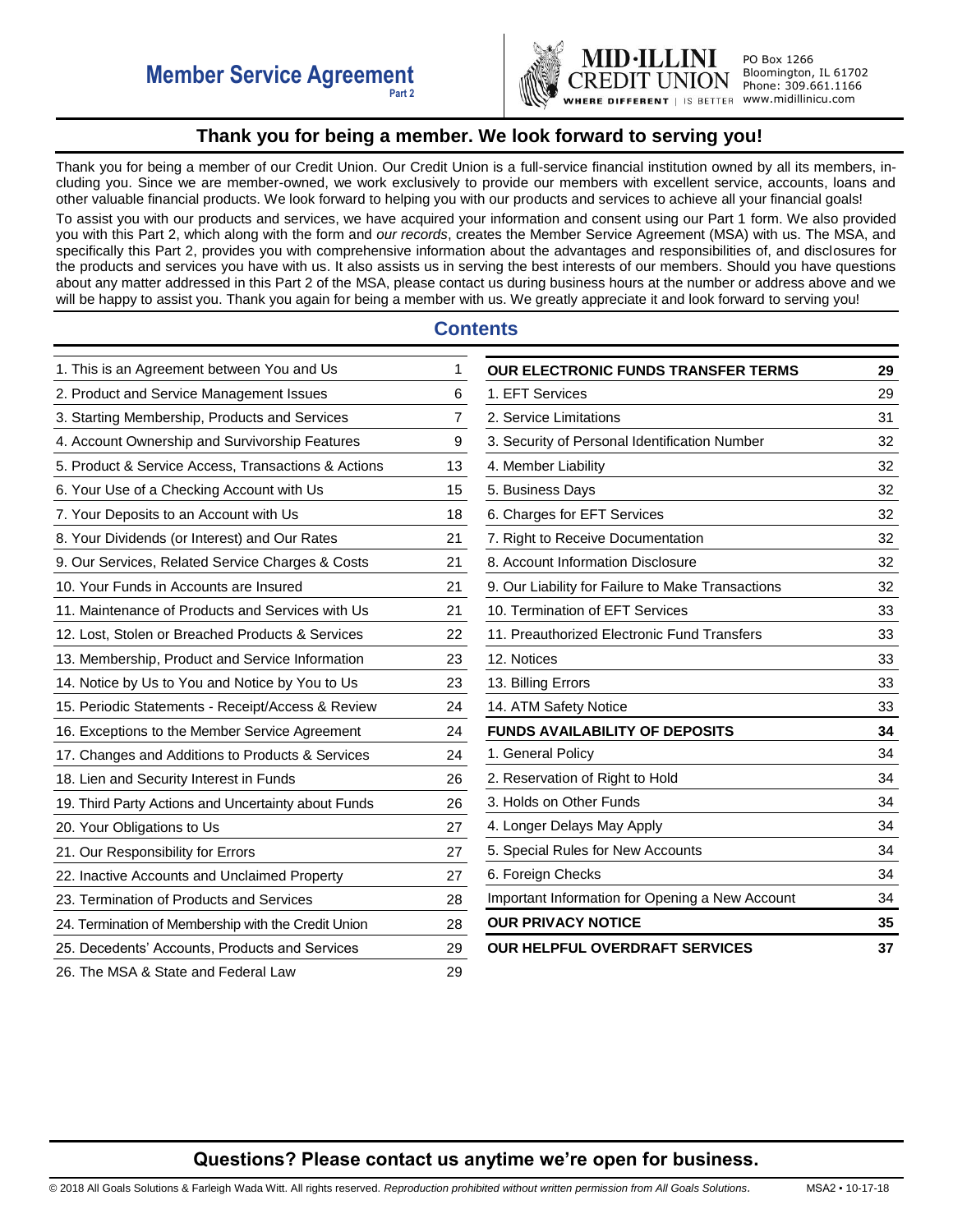## <span id="page-1-0"></span>**1. This is an Agreement between You and Us**

## **a. The Purpose of this Part 2 of the Member Service Agreement**

This Member Service Agreement (MSA) Part 2 provides you with comprehensive information about the privileges and responsibilities of the products and services you have with us. It also assists us in serving the best interests of the members of our Credit Union. Please read and keep a copy of this MSA Part 2 *document*, and all contracts you have with us, for future reference.

## **b. Agreement to Membership, Products and Services**

When you join our Credit Union and start accounts, loans, products and services with us, you may sign a Part 1 service form, and will be provided or be able to access this Part 2 *document*. The Parts 1 and 2, along with the related information and *documents* in *our records*, create the Member Service Agreement with us.

We refer to our Member Service Agreement form as a "Part 1 form" or "service form." We (or you) may complete the form, which you review and sign or authorize to use our products and services. The form may include information about you, the ownership and survivorship features of accounts, and the products and services you have requested. This information is entered in our *documents* or *computer system*. In fact, the service form may consist entirely of information in our *computer system*. The forms, *documents* and information are retained in *our records* and are used to start, maintain and *manage* the products and services you have with us. They are the first part of our Member Service Agreement - the "Part 1."

We refer to this *document* as the "Part 2" of our Member Service Agreement. The Part 2 explains the *terms* of membership, products and services with us. It also includes the It also includes the "Our Electronic Funds Transfer Terms" disclosure, "Funds Availability of Deposits" disclosure, "Our Rates & Service Charges" disclosure and "Our Privacy Notice" disclosure. Most of these disclosures are found at the end of this Part 2, and are also accessible separately from the Part 2 on our website or on request from us. The Part 2 is the second part of our Member Service Agreement.

You understand that Parts 1 and 2, along with the information and *documents* in *our records*, create a legally binding contract with us. This contract is the Member Service Agreement, which we refer to as the "MSA." The MSA addresses how membership, products and services are started, confirmed, maintained, reviewed, changed, added or terminated (please see the word "*action*" in Provision 1.e.). The MSA applies when you *take actions, conduct transactions on* or use our products and services. It also addresses how we *manage* and communicate with you about our products and services. The *terms* of the MSA apply to all products and services unless those *terms* are superseded (controlled) by specific provisions in the contracts for those products and services. The MSA also applies to any person or organization that wants to *take action*, *conduct a transaction* or requests us to act on any matter concerning the business of the Credit Union. You consent to the *terms* of the MSA when you apply for membership, share your information with us, sign or authorize a *document*, use a product or service, receive or have access to a periodic statement, or request to do business with us *by any method we allow*. When you perform any of the preceding activities, you also affirm all the information you provide to us is complete and true, and any *document* has been completed and the information has been entered accurately in a *document* or our *computer system* and according to your instructions**,** as reflected in *our records*. You agree we may rely exclusively on the *terms* of the MSA, and we have no obligation to rely on any non-Credit Union documentation unless otherwise required by law. You understand you may contact us and request to review or access a paper or *electronicallymanaged* copy of your information or *document* in *our records*, the current version of this Part 2, and all disclosures or other contracts, anytime we are open for business. You may also access a

current version of this Part 2 and all disclosures on our website at www.midillinicu.com.

**1) Please Assure every Account meets Your Planning Needs.**  Please make sure the ownership and survivorship features of the account(s) you have with us match your financial and estate planning needs. This is particularly important if you have requested to have more than one account with us, or have designated a beneficiary/POD payee or beneficiaries/POD payees on the account(s) with us (please see Provision 4.). Your affirmation that the account(s) you have with us match your financial and estate planning needs assists us in providing you with excellent service and assuring we manage the account(s) according to your wishes.

## **c. Organization of this Part 2 of the MSA**

The twenty-six (26) Provisions of the Part 2 are organized chronologically, starting with important information, definitions and *management* matters you should know about the MSA. The Part 2 then addresses membership and starting new products and services. The Part 2 thereafter explains how you may *conduct transactions on* and use our products and services, and how we maintain and *manage* them. It also describes how you or we may make changes and additions to products, services and the contracts that govern them. Finally, the Part 2 addresses product and service termination issues. The Part 2 concludes with four (4) important disclosures that also affect our accounts, products and services: the "Our Electronic Funds Transfer Terms" disclosure, "Funds Availability of Deposits" disclosure, "Our Rates & Service Charges" disclosure and "Our Privacy Notice" disclosure. You may see the general organization of the Part 2 by reviewing the left side of the Table of Contents, which contains the twenty-six (26) Provisions, and then the right side of the Table of Contents, which contains the disclosures. You may access any Provision or disclosure by page number, or by clicking on the title of the Provision or disclosure in the PDF of the Part 2. You may return to the Table of Contents in the PDF of the Part 2 by clicking on the acronym "TOC" located in the right lower corner of the PDF. Should you have questions about the organization of the Part 2, please contact us during business hours and we will be happy to assist you.

**d. Questions? Please Contact Us at Your Earliest Convenience**  You may visit our branch or contact us at 309.661.1166 or toll free at 800.527.2205 during business hours for assistance with questions or concerns about the accounts, loans, products or services you have with us. It is important you read and follow the *terms* of the MSA so 1) we meet your product and service needs, 2) you fully benefit from the advantages of membership with us, and 3) you fulfill all your responsibilities and avoid service charges, costs, losses or liability. The MSA is written in English. It is your responsibility to get help from someone you choose if you have any difficulties in reading or understanding the MSA. Also, if you attempt to initiate an *action* or *transaction on* a product or service by communicating with us in a language other than in English, we have no obligation to permit or conduct the *action* or *transaction* unless we communicate about the *action or transaction* with you in that language. If you need help with any matter addressed in the MSA, contract, product or service, please contact us at your earliest convenience.

## **e. Important Definitions for the Member Service Agreement**

A number of important words and phrases used throughout the MSA are identified below by bolded capitalized words and phrases, and defined in alphabetical order (with the exception of "You" and "Us," which are defined first). To assure you are aware of specific important definitions, several key and frequently used words and phrases that follow are *italicized* throughout this Part 2. They include *action*, *by any method we allow*, *computer system*, *document*, *electronically manage, manage, our records, terms*  and *transaction*. Please contact us during business hours with any questions you may have about the definitions of the MSA.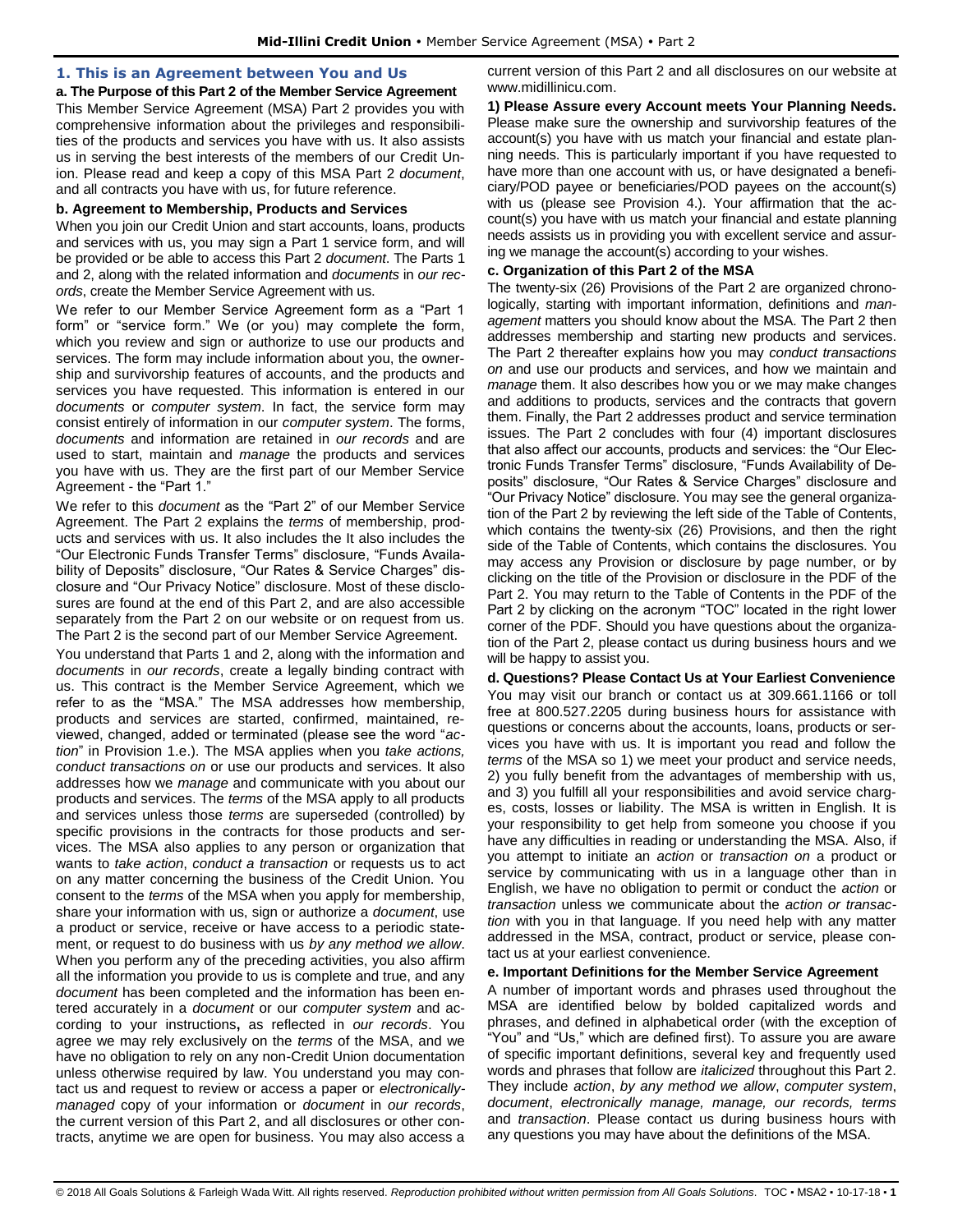**You and Us.** The words "you" and "your" mean 1) a member, owner, trustee, fiduciary, transactor, information user or person who requests to *take action* or *conduct a transaction on* membership, accounts, loans, products or services with us, and 2) any person or organization that requests us to act on any matter concerning the business of the Credit Union. The words "we," "our," and "us" mean the Credit Union and our associates.

**Account.** The words "account" and "subaccount" mean one of three (3) types of savings products you may start and use to hold your funds in with us: a savings (share) account, a checking (share draft) account or a term account (commonly referred to as a certificate or share certificate account). Accounts, along with membership and loans, are one of the three primary categories of products at our Credit Union. For further information, please see Provisions 2.k., 4., 6., 7. and 28.

**Accessible.** We use the words "accessible," "access" and "accessibility" to explain 1) how we may provide and you may review and obtain paper or *electronically-managed documents* and the information that pertains to products and services with us, and 2) how you may start and use a product or service *as we allow.* 

**ACH.** Is an abbreviation for an automated clearing house *transaction*, which is an electronic credit to or debit from an account with us processed through an automated clearing house network. An ACH is an EFT.

**Action.** The word "*action*" and the phrases "*action on*," "*take action*" and "*take action on*" mean to start, confirm, maintain, review, change, add or terminate membership, accounts, loans, products or services with us *by any method we allow*.

**Add.** The words "add," "adding," "addition" and "additional" mean to *take action* to start and add a new account, product or service to the current products and services you have with us *by any method we allow*. We may note an addition by placing an "A" (for added) in a box on our form. For further information, please see Provision 18.

**AIF.** Is an abbreviation for an attorney-in-fact of a power of attorney.

**As We Offer.** The phrases "as we offer" and "we offer" mean the products and services we may provide, and the methods (ways) you may access them. For further information, please see Provision 1.f.2).

**Associate.** The word "associate" and the phrases "associated person" and "associated organization" mean any person or organization employed or approved by us to assist us in any way with the business of the Credit Union.

**ATM.** Is an abbreviation for an Automated Teller Machine.

**Attorney-in-Fact Designation on a Part 1.** The phrase "attorney-in-fact designation on a Part 1" means an attorney-in-fact for a power of attorney who is named as an "attorney-in-fact" on a service form or *as we allow*. For further information, please see Provision 4.g.

**Beneficiary.** The word "beneficiary" and the phrase "payable on death (POD) payee" mean a person or organization designated to receive the funds on the death of the owner (or the last owner) on an account. For further information, please see Provisions 4.a., b. and 28.b.

**By Any Method We Allow.** The phrases "*by any method we allow*," "*as we allow*" and "*we allow*" mean the ways you may start, consent to, access, *take actions, conduct transactions on* or use membership, accounts, loans, products and services with us in person, by phone, mail, ATM or online as we offer. For further information, please see Provision 2.i.

**Change.** The words "change," "changed," "changing," "revise," "revised," "revising," "update," "updated" and "updating" mean to *take action* to amend or modify any information, contract or matter pertaining to a person, account, product or service, or to add or remove a person to or from an account, product or service *as we* 

*allow*. We may note a change by placing a "C" (for changed) in a box on our form. For further information, please see Provision 18.

**Check.** The word "check" means a check, share draft or draft issued, negotiated, deposited, collected, presented, paid or dishonored in any physical or *electronic* format we recognize. For further information, please see Provisions 6., 7. and 16.

**Close.** The words "close," "closed" and "closing" mean to "terminate" an account, product, service or contract *as we allow*. Please see the definition of "Terminate."

**Computer System.** The phrase "*computer system*" means, but is not limited to, all hardware, software and technology we use to *electronically manage* any aspect of the Credit Union's business, including your *actions* and *transactions on* membership, accounts, loans, products, services, information and *documents*. Our data processing system is part of our *computer system*, and our *computer system* is part of *our records*. For further information, please see Provision 2.e.

**Conduct.** The words "conduct," "conducts" and "conducting" mean your consent and 1) performance of a *transaction* to deposit or withdraw funds from, 2) access to information about, or 3) use of, a product or service *by any method we allow*. For further information, please see Provisions 2.i. and 5.

Consent. The words "consent," "agree," "authorize," "authorization" and "authorizing" mean your assent to (approval of) 1) the MSA and any contract, as applicable, 2) any product or service, and 3) any *actions, transactions on* and use of membership, accounts, loans, products or services *by any method we allow*. For further information, please see Provision 2.b.

**Contents.** The word "Contents" and the phrase "Table of Contents" refer to the first page of this Part 2 *document* that lists the twenty-six (26) Provisions (in the left column) and the Disclosures (in the right column) that are contained in this Part 2. You may access a specific Provision or Disclosure by clicking on the title in the Table of Contents in the PDF of the Part 2. You may also go to the Table of Contents from anywhere in the Part 2 by clicking on the acronym "TOC" located in the right lower corner in the PDF of the Part 2.

**Contract.** The words "contract" and "agreement" mean the MSA, any other contract or agreement that addresses membership, accounts, loans, products and services you have with us, and any changes or additions we make to the MSA, contract or agreement from time to time. For further information, please see Provision 1.f.2).

**Costs.** The words "cost" and "costs" mean all expenses, employee time, fees, charges, reimbursements, penalties, attorney or other professional fees, collection costs, losses, liabilities, physical damages, travel and related expenditures or litigation we incur addressing any matter involving you or the products and services you have with us.

**Disclosures.** The words "disclosure" and "disclosures" generally mean the explanatory information that addresses your rights under specific federal or state laws that we provide (or you may access) along with or separately from this Part 2, and are part of the MSA. Please review the right column of the Table of Contents to see the disclosures included at the end of this Part 2. You may access a disclosure by page number in the Table of Contents, or by clicking on the title of the disclosure in the PDF of the Table of Contents of the Part 2. You may return to the Table of Contents in the PDF of the Part 2 by clicking on the acronym "TOC" located in the right lower corner of the PDF.

**Document.** The words "*document*" or "*documents*" mean, but are not limited to, anything on paper or any *electronically-managed*  copy, image, text, information, data, record and file we create or use to *manage* any aspect of the Credit Union's business, including your *actions* and *transactions on* our products and services. An example of a typical *document* is a contract you authorize to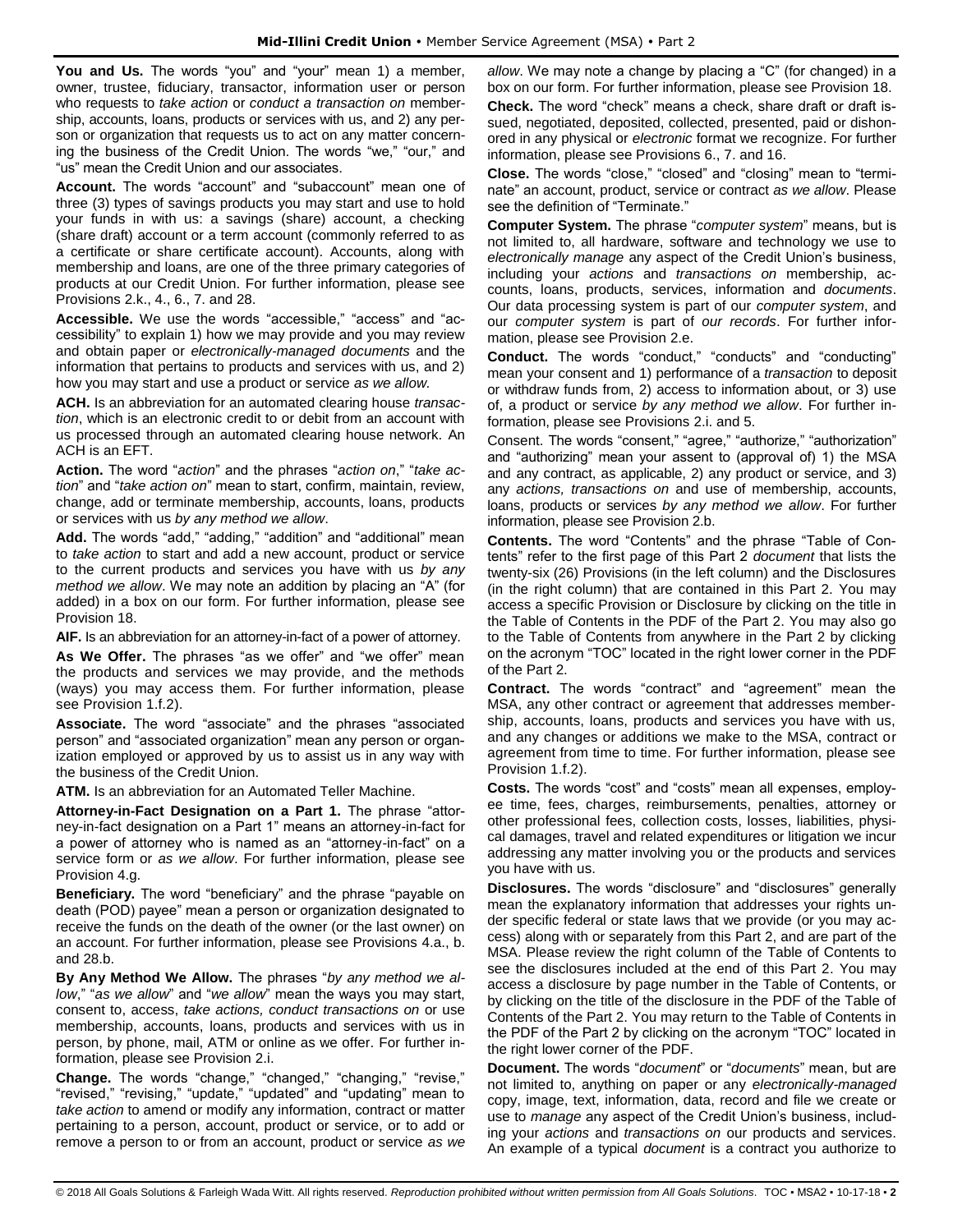start a product or service with us. Our *documents* are retained *in our records*. For further information, please see Provision 2.d.

**Documentation.** The word "documentation" means anything on paper or any *electronically-managed* copy, image, text, information, data, record and file you offer to us (or we request) to perform due diligence or verify your authority to allow you to *take action* or *conduct a transaction on* a product or service. For further information, please see Provision 2.d.1).

**EIN.** Is an abbreviation for Employer Identification Number.

**EFT.** Is an abbreviation for electronic fund transfer, which is an electronic credit to or debit from an account with us. For further information, please see the "Our Electronic Funds Transfer Terms" disclosure at the end of this Part 2 of the MSA.

**Electronically Manage.** The phrases "*electronically manage*," "*electronically-managed*," "*electronic management*" and the words "*electronically"* and *"electronic"* mean the use of our *computer system* and technology to create, start, enter, obtain consent to, copy, image, retain, provide, operate, conduct, execute, facilitate, secure, administer, maintain, support, service, assist with, change, add, update, collect on, terminate and protect any aspect of the Credit Union's business. This definition includes the *electronic management of* all your information, *documents*, *actions* and *transactions on* our products and services. For further information, please see Provision 2.e.1).

**Enter.** The words "enter," "entered," "entering," "note," "noted," "noting," "reflect," "reflected" and "reflecting" mean that we (or you**,** *as we allow*) type, input or write your information in *documents* or our *computer system* that pertains to your *actions* and *transactions on* our products and services, which becomes part of and is retained in *our records*.

**Fiduciary.** The word "fiduciary" refers to a relationship where a person or organization has a responsibility to act for the benefit of another person, organization or purpose. For further information, please see Provisions 4.d. through k.

**Fiduciary-Owner.** The phrase "fiduciary-owner" means but is not limited to a person who is named as a fiduciary-owner on a service form or *as we allow*. For further information, please see Provisions 4.d. through i.

**Funds Availability of Deposits Disclosure.** Is the explanatory information we provide about your rights concerning the availability of funds from deposits to an account with us. Please see the "Funds Availability of Deposits" disclosure at the end of this Part 2 of the MSA. You may access a disclosure by page number or by clicking on the title of the disclosure in the PDF of the Table of Contents of the Part 2. You may return to the Table of Contents in the PDF of the Part 2 by clicking on the acronym "TOC" located in the right lower corner of the PDF.

**ID.** Means current government-issued photo identification.

**Information User.** The phrase "information user" means a person in *our records* designated by an owner to access information about the accounts, products and services used by the owner. An information user may be referred to as an "identifying name" in our data processing system, which is part of our *computer system*. For further information, please see Provision 4.k.

**Initiate.** The words "initiate," "initiated" and "initiating" mean to "start" products or services *as we allow*. Please see the definition of "Start."

**Internet Service**. The phrases "internet service," "internet services," "e-commerce services" and "online services" mean our products and services that can be accessed and used through the internet as we offer, which are part of our *computer system*.

**IRS.** Is an abbreviation for the Internal Revenue Service.

**Item.** The word "item" means a promise or order to pay money in any form or medium we recognize.

**Loan.** The word "loan" means one of our lending products. Loans, along with membership and accounts, are one of the three primary categories of products at our Credit Union.

**Maintain.** The words "maintain," "maintaining" and "maintenance" mean your and our activities to keep the accounts, loans, products, services, *actions*, *transactions*, information and *documents*  you have with us active, operational and current. For further information, please see Provision 11.

**Manage.** The words "*manage*," "*management*" and "*managing*" mean all our work-related activities to create, start, enter, obtain consent to, copy, image, retain, organize, provide, operate, conduct, execute, facilitate, secure, administer, maintain, support, service, assist with, change, add, update, collect on, terminate and protect any aspect of the Credit Union's business. The definition of "*manage*" includes the *management* of all your information, *documents*, *actions* and *transactions on* our products and services. *Electronic management* (as defined in this Part 2) is one way we *manage* our business and the accounts, products and services you have with us. For further information, please see Provisions 2. and 11.

**Member.** The word "member" means a person who has met the requirements of membership and has joined our Credit Union. The privilege of membership, along with accounts and loans, is one of the three primary categories of products at our Credit Union. For further information, please see Provision 3.

**Member Service Agreement.** The Member Service Agreement (the MSA) is a contract composed of our Part 1 service form, the *documents* and information in *our records* and this Part 2.

**Membership Share.** The words "membership share" mean a specific amount of your money in an account that represents the required deposit to be a member and owner of our Credit Union.

**Mobile Device.** The phrase "mobile device" means any transportable equipment or technology (typically a phone or tablet) that allows you to access the internet to *take actions*, *conduct transactions* or use the products and services as we offer.

**MSA.** Is an abbreviation the Member Service Agreement, which is a contract composed of our Part 1 service form, the *documents* and information in *our records* and this Part 2.

**Open.** The words "open," "opened" and "opening" mean to "start" membership, accounts, products or services with us *as we allow*. Please see the definition of "Start."

**Organization.** The word "organization" means a business, association or other private or government entity whether formally organized and/or recognized under the law or not.

**Original.** The word "original" refers to the first *document* (such as a Part 1 or other form) we use to start new products and services. We may note the original use of a form by placing an "O" (for original) in a box on the form.

**Our Check.** The phrase "our check" means our cashier's or teller's check that we write (issue) to people, organizations or you. For further information, please see Provisions 5.a., 6.e.,g.,n. and 25.

**Our Electronic Funds Transfer Terms Disclosure.** Is the explanatory information we provide about your rights concerning EFT debits and credits to an account with us. Please see the "Our Electronic Funds Transfer Terms" disclosure at the end of this Part 2 of the MSA. You may access a disclosure by page number or by clicking on the title of the disclosure in the PDF of the Table of Contents of the Part 2. You may return to the Table of Contents in the PDF of the Part 2 by clicking on the acronym "TOC" located in the right lower corner of the PDF.

**Our Privacy Notice Disclosure.** Is the explanatory information we provide about your information we collect and retain in the ordinary course of business of the Credit Union. Please see the "Our Privacy Notice" disclosure at the end of this Part 2 of the MSA. You may access a disclosure by page number or by clicking on the title of the disclosure in the PDF of the Table of Con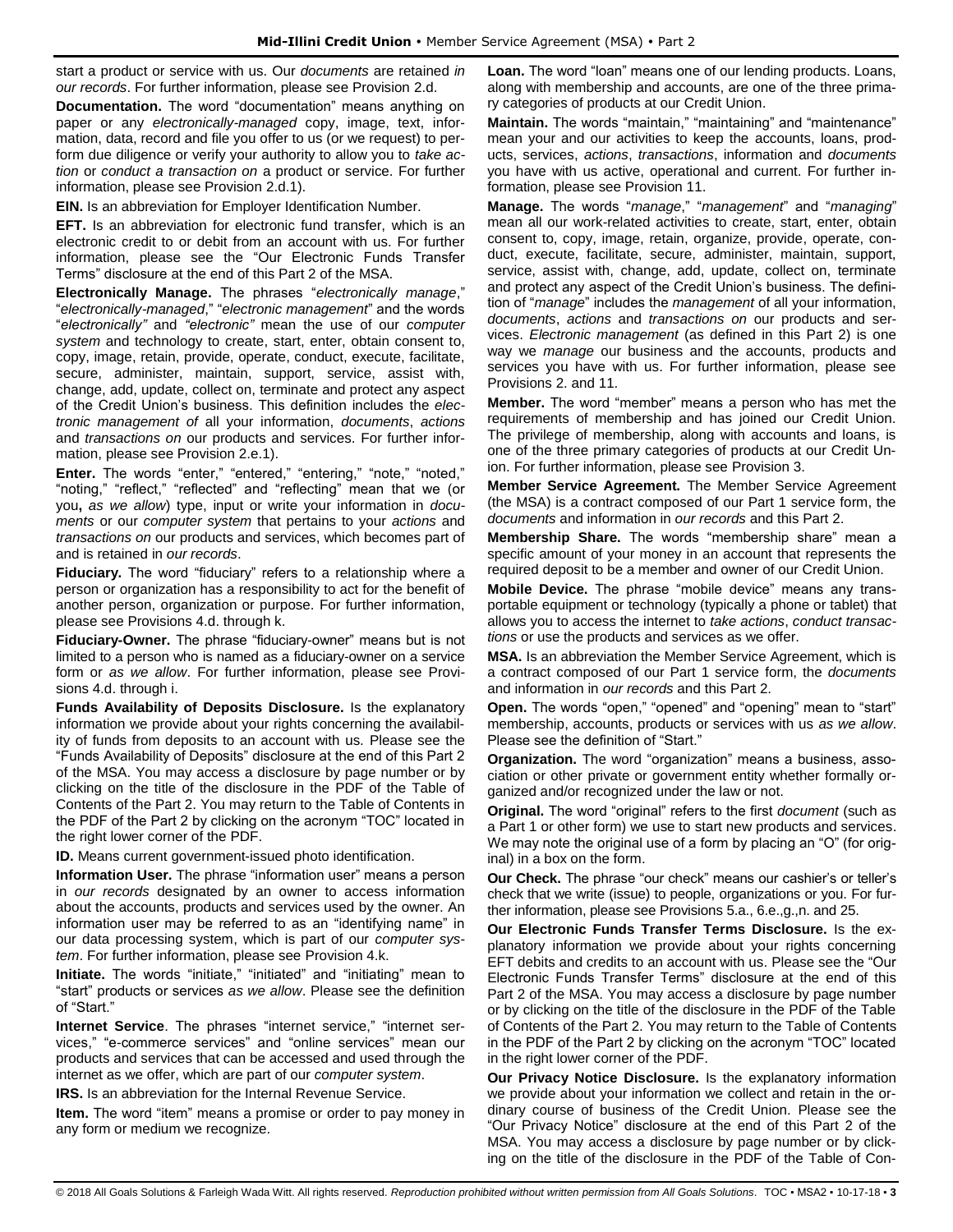tents of the Part 2. You may return to the Table of Contents in the PDF of the Part 2 by clicking on the acronym "TOC" located in the right lower corner of the PDF.

**Our Rates & Service Charges Disclosure.** Is the explanatory information we provide about the rates we pay on accounts and charges we may require for services we offer. This disclosure may also be referred to as the "Rate and Fee Disclosure" in the MSA. Please see the "Our Rates & Service Charges" disclosure, which is part of the MSA. You may access this disclosure on our website or by contacting us during business hours.

**Our Records.** The phrases "*our records*," "on file," "in our files" and the word "files" mean all *documents* and information we create, retain and use to *manage* any aspect of the Credit Union's business, including your information, *documents*, *actions* and *transactions on* our products and services. *Our records* are primarily contained in and composed of our physical paper files and *computer system*. For further information, please see Provision 2.h.

**Owner.** The word "owner" means a person who may *take actions*, *conduct transactions* and use our accounts, products and services. An owner typically owns the funds in an account. For further information, please see Provisions 2.g., 3., 4., 11., 18. and 26.

**Ownership and Survivorship Feature Information.** The phrase "ownership and survivorship feature information" means the number and identity of owners on an account, and whether the funds in the account will ultimately go to a surviving owner, an owner's estate or a designated beneficiary(s)/POD payee(s), according to *our records*. For further information, please see Provisions 4., 13.a. and 28.

**Part 1.** The phrase "Part 1" means any service form, *document* and/or the information on paper or *electronically-managed* in our *computer system* used for any *action* or *transaction on* our products and services. For further information, please see Provision 2.d.

**Part 2.** The phrase "Part 2" means this *document*, which along with service forms, the information and *documents* in *our records*  and other contracts as applicable, comprises the Member Service Agreement (MSA). This Part 2 contains a majority of the *terms* of the MSA. For further information, please see Provision 2.

**Payable on Death Payee.** The phrase "payable on death (POD) payee" and the word "beneficiary" mean a person or organization designated to receive the funds on the death of the owner (or the last owner) on an account. For further information, please see Provisions 4.a., b. and 28.b.

**PDF.** The acronym "PDF" is an abbreviation for Portable Document Format file. It is a format we may use to *electronically manage* information and *documents* to address any aspect of the Credit Union's business, including your *actions* and *transactions on* our products and services. For further information, please see Provision 2.e.2).

**People and Person.** The words "people" and "person" mean human beings.

**Personal Identification Number.** The phrase "personal identification number (PIN)" means a confidential number you use to conduct transactions with EFT products and services (such as a debit card) to access an account with us. For further information, please see the "Our Electronic Funds Transfer Terms" disclosure at the end of this Part 2 of the MSA.

**PIN.** Is an abbreviation for personal identification number (please) see the definition of "personal identification number" above). For further information, also please see the "Our Electronic Funds Transfer Terms" disclosure at the end of this Part 2 of the MSA.

**POD payee.** Is an abbreviation for a Payable on Death payee.

**Products and Services.** The words "products" and "services" and the phrases "our products and services" and "the products and services" mean, but are not limited to, 1) our membership, savings and lending products, 2) our services we offer to access the products, and 3) our services we offer independent of the products. Accounts, loans and membership are the three primary categories of products at our Credit Union. For further information, please see Provision 2.k.

**Provision.** The word "Provision" means the twenty-six (26) Provisions of this Part 2, which are listed in the left column of the Table of Contents. The Provisions of this Part 2 contain a majority of the *terms* of the MSA. For further information, please see Provision 1.c. You may access a specific Provision by page number in the Table of Contents, or by clicking on the title of a Provision in the PDF of the Table of Contents of the Part 2. You may return to the Table of Contents in the PDF of the Part 2 by clicking on the acronym "TOC" located in the right lower corner of the PDF.

**Reported SSN or EIN Name.** The phrase "Reported SSN or EIN name" means the name that matches the SSN or EIN that dividends/interest are/is reported under on a service form or *as we allow*. For further information, please see Provisions 4.d. through i.

**Revised.** The words revise," "revised" and "revising" mean to "change" an account, product, service or contract *as we allow*. Please see the definition of "Change."

**Section.** The word "Section" refers to the six to ten Sections of the Part 1 service forms. Each Section has a number that is located at the far-right side of each Section on the Part 1s. If a Section number is missing on Page 1 of a form it is because that Section appears on Page 2 of the form. If a Section number is missing on Page 2 of a form it is because that Section appears on Page 1 of that form.

**Service Charge.** The phrases "service charge" and the words "charge" and "fee," mean an amount of money we require you to pay to partially cover the expense of when you use or incur a service with us. When the words "service charge" or "charge" are used in the MSA, they will typically be addressed in the "Our Rates & Service Charges" disclosure. For further information, please see Provision 9.

**Service Form.** The phrases "service form" and "Part 1" and the word "form" mean a *document* or the information on paper or *electronically-managed* in our *computer system* used for any *action* or *transaction on* our products and services. For further information, please see Provision 2.d.

**SSN.** Is an abbreviation for Social Security Number.

**Start.** The words "start," "starting," "open," "opened," "opening," "initiate" and "initiating" mean to *take action* to begin membership**,** accounts, loans, products or services *as we allow*. For further information, please see Provisions 2.i., 3. and 18.

**Successor Trustee.** The phrase "successor trustee" means a person named as a successor trustee of a trust who may act if the trustee(s) can no longer act on behalf of the trust. For further information, please see Provision 4.h.

**Technology.** The word "technology" means any hardware, software, equipment, instrumentation, system and solution (such as our *computer system*) that enables us to maintain and *manage* any aspect of the Credit Union's business, including your information, *documents*, *actions* and *transactions on* our products and services.

**Terminate.** The words "terminate" and "close" mean to *take action* to end and no longer use an account, product, service, contract or membership with us *as we allow*. We may note a termination by placing a "T" (for terminate) in a box on our form. For further information, please see Provisions 26. and 27.

**Terms**. The word "*terms*" means all the explanatory language of the MSA (which includes any service form, this Part 2 and the information and *documents* in *our records*), and any contract you have with us as applicable. A majority of the *terms* of the MSA are found in this Part 2. The *terms* of the MSA, like all our contracts, are designed to serve the best interests of the members of our Credit Union.

**Through the Internet.** The phrase "through the internet" and the word "online" mean the use of the internet to *take actions*, *con-*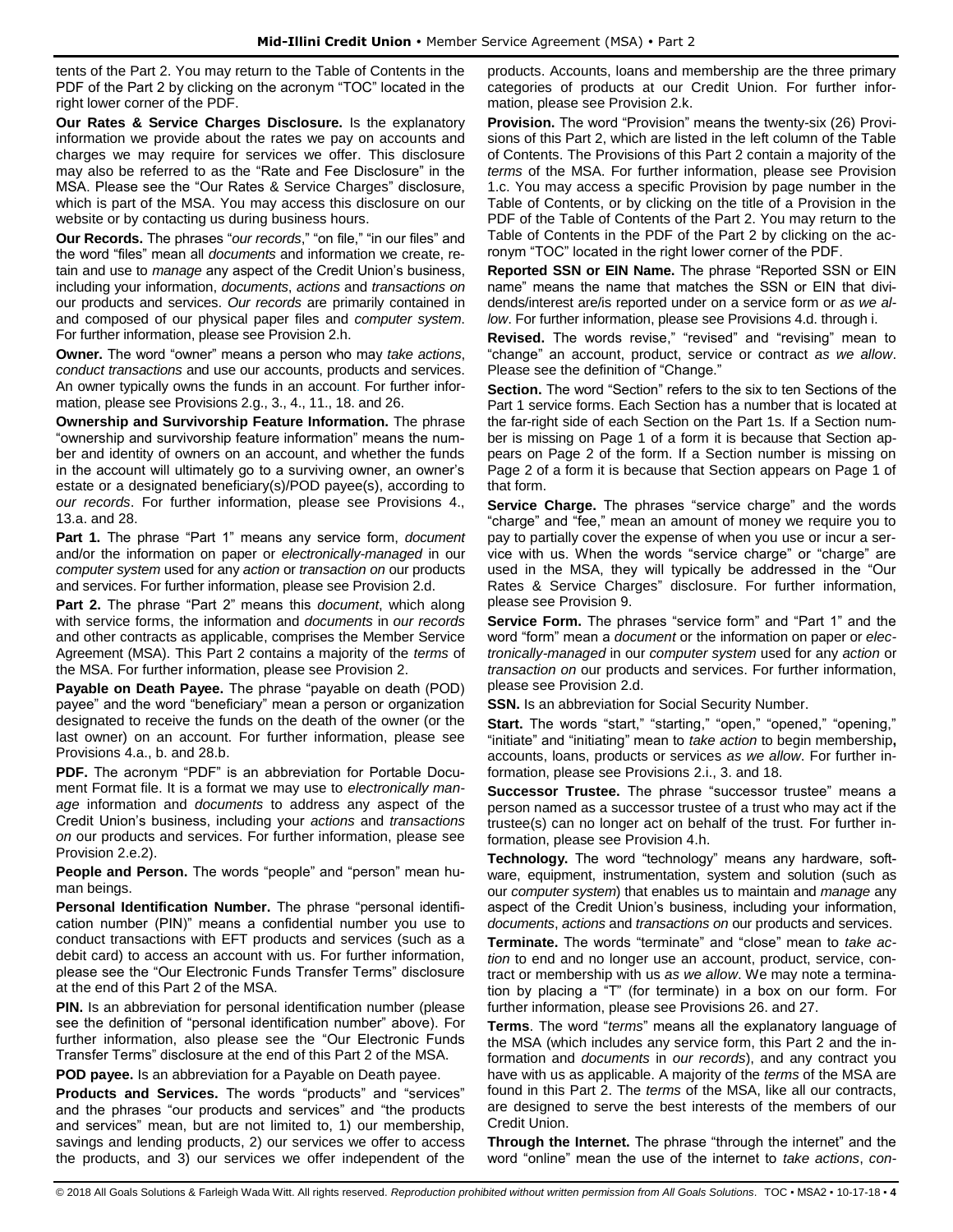*duct transactions* or use our products and services (which will typically be with the internet services we offer).

**Transaction.** The word "*transaction*" and the phrases "*transaction on*," "*conduct a transaction*," "*conduct a transaction on*" and "*conduct transactions on*" mean 1) any act, instruction, order or request to increase or decrease the balance of, or impose a lien or security interest on, the funds in an account, and 2) any request for or use of a product, service or information *by any method we allow*. The word "*transaction*" in this Part 2 may apply to a "loan" or obligation addressed in the MSA and other contract as applicable. The word "*transaction*" does not include any *action* to change, add or terminate an account, product or service. For further information, please see Provisions 2.i. and 5.

**Transactor.** The word "transactor" means a person designated in *our records* by an owner to *conduct transactions on* the accounts, products and services used by the owner. A transactor may be referred to as an "Authorized Signer" in our data processing system, which is part of our *computer system*. For further information, please see Provision 4.j.

**Trustee.** The word "trustee" means a fiduciary of a revocable or irrevocable trust, who, like an owner, may *take actions*, *conduct transactions* and use accounts, products and services on behalf of the trust. For further information, please see Provision 4.h.

**Use.** The word "use" as applied to you means to *take action*, *conduct a transaction on* or in any way access or utilize our products and services. The word "use," as applied to us, means anything we employ to *manage* the business of the Credit Union, which includes your *actions* and *transactions on* our products and services.

**Your Check.** The phrase "your check" generally means a check you write to a payee drawn on an account with us. It also means a check drawn on another institution payable to you that you wish to deposit in an account with us or negotiate to us. For further information, please see Provisions 6., 7. and 16.

Your Information. The phrases "your information," "related information," "the information," "any information" and "all information" mean the information you provide to us that we use to *manage* any aspect of your *actions* and *transactions on* our products and services along with *documents* we retain in *our records*. The definition of "your information" includes all data, ID, pictures, photographs, images, film, recordings, voice recordings, fingerprints and other biometrics you share and we retain in *our records*. The definition does not include information you do not communicate or deliver to us, but we obtain elsewhere. For further information, please see Provisions 2.c. and 13.

**Your Number.** The phrase "your number" means any number we create and assign to an account, loan, product, service, membership or you, to *manage* any aspect of your information, *documents*, *actions* and *transactions on* our products and services. For further information, please see Provision 2.f.

## **f. Right to Rely on the Member Service Agreement (MSA)**

When you join our Credit Union, attempt to *take action* or *conduct a transaction,* or ask us to act on any matter concerning the business of the Credit Union, you consent to the *terms* of the MSA. You acknowledge we offered you a paper copy of the Part 2 in person, and emailed it to your address (if provided) in *our records*. If we assisted you by phone, mail or through the internet, your consent acknowledges the Part 2 was accessible to you, and we offered to mail you a paper copy of the Part 2 (please see Provision 3.g.).

You agree we may *electronically manage* (e.g., image or otherwise enter in our *computer system*) your information, *documents*, consent and all accounts, loans, products or services you have with us. This allows us to protect all information, *documents,* products and services, achieve significant savings and provide excellent service to our members. For these same reasons, you understand and agree once we have *electronically-managed* any paper *document*  along with your information*,* we may also destroy the paper *document* and the information, unless otherwise required by law. You agree that along with all paper *documents* and any information*,* all *electronically-managed documents* and your information, in *our records* are binding on you and us. You understand while we own all information and *documents* in *our records* that pertain to membership, accounts, loans, products and services you have with us, you may request to review and obtain a paper or *electronic* copy of a *document* or the information in *our records*, anytime we are open for business or as we offer. You also understand you may *take action* to start, confirm, maintain, review, change, add or terminate membership, accounts, loans, products or services with us at any time *as we allow*.

You agree we may rely exclusively on the MSA, other contracts as applicable and *our records* (and any changes and additions we make to these contracts from time to time) to start, maintain and *manage* your *actions* and *transactions on* all the accounts, loans, products and services you have with us. Further, you understand any changes and additions you make to the accounts, loans, products or services you have with us will also be governed by the MSA, other contracts as applicable, *our records* and any changes and additions we make to them from time to time.

**1) Your Actions and Transactions Entered in Our Records.** On your request and for your convenience, we may agree to assist you with any product, service, *action* and *transaction* by phone, mail, in person or online. To accomplish your request, we may enter the information in a *document* or our *computer system*  without having you sign a paper *document as we allow*. This means your consent and membership, accounts, loans, products, services, *actions* and *transactions* will be *managed* with the assistance of our employees or the use of our *computer system by any method we allow* and will be confirmed by your use of the account, loan, product or service. You understand and agree if we honor your request to assist you with any *action* or *transaction* by phone, mail, in person or online without a signed *document*, we will maintain and *manage* the requested membership, accounts, loans, products, services, *actions* and *transactions* as reflected in *our records*.

You also agree the *action* or *transaction* is governed by the MSA and any other contracts as applicable. For an account and its related services, this means you agree that the ownership and survivorship features of the account are governed by the ownership and survivorship features in our records (please see Provision 4.). You understand if we *manage* your request without having you sign a paper *document*, we do so to provide you with excellent service and for your convenience to expedite the product, service, *action* or *transaction* you have requested. Should you have second thoughts and prefer we *manage* your request on paper or other method *we allow*, please let us know at your earliest opportunity. On your notification, we will be happy to provide you with a *document* for your signature or authorization, or find an alternative method for you to *take actions* or *conduct transactions on* accounts, loans, products or services with us. Finally, you understand you may request to review, confirm, obtain, change, add or terminate any product, service, *action* or *transaction*, anytime we are open for business or *by any method we allow*. You may also request a paper or *electronically-managed* copy of your information or a *document* in *our records* from us anytime during business hours or *as we allow*.

**2) Products and Services Addressed by the MSA.** In addition to our products and services addressed in the MSA, we may offer products and services not mentioned in the MSA that are covered by its *terms* and any other contract as applicable. If a contract for another product or service does not address a matter covered by the MSA, the *terms* of the MSA may apply to the matter. For example, if a contract for a product or service does not address whether that contract can be imaged (which is one method we may *electronically manage* a *document*) and that the image is binding on you and us, then we may *electronically manage* (image) and rely on that contract for the product or service as ad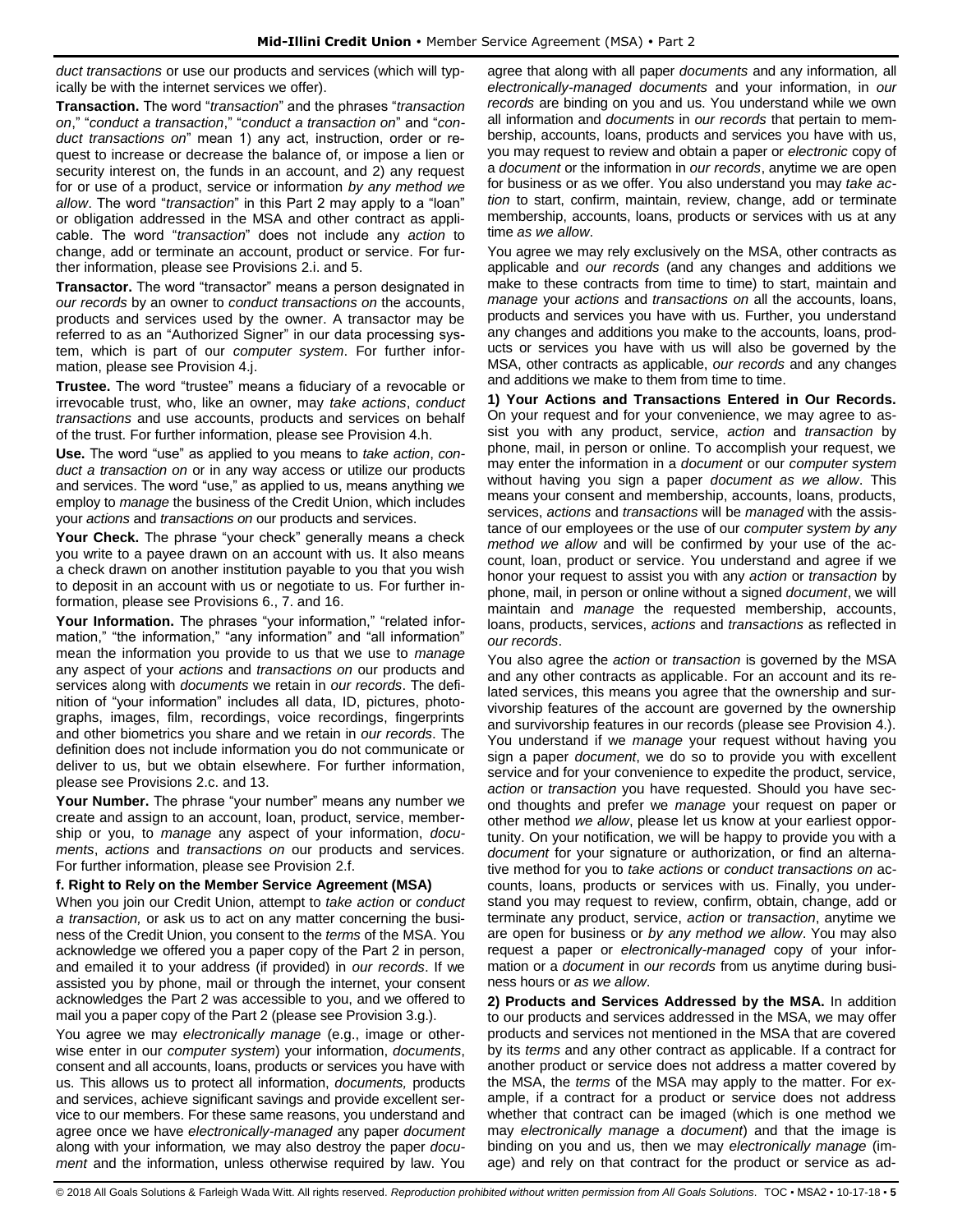dressed in the *terms* of the MSA (please see Provisions 1.e. and f.). To provide members with excellent service and plan for future products and services, the MSA may address products and services currently not offered, which may be offered at a future date. Should you have any questions about the applicability of the MSA to a product or service, please contact us anytime we are open for business.

## **g. Obligation for Advice on Matters Involving You**

To protect the Credit Union's interests, we may seek legal or other professional advice to address any matter concerning you or the products and services you have with us. We may seek such advice to assist you with products and services (e.g., review of any documentation you present, such as but not limited to documentation relevant to trusts, powers of attorney, estates, businesses, organizations, etc.). We may also seek advice in connection with a person's, organization's or your claims or disputes regarding you or your information, funds, *actions* and *transactions on* products and services (e.g., subpoenas, summons, levies, garnishments, claims, court orders, etc.). If we obtain legal or other professional advice to address any matter concerning you or the products and services you have with us, you agree to pay all costs, including reasonable attorney fees, incurred for that assistance. You further agree we may deduct all costs for the assistance from the account(s) you have with us, and you will be obligated for any additional amount owed. You understand and agree since these costs are incurred because of you or the products and services you have with us, fairness dictates that you are responsible for these costs, rather than imposing the costs on the members of the Credit Union.

## <span id="page-6-0"></span>**2. Product and Service Management Issues**

## **a. Overview of this Provision**

This Provision addresses a number of important matters that affect how we *manage* our products and services. The Provision begins with an explanation of how you may start and consent to products and services. It then explains how we maintain and *manage* your information, *documents*, *actions* and *transactions on* our products and services, and retain them in *our records*. The Provision concludes with the methods you may use to *take actions* or *conduct transactions on* our products and services, along with an explanation of the products and services we may offer. These important *management* issues assist us in serving the best interests of our members.

**b. Consent to Membership, Products, Services and Contracts** You may consent to membership, a contract, an account, loan, product, service, *action* or *transaction by any method we allow*. You may also consent to another person *taking actions* or *conducting transactions on* the products and services you have with us as addressed in the MSA. Your consent may be demonstrated by, but is not limited to: 1) a signature, thumbprint, fingerprint, stamp, mark, facsimile signature or email, 2) verbal confirmation in person, by phone, voice command, recorded message or conversation, 3) signing or using a signature pad, tablet, computer, device or mobile device, 4) using a debit card, credit card, ATM card, code, password, PIN, ATM, kiosk or shared branch, 5) a notation by our employee in *our records* as *we allow*, 6) entering the information in *our records* as we offer, 7) the receipt or accessibility of a statement, 8) *electronic* and/or digital signature or agreeing to an internet service we offer, and 9) the maintenance or use of, or allowing another person to use, a product or service. Please see the definition of "consent" in Provision 1.e.

## **c. Information Management for Products and Services**

The information you communicate or deliver to us is crucial in providing you with excellent service and maintaining and *managing* all products and services. We may specifically use your information to *manage* your *actions and transactions on* our products and services you have with us. You understand your information may be *managed* on paper or *electronically*. In either case, you may request to review or access your information anytime during business hours. Please see the definition of "your information" in Provision 1.e., and Provision 13.

## **d. Document Management for Products and Services**

We use our *documents* to *manage* the business of the Credit Union in general, and your *actions and transactions on* the products and services you have with us in specific. Examples of our *documents* include any paper or *electronically-managed* service form (Part 1), form, application, loan form, note, contract, this Part 2, record, file, letter, disclosure, schedule, periodic statement, statement, check, item, receipt, information return, notice, warning, advisory, explanatory material, newsletter or anything else we create or use to *manage* the business of the Credit Union. You understand and agree the *documents* we create and/or use to *manage* our products and services and retain in *our records,* are binding on you and us. You also understand you may request to review or access a *document* anytime during business hours. Please see the definition of "*documents*" in Provision 1.e.

**1) Documentation You Offer for Us to Perform Due Diligence.** You may offer or we may request documentation to perform due diligence or verify your authority to *take action* or *conduct a transaction on* a product or service. Examples of documentation may include, but are not limited to, any paper or *electronicallymanaged* letters, trusts, powers of attorney, wills, estate papers, business or organization formation or operational papers, licenses, claims, court orders, legal instruments or anything you deliver or share with us concerning you or your *actions* or *transactions on* products and services. You understand and agree when you provide documentation, which we may retain in *our records* for due diligence purposes, it is not binding on us unless otherwise required by law. Please see the definition of "documentation" in Provision 1.e.

## **e. Our Computer System to Manage Credit Union Business**

Our *computer system* is vital to providing you with excellent service and maintaining and *managing* all the products and services you have with us. Our *computer system* may include, but is not limited to, our data processing system, our employees' computers, tablets and mobile devices, our phone system, website, internet services, kiosks, ATMs, networks, backup data storage systems, offsite data archival systems, all data, software and applications retained and utilized in the cloud, and any other software, equipment, instrumentation, solution or technology we use now or in the future. If offered, our *computer system* also includes any Credit Union "member use only" computers, tablets and mobile devices. The information and *documents managed* in our *computer system* are part of *our records*. Please see the definition of "*computer system*" in Provision 1.e.

**1) Electronic Management of Credit Union Business.** We may use our *computer system* to *electronically manage* any aspect of the business of the Credit Union, which includes all your information, *documents*, *actions and transactions on* our products and services. You understand you may request to review or have a copy of *electronically-managed* information or *documents* in *our records* anytime we are open for business. Please see the definition of "*electronic management*" in Provision 1.e.

**2) Information and Documents may be Accessible in PDF.** For your convenience, to assure accuracy and security, and to reduce costs for our members, we may *electronically manage* any information or *documents* as a Portable Document Format (PDF) file. PDFs may be accessible on our website, in the internet services we offer and as attachments to emails. To open, review, print, download, save and read a PDF *document*, you will need to download a PDF display application, such as Adobe Reader, to your computer, mobile device or other technology. As of the date of the MSA, Adobe Reader is accessible at no charge at Adobe.com. You understand you may also request to access any information or *documents* on paper during business hours. Please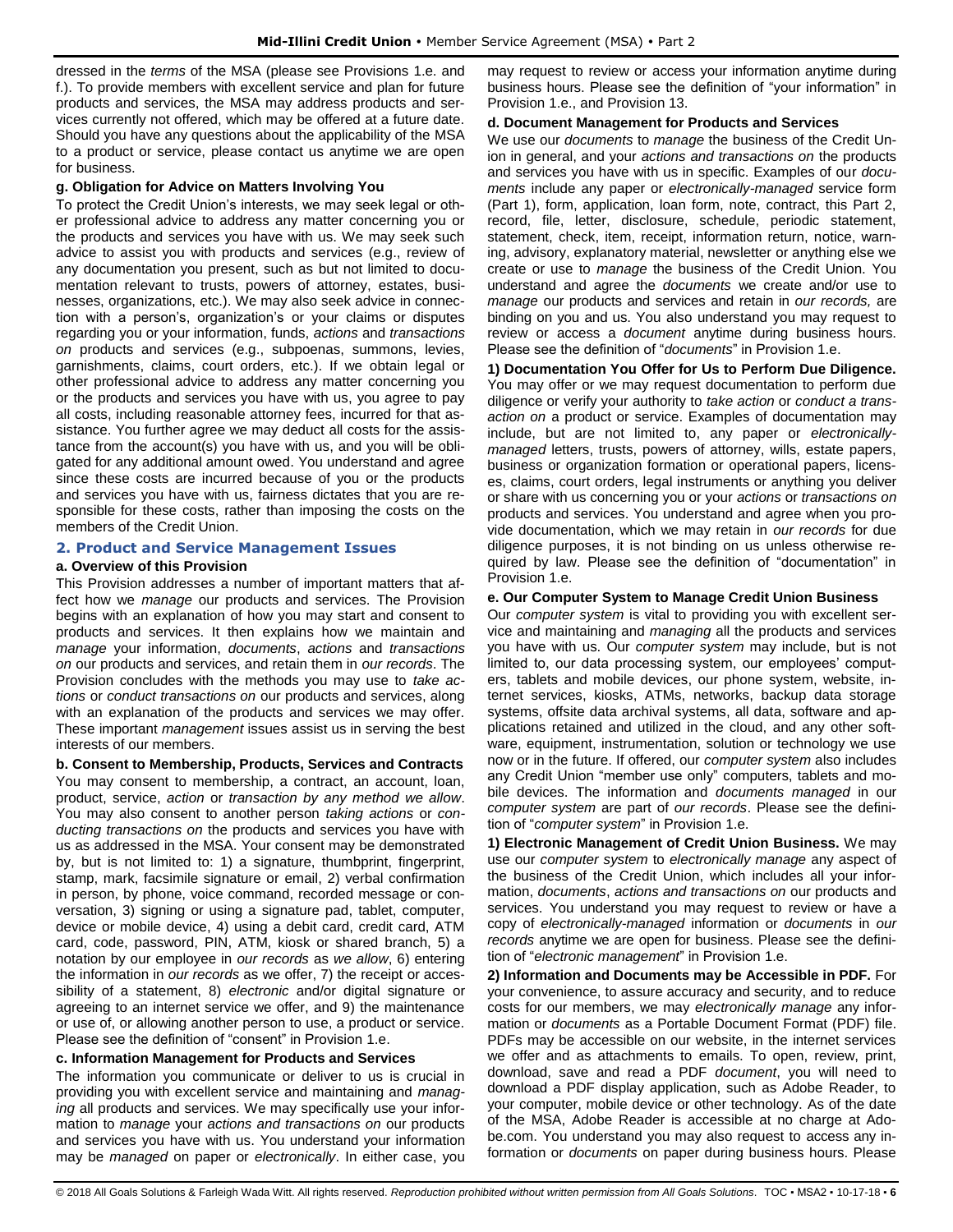contact us and we will be happy to assist you. Please see the definition of "PDF" in Provision 1.e.

## **f. Your Number for Membership, Products and Services**

Your number is extremely important to provide you with excellent service and maintain and *manage* all the products and services you have with us. We may create your number on paper and/or *electronically* with our *computer system*. We may refer to your number as an "account number," "member number" or "membership number" in communications or when referencing *our records*. The phrase "your number" may also refer to a "subaccount number," which is a secondary number we assign that is organized under your number ("your subaccount number"). We may use a subaccount number to manage your *actions and transactions on*  our products and services. Should you have any questions about your number, please contact us at your earliest convenience. Please see the definition of "your number" in Provision 1.e.

## **g. Management of Accounts, Products, Services & Numbers**

You understand while you have the privilege to start, use and maintain an account we offer, we *manage* the privilege to have an account at the Credit Union. You also understand and agree for business, compliance and risk management purposes, we may change, suspend or terminate an account (and if applicable subaccounts), and reimburse the funds to you as needed. We may decline to restart an account (or subaccount) at our discretion. You further agree we *manage* the privilege to use our products and services and may change, suspend or terminate this privilege, as needed and at our discretion, as addressed in the MSA and other contracts as applicable, unless otherwise required by law. Finally you agree we *manage* your number(s) for business and compliance purposes, and may change or terminate your number(s) (or subaccount numbers) as needed and at our discretion.

## **h. Our Records are Used for All Business Purposes**

We create and use *our records* to *manage* the business of the Credit Union in general, and your *actions and transactions on* the products and services you have with us in specific. *Our records* are composed of all information and *documents* retained 1) on paper in physical files, 2) *electronically* in our *computer system,* or 3) in any other solution or technology we use to *manage our records*. To protect all information and *documents*, achieve costsavings and for the convenience of our members, we may *electronically manage* most of *our records*. For these same reasons, ultimately all *our records* may be *electronically-managed*, unless otherwise required by law. You may request to review or obtain your information or a *document* in *our records* anytime we are open for business. Please see the definition of "*our records*" in Provision 1.e.

## **i. Methods to Take Actions and Conduct Transactions**

You may *take actions*, *conduct transactions on* and use our products and services *by any method we allow*. Specifically, the ways you may access, *take actions*, *conduct transactions on* and use our products and services may include, but are not limited to, 1) in person, by phone, mail, facsimile, email, drive-through window, night deposit or drop box (or lock box), 2) through the use of a debit card, credit card, ATM card, code, password, PIN, check, signature pad or device, ATM, kiosk, shared branch or any product or service, and 3) through the internet with a computer, tablet, phone, device, mobile device or other technology. An *action* or *transaction* conducted *by any method we allow* is valid no matter what method *we allow* you to use. Please see the definitions of "*action*," "*by any method we allow*" and "conduct" in Provision 1.e.

## **j. The Title of Products and Services You Have with Us**

The products and services you have with us are generally titled on our *documents* and in our *computer system* so the name used on the product or service (typically your name) matches the SSN and EIN certified. This allows us to maintain and *manage* the product or service in *our records* for you and satisfy reporting requirements. Due to these maintenance, *management* and reporting requirements, the information and *documents* that are accessible to you may not contain the full or exact title you might prefer. However, on your request, we often can include a description or legal title on a *document* or in *our records* that explains the purpose of and/or person(s) who may use a product or service.

## **k. Our Exclusive and Beneficial Products and Services**

To be entitled to use and enjoy all our financial products and services, a person must first be eligible for the privilege of being a member of our Credit Union (our first product). As a member, you may request the exclusive products and services we offer that generally come under one of two categories: our savings products and services, and our lending products and services. Both are valued by our members for their rates and our excellent service. However, we may offer other beneficial financial products and services in addition to our traditional savings and lending solutions. Examples of products include membership, accounts and loans as we offer. Examples of services include teller assistance, phone assistance, *transactions* and safe deposit boxes, which typically require use of our premises, employees or *computer system* in order to provide the service to you. Please see the definition of "products and services" in Provision 1.e.

**1) The Products and Services We Offer.** *Please see "Our Products and Services" for a comprehensive summary of our beneficial products and services.*

**2) The Business Products and Services We Offer.** Your business and organization products and services will be started, maintained and managed according to the Business Service Agreement (BSA).

## **l. The Length of this Part 2 of the MSA**

To assure excellent service, comprehensive information, and to proactively answer your questions about our products, services and Credit Union, we provide this Part 2. It is lengthy 1) because of the numerous legal, operational and practical matters that affect membership, accounts, loans, products and services, and 2) because it is important to explain why everything we do at our Credit Union is in the best interests of the members. Should you have questions about any matter addressed in the MSA, please contact us during business hours and we will be happy to assist you.

## <span id="page-7-0"></span>**3. Starting Membership, Products and Services**

All our members together own our Credit Union. The Provisions of the MSA are intended to serve the best interests of our members.

## **a. Requirements to Start Membership with Us**

To become a member of our Credit Union you must be in our field of membership and meet all the requirements for eligibility. Please understand that membership is a privilege and not a right, and is granted to you by our Credit Union on the condition you observe all applicable laws, regulations, the MSA and all other contracts, obligations and responsibilities with us.

## **b. Your Identification, SSN or EIN and Backup Withholding**

To join our Credit Union we may require your full current name, the physical address of your residence or business (and, if different, your mailing address), and your phone number, birthdate, employer and occupation. We may also require your current governmentissued photo identification and a Social Security Number (SSN) or Employer Identification Number (EIN). For IRS reporting purposes you may need to certify that the SSN or EIN matches the name and address provided, and indicate if you are subject to backup withholding. Your delivery, review and certification of this information may be required for membership, products or services. For your and our protection and to fulfill our due diligence responsibilities, you may need to obtain an EIN for an account, product or service relationship you wish to start that is not for your personal use. We may also request your mother's maiden name, your email address, the creation of a password and fulfillment of other identification requirements in order to *take actions* or *conduct transactions on* our products and services (please see Provision 5.a.).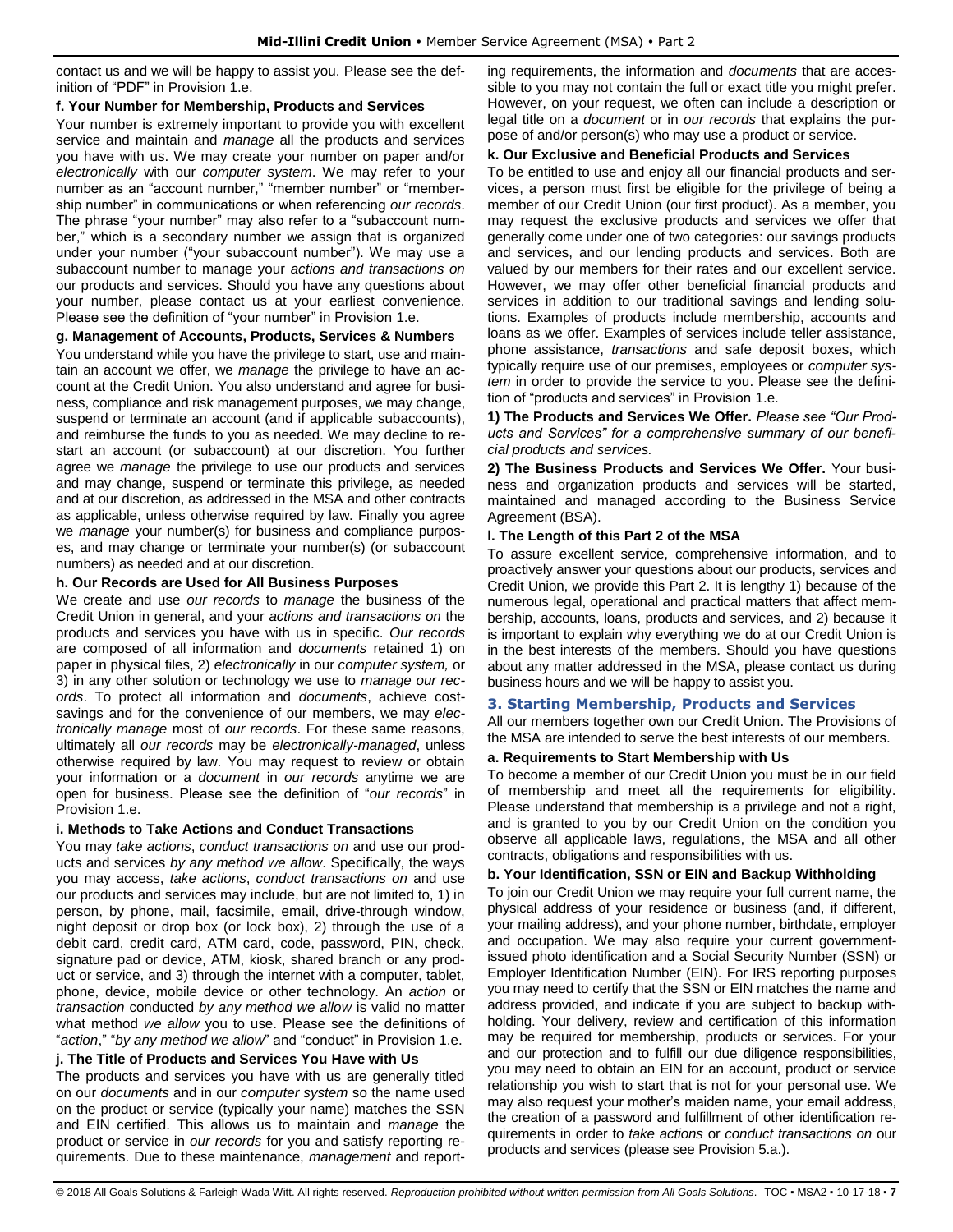To provide you with excellent service, for your convenience and for your and our protection, you agree we may photograph you and retain a copy or image of your current government-issued photo identification (hereafter referred to as ID) to identify you for products and services. We may request to see your current government-issued military photo identification, and though we will not image or copy it, we may enter the information in *our record*. We may also require other current government ID (such as your driver's license or passport) that can be copied or imaged along with entering the information from your military ID. At our discretion, we may only ask for your non-government ID (employercreated ID) and information to start products and services with us, though we may later require current government ID and information to start additional products and services. We may also permit people under the age of sixteen to be identified by family members or legal guardians in order to use our products and services. If our copy or image of your ID (or other identification) is expired, to continue to serve you, for your convenience and for your and our protection, you agree we may request, review and retain a copy or image of your current ID. If the IRS notifies us of a discrepancy with the name, SSN, EIN or information in *our records*, you may be subject to backup withholding, requiring us to withhold and pay a portion of dividends, interest or other payments to the IRS.

When you join our Credit Union and start products and services, we may require you to sign or authorize a service form to assist us in *managing* the products and services you have with us. We may note the original use of the form by placing an "O" (for original) in a box on the form. Alternatively, on your request we may agree to start, obtain your consent to and *manage* membership, products and services with the assistance of our employees or the use of our *computer system* (please see Provision 1.f.1)). You agree for purposes of accuracy, we may subsequently verify and correct, complete or update your information in *our records*. You understand and agree that to provide you with excellent service and for your and our protection, we may photograph, film and retain all pictures, photographs, film, likenesses or images of any person (including you) who enters or uses our (or an associate's) premises, facility, location or service solution. Additionally, to provide excellent service, for training and quality assurance purposes and for your and our protection, you agree we may record and retain all conversations with you and anyone who contacts, calls and/or leaves us messages *by any method we allow*. You agree we may obtain, retain and use all ID, pictures, photographs, images, film, recordings, voice recordings, fingerprints and other biometrics of you with our *computer system* or other technology to identify you and *manage* any product, service, *action* or *transaction* addressed by the MSA or other contract as applicable. Finally you agree we may obtain, retain, maintain and *manage* all ID, photographs, images, film, recordings, voice recordings, fingerprints and other biometrics of you in *our records*.

## **c. Your Authorization for Us to Obtain Information**

You agree we may review your account, employment and credit history, which includes obtaining reports from third parties and credit reporting agencies, to confirm your eligibility for membership, accounts, loans, products and services we may offer. We obtain reports for two important reasons. The first is to provide you with excellent service by pre-qualifying you for products and services with us: that way we can make a product or service available to you as soon as possible. The second is for loss prevention purposes, which is required to fulfil our due diligence responsibilities to our members. Additionally, to provide you with excellent service, for your convenience and your and our protection, we may request additional information to assist you with any currency needs for the accounts, loans, products and services you may request.

## **d. Your Family can be Members with Us Too!**

Since you are a member of our Credit Union, generally your immediate family can become members too, and enjoy the privileges of our products and services. Please see our website or contact us during business hours to learn how your family members, friends and fellow employees can join our Credit Union.

## **e. Starting Membership, Products and Services Online**

We may offer an internet service that allows you to join our Credit Union and start products and services with us online. This internet service is governed by any contract you agree to online, the MSA, all other contracts as applicable and *our records*. Should you have any questions about this service, please contact us at your earliest convenience.

## **f. Starting Membership, Products and Services by Mail**

On your request and for your convenience, we may at our sole discretion mail *documents* with your information to you to join our Credit Union and start products and services with us. We do not advise mailing your confidential information since it exposes you to numerous problems (ID theft, fraudulent *transactions*, etc.). We recommend you come to our Credit Union at your convenience (or use an internet service we offer) to start membership, products and services with us. In fairness to the members, if you request us to mail your information, you agree to take responsibility for all problems and losses that result from theft and/or unauthorized use of your information. Please contact us during business hours for any questions about starting membership by mail.

## **g. Starting Membership, Products & Providing the Part 2**

When you join our Credit Union we will first review a number of important matters about membership, products, services and the MSA (please see Provision 3.h.). Thereafter we (or you) may complete a service form (which we may require to be notarized) and/or enter your information in *our records* according to your instructions to start the products and services you have requested. Once you have reviewed your information, you will consent to the *terms* of the MSA and to the use of our products and services. If we assist you in person we will offer you a paper Part 2, and email it to your address (if provided) in *our records*. If we assist you by phone, mail or through the internet, we will make the Part 2 accessible to you *by any method we allow*, or offer to mail you a paper Part 2. We will ask (or advise you to ask) if you have questions about any matter addressed in the MSA, and encourage you to contact us during business hours for help with any product or service. Finally, we will remind you that you can always access a current Part 2 and disclosures on our website, and may contact us about the information or *documents* in *our records* anytime we are open for business.

## **h. Matters We Address when You become a Member**

When you join our Credit Union we: 1) verify your ID and eligibility for membership, 2) may obtain relevant account, employment and credit reports, as needed, 3) review important information about membership, products, services, privileges and responsibilities with you, 4) enter the information (including the ownership and survivorship features of any account, if applicable) in a form or our *computer system* and review everything with you, 5) offer you a paper Part 2 (or offer to mail it to you), email you the Part 2 (if we have an address on file), and make the Part 2 accessible to you on our website or in an internet service we offer, 6) run all required verifications and reviews, and address all applicable compliance requirements, 7) review and have you consent to membership, products, services and the MSA *as we allow*, 8) start the accounts, products and services requested by you, 9) ask you (or advise you to ask) if you have any questions and encourage you to contact us during business hours about any matter pertaining to our products and services, *and* 10) remind you that you may always access a current Part 2 and disclosures on our website, and contact us about the information or *documents*  in *our records* anytime we are open for business.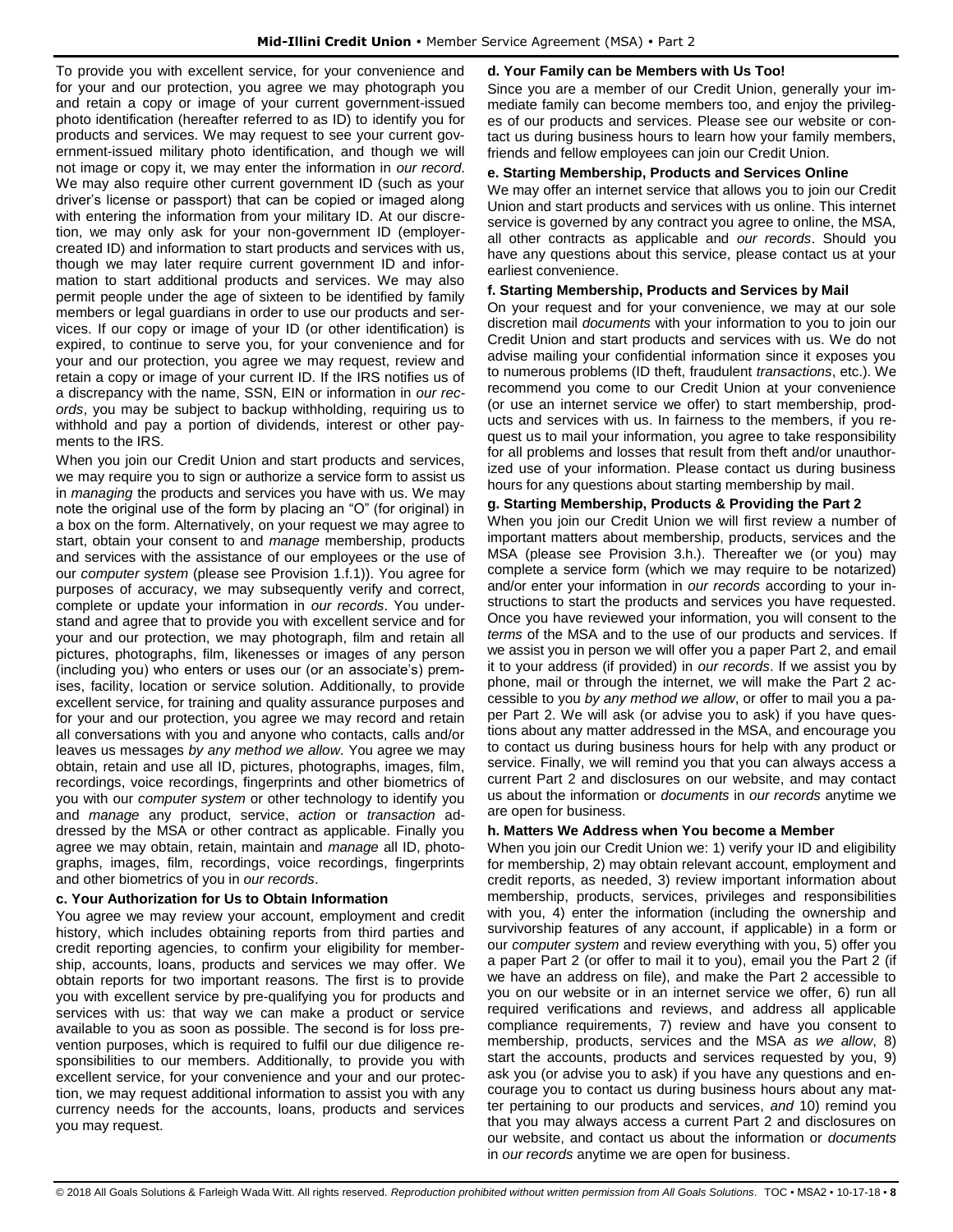## **i. Denial of the Privilege of Membership**

We may deny the privilege of membership to a person for any reason not prohibited by law, including: 1) ineligibility for membership, 2) failure to provide required documentation, information or ID, 3) information from a third-party report, 4) any lost or stolen check, card or access device, 5) overuse of *actions* on our products or services, 6) a breach of or unauthorized access to a product or service, 7) business or compliance purposes, 8) to stop or prevent a loss, 9) potential lack of capacity or victim of undue influence, 10) failure to comply with any *term* of a contract, 11) failure to use products or services to justify membership, 12) inactive or abandoned products or services, 13) chronic dissatisfaction with us, 14) disparaging our reputation, 15) default on any obligation, 16) causing us a loss, 17) not voluntarily repaying a loss, 18) previous expulsion, 19) anything unethical or unlawful concerning you or your or our business, 20) any alteration, forgery or fraud concerning you or your or our business, 21) any falsification or misrepresentation concerning you or your or our business, 22) any alleged crime concerning you or your or our business, 23) abuse of or threats to anyone associated with us, or 24) any other reason we believe is appropriate to *manage* the business of our Credit Union.

## **j. Also Please Review the Four Important Disclosures**

We recommend you also review the "Our Electronic Funds Transfer Terms" disclosure, "Funds Availability of Deposits" disclosure, "Our Rates & Service Charges" disclosure and "Our Privacy Notice" disclosure. These disclosures have specific application to this Provision as well as a number of other matters throughout the MSA. Most of these disclosures are found at the end of this Part 2, and are accessible to you separately from the Part 2 on our website or upon request from us.

## <span id="page-9-0"></span>**4. Account Ownership and Survivorship Features**

When you start an account, you acknowledge that we have explained and you have selected the ownership and survivorship features for that account as reflected in *our records*. You may start an account by yourself, referred to as a "one owner account," or with another person or persons, referred to as a "multiple owner account." You may also start an account as a trustee, custodian, representative payee, VA fiduciary, attorney-in-fact, estate representative, guardian, conservator or other fiduciary, as addressed in Provisions 4.d. through 4.i. You understand that it is your responsibility, and not our responsibility, to assure that the ownership and survivorship features of the account(s) you have with us coincide with your financial and estate planning needs. Because you are in control of the ownership and survivorship features of the account(s) with us, you irrevocably waive the right to dispose of the funds in the account(s) with us by will (please see Provision 4.l.).

**Important Note:** The ownership and survivorship features of each account you have with us are governed first by any service form created for that account, and second, if no form is used, by the ownership and survivorship features for the account entered into our data processing system, which is part of our *computer system* and *our records*. In the event there is a dispute or uncertainly about the ownership or survivorship features of any account, we may place a hold on the account and the funds in the account or deposit the funds with a court as explained in Provision 19.a.

## **a. One Owner Accounts with Us**

A one owner account is a savings, checking or term (certificate) account started and used by you alone, where typically you maintain and own the funds in the account. As an owner you may *conduct transactions on* and *take actions* to start, confirm, maintain, review, change, add and terminate the account, products and services. On your death, the funds in the account will go to your estate and may be claimed by a representative of your estate or other claimant authorized by law. You understand that it is your responsibility (and not our responsibility) to inform a representative of your estate about any account with us. Alternatively, you may designate a person or organization as a beneficiary/Payable on Death payee (POD payee) on an account with us as reflected in *our records*. If you designate a beneficiary/POD payee on an account, on your death the beneficiary/POD payee may claim the funds in the account upon presenting proof of death and ID.

If the beneficiary/POD payee on an account dies before you, on your death the funds in the account will go to your estate and may be claimed by a representative of your estate or other claimant authorized by law. If you designate more than one beneficiary/POD payee on the account, on your death each beneficiary/POD payee may claim her or his (or its) equal share of the funds in the account by presenting proof of death of the owner and the beneficiary's/POD payee's ID. Each beneficiary's/POD payee's share of the funds in the account will be determined by dividing the amount of the funds in the account by the number of beneficiaries/POD payees designated on the account.

If a beneficiary/POD payee on an account with multiple beneficiaries/POD payees dies before you, on your death all of the funds in the account will go to and be evenly divided among the remaining living beneficiaries/POD payees on account (upon providing proof of death of any deceased beneficiary/POD payee). If all the beneficiaries/POD payees on an account die before you, on your death the funds in the account will go to your estate and may be claimed by a representative of your estate or other claimant authorized by law. You understand that it is your responsibility (and not our responsibility) to inform a person or organization that he, she or it is a beneficiary/POD payee on any account with us. If a beneficiary/POD payee on an account dies before you, it is also your responsibility to notify us and change the account if you desire to do so. Please be aware that your beneficiary/POD payee designations in our records do not apply to any retirement account or account life savings insurance, which have separate beneficiary designations.

As an owner you may maintain and *take actions* and *conduct transactions on* the account, products and services *as we allow*. You may also add an additional owner (or owners) to a one owner account. However, once you add an additional owner (or owners) to an account, that account becomes a multiple owner account (please see Provision 4.b.). Finally, for any obligation owed to us, our rights take priority over all other claims to the funds in an account unless otherwise required by law (please see Provisions 19. and 22.).

## **b. Multiple Owner Accounts with Us**

A multiple owner account is a savings, checking or term (certificate) account started, maintained and used by two or more owners who together own the funds in the account. Multiple owners have equal rights to *take actions* and *conduct transactions on* the account, products or services. These rights allow each owner alone to start, confirm, maintain, review, change, add, terminate and *conduct transactions on* the multiple owned accounts, products or services on behalf of all owners for any purpose. This includes an owner withdrawing funds, terminating and adding new accounts, products or services on behalf of all other owners. Each owner owns the funds in a multiple owner account with right of survivorship. This means that when one owner dies, her or his interest in the account and the funds in the account are owned by the surviving owner or owners on the account. On the death of the final owner on the account, the funds in the account belong to that owner's estate and may be claimed by the representative of that owner's estate or other claimant authorized by law. You understand that it is your responsibility (and not our responsibility) to inform a representative of your estate about any account with us. If an owner on the account dies before you, it is also your responsibility to notify us and change the account. Alternatively, you may designate a person or organization as a beneficiary/Payable on Death payee (POD payee) on a multiple owner account as reflected in *our records*. On the final owner's death, the beneficiary/POD payee may claim the funds in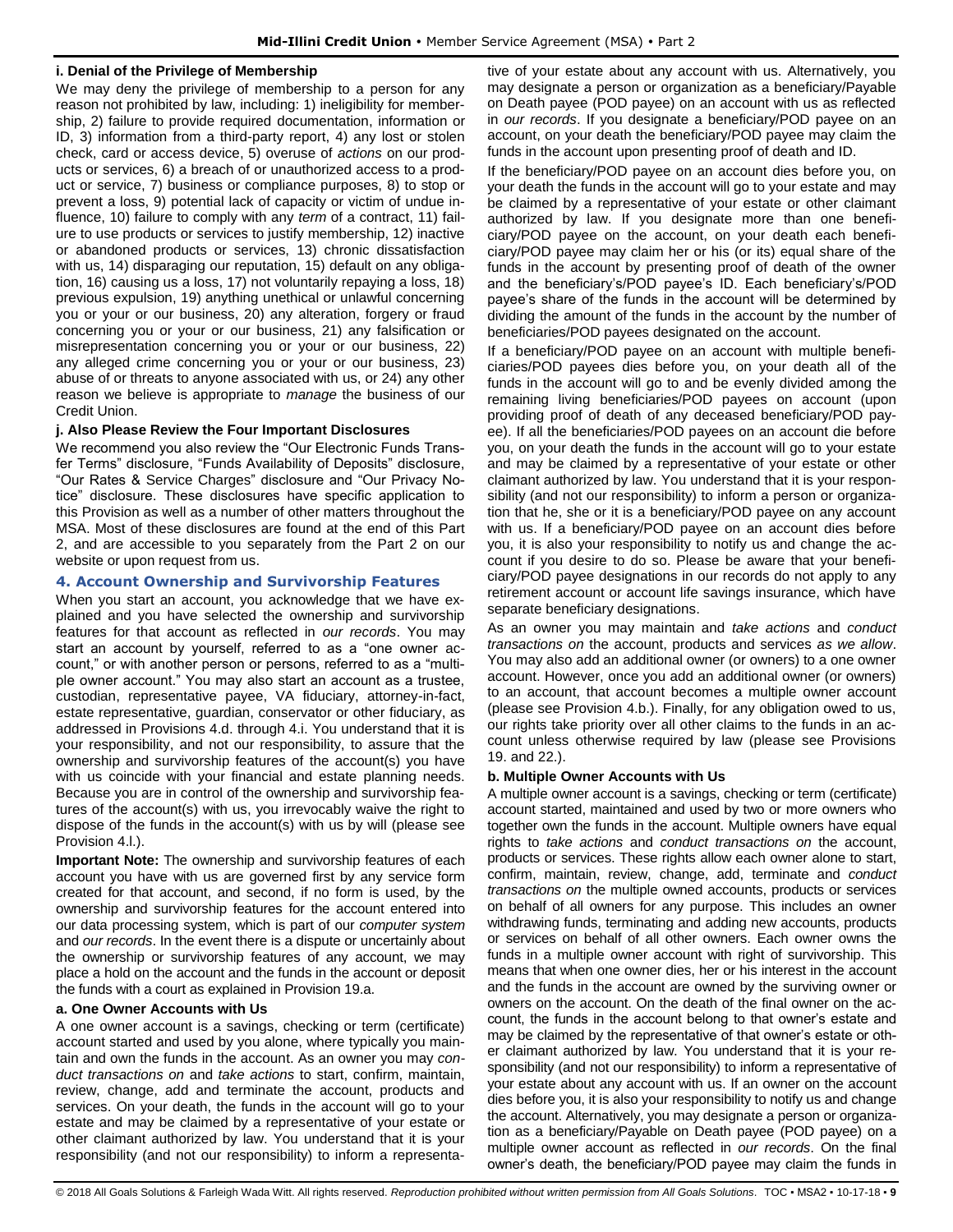the account on presenting proof of death of all owners and the beneficiary's/POD payee's ID.

If the beneficiary/POD payee on an account dies before the last owner is deceased, on the last owner's death the funds in the account belong to that owner's estate and may be claimed by a representative of that owner's estate or other claimant authorized by law. If you as multiple owners designate more than one beneficiary/POD payee on the account (i.e., a multiple owner account with multiple beneficiaries/POD payees), on the death of the final owner on the account each beneficiary/POD payee may claim her or his (or its) equal share of the funds in the account by presenting proof of death of all the owners and the beneficiary's/POD payee's ID. Each beneficiary's/POD payee's share of the funds in the account will be determined by dividing the amount of the funds in the account by the number of beneficiaries/POD payees designated on the account.

If a beneficiary/POD payee on an account with multiple beneficiaries/POD payees dies before the last owner is deceased, the deceased beneficiary's/POD payee's share of the funds in the account will go to and be evenly divided among the remaining living beneficiaries/POD payees on account (upon providing proof of death of any deceased beneficiary/POD payee). If all the beneficiaries/POD payees on an account die before the last owner is deceased, on the death of the final owner the funds in the account will go to the final owner's estate and may be claimed by a representative of the final owner's estate or other claimant authorized by law. You understand that it is your responsibility (and not our responsibility) to inform a person or organization that he, she or it is a beneficiary/POD payee on any account with us. If a beneficiary/POD payee on an account dies before you, it is also your responsibility to notify us and change the account if you desire to do so. Please be aware that your beneficiary/POD payee designations do not apply to any retirement account or account life savings insurance, which have separate beneficiary designations.

You understand and agree that any owner may sign the signature of any other owner on the account and guarantees the signature or authorization of any or all other owners for all *actions* and *transactions on* the account, products or services. You also agree we may permit an owner to deposit checks payable to any other owner in the account, with or without the endorsement of the other owner. Furthermore, by maintaining the multiple owner account, you consent to any *actions* or *transactions on* accounts, products and services by any other owner. While any owner may *take actions* and *conduct transactions* alone, we may require all owners to consent in writing to the addition or removal of any owner to or from the account. All owners agree we have no duty to notify the owners of any *actions* or *transactions* by an owner acting alone. If you request us to designate a person as an owner by entering the owner's information in *our records* without signing or authorizing a form, you agree this person is an owner. You further agree this person may subsequently sign or authorize a form as an owner. All owners, alone and together, are responsible for any service charges, costs, losses or liabilities incurred for any *action* or *transaction on* an account, product or service, regardless of which owner conducted or benefited from the *action* or *transaction*. If any owner owes us money for any reason, we may enforce our rights against all funds in any account on which that person is an owner, regardless of which owner deposited the funds in the account. You agree that a security interest granted by one owner, trustee, fiduciary-owner or fiduciary of an account will continue to secure that owner's, trust's, fiduciary-owner's or fiduciary's obligation to us even after that person dies. Finally, for any obligation owed to us, our rights take priority over all other claims to the funds in an account unless otherwise required by law (please see Provisions 19. and 22.).

## **c. Accounts for or with People under 18 Years of Age**

A person under eighteen (18) years of age may be an owner and start, use and maintain accounts, products and services with us

*as we allow*. The owner may *take actions* and *conduct transactions on* the accounts, products and services, and agrees to the *terms* of the MSA. We may require an owner under eighteen years of age to have another owner on the accounts, products or services who is at least eighteen years of age or older. All owners on the multiple owner account agree to be responsible to us, alone and together, for any *actions* and *transactions on* the accounts, products and services (please see Provision 4.b.).

## **d. Accounts by Custodians under the UTTMA**

You may start, use and maintain an account and related products and services to hold the funds of a minor (a person less than twenty-one (21) years of age) under a state's Uniform Transfers to Minors Act. The account is a one custodian account used by you alone (unless multiple custodians are allowed by state law). You as the custodian are the owner on the account, in which you hold the funds for the exclusive benefit of the minor. Though dividends/interest are reported under the minor's name and SSN, you are the only person who may *take actions* and *conduct transactions on* the account, products and services. If you wish to designate a successor custodian on the account, you may ask us to include that person's name in *our records*. The successor custodian may claim the funds in the account in the event of your death or inability to serve. When the minor reaches twenty-one (21) years of age, it is your responsibility (and not our responsibility) to pay the funds in the account to the minor. You, as custodian, will still be the only owner on the account.

## **e. Accounts by Representative Payees for SS Beneficiaries**

You may start, use and maintain an account and related products and services as a "representative payee" for a "Social Security beneficiary." We may require you to provide ID and documentation confirming your authority to act as a representative payee before starting the account. We may keep a copy of the documentation designating you as a representative payee for initial due diligence purposes. However, you agree that once you start and consent to the account, products and services, we may thereafter rely exclusively on the MSA.

You as a representative payee are the owner on the account in which you hold the funds for the sole benefit of the Social Security beneficiary. Though dividends/interest are reported under the beneficiary's name and SSN, you are the only person who may *take actions* and *conduct transactions on* the account, products and services. If we receive notice of a replacement representative payee (which we may require in writing) and decide to rely on the notice, you agree we may change the account for the replacement representative payee according to the notice, as reflected in *our records*. Alternatively, if we decide to rely on the notice, you agree we may terminate the account and issue a check to the representative payee in the name of the Social Security beneficiary. Finally, you agree to be responsible for legal advice we require to assist with or that results from any matter concerning the accounts, products or services for a representative payee (please see Provision 1.g.).

## **f. Accounts by VA Fiduciaries for VA Beneficiaries**

You may start, use and maintain an account and related products and services as a Veteran's Administration fiduciary (VA fiduciary) for a Veteran's Administration beneficiary (VA beneficiary). We may require you to provide ID and documentation confirming your authority to act as a VA fiduciary before starting the account. We may keep a copy of the documentation designating you as a VA fiduciary for initial due diligence purposes. However, you agree that once you start and consent to the account, products and services, we may thereafter rely exclusively on the MSA.

You as a VA fiduciary are the owner on the account in which you hold the funds for the sole benefit of the VA beneficiary. While dividends/interest are reported under the VA beneficiary's name and SSN, you are the only person who may *take actions* and *conduct transactions on* the account, products and services. If we

© 2018 All Goals Solutions & Farleigh Wada Witt. All rights reserved. *Reproduction prohibited without written permission from All Goals Solutions*[. TOC](#page-0-0) ▪ MSA2 ▪ 10-17-18 ▪ **10**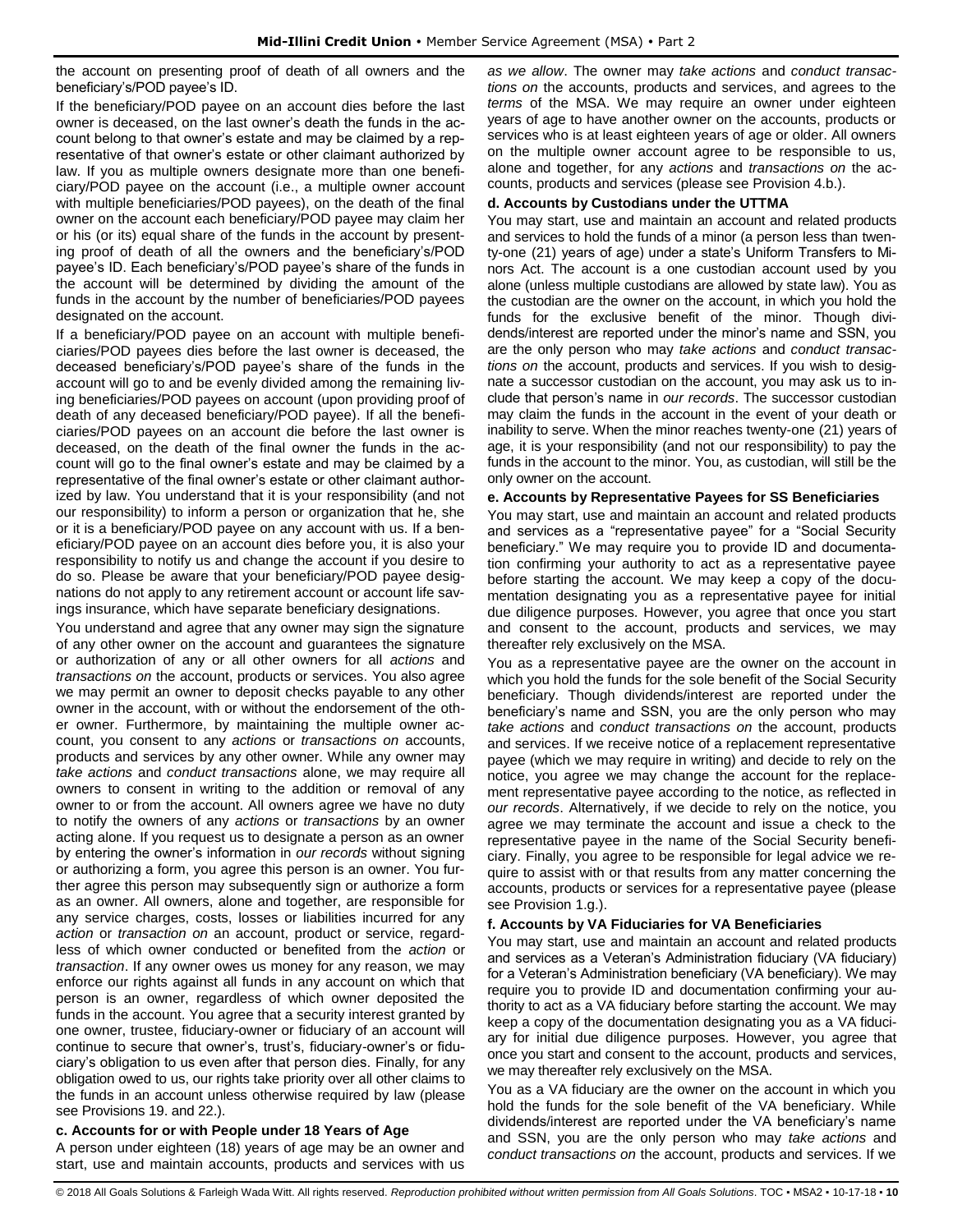receive notice of a replacement VA fiduciary (which we may require in writing) and decide to rely on the notice, you agree we may change the account for the replacement VA fiduciary according to the notice, as reflected in *our records*. Alternatively, if we decide to rely on the notice you agree we may terminate the account and issue a check to the VA fiduciary in the name of the VA beneficiary. Finally, you agree to be responsible for legal advice we require to assist with or that results from any matter concerning the accounts, products or services for a VA fiduciary (please see Provision 1.g.).

## **g. Powers of Attorney & Accounts, Products and Services**

If you give a person power of attorney to act as your attorney-infact, we may require that person to prove her or his ID and the validity and applicability of the power of attorney, before allowing the attorney-in-fact (hereafter referred to as the AIF) to *take actions* or *conduct transactions on* the accounts, products or services you have with us. You agree that we may *manage* the relationship with your AIF by placing her or him (or them) on the accounts, products and services you have with us as an "attorney-in-fact owner" with a service form or in *our records.* We may also *manage* the relationship with your AIF *by any method we allow* in a manner we deem appropriate.

Your AIF and you agree that your AIF and you (and not us) are solely responsible for monitoring and fulfilling the duties and responsibilities of the power of attorney. We may keep a copy of the power of attorney documentation for initial due diligence purposes. However, you agree that once your AIF or you start and consent to the MSA, we may thereafter refer to and rely exclusively on the MSA. Both your AIF and you agree to indemnify, defend, and hold us harmless from any loss, damage, claim or liability that occurs as a result of our reliance on the power of attorney. Your AIF and you further agree we may require your AIF to sign or authorize a *document* acknowledging and confirming this obligation. Because your AIF legally acts for you, we may require your AIF to sign or authorize a form as an "attorney-in-fact owner" or authorize the "attorney-in-fact owner" relationship by entering the information in *our records*: this gives your AIF the rights of an owner on the accounts, products and services you have with us. You understand that your AIF's authority to *take actions* and *conduct transactions* for you will continue until we receive notice of your death or that you terminated your AIF's authority, and we have a reasonable opportunity to act on that notice. Therefore, once we choose to honor your power of attorney, it is your AIF's and/or your responsibility to notify us if you terminate the AIF's authority to *take actions* and *conduct transactions on* the accounts, products or services, and your AIF's responsibility to notify us of your death.

If we receive notice that you have died or terminated your AIF's authority to *take actions* and *conduct transactions* (which we may require in writing), you agree we may terminate your AIF's authority on the accounts, products and services, and may continue to rely on *our records* thereafter. If we allow your AIF to *take actions* or *conduct transactions* as an "attorney-in-fact owner," the survivorship features of the accounts you have with us will not apply to your AIF. If your AIF or you request us to allow your AIF to *take actions* or *conduct transactions* by entering the information in *our records* or *as we allow* without signing or authorizing a form or indemnification and hold harmless agreement, your AIF consents to the MSA and may *take actions* or *conduct transactions on* the accounts, products or services. Additionally, you agree that your AIF may subsequently sign or authorize a form or indemnification and hold harmless agreement, as we require.

You understand that your AIF may remove her or himself from the accounts, products and services you have with us, and that we have no duty to notify you of that removal. If an AIF decides to remove her or himself from the accounts, products and services, we may require her or him to notify us in writing or sign or authorize a form. An AIF's removal from the accounts, products and services, does not relieve the AIF from any responsibilities, obligations or

liabilities for *actions* taken and *transactions* conducted as an AIF. Finally, you agree to be responsible for legal advice we require to assist with or that results from any matter concerning your power of attorney (please see Provision 1.g.). Alternatively, we may refuse to recognize the authority of a person with a power of attorney, if we determine that we cannot reasonably rely on the power of attorney, unless otherwise required by law.

## **h. Accounts that Hold the Funds of a Trust**

You may start, use and maintain accounts, products and services to hold the funds of a trust. If you do so, you may be named as a trustee on a service form or in *our records*. You agree it is your responsibility as a trustee (and not our responsibility) to administer the accounts, products, services and funds according to the terms of the trust. You further agree that we are only providing you with accounts, products and services and are not assisting you with or advising you about the trust. For IRS reporting purposes, the name that appears first on a form or that is entered in *our records* generally must match the SSN or EIN that you certify on behalf of the trust. However, on your request, we may be able to write the full name of the trust on a form or in *our records* to explain the purpose and/or the ownership of an account, loan, product or service.

If you are the only trustee on an account, you have the same rights and responsibilities as an owner to *take actions* and *conduct transactions on* the account, products and services (please see Provision 4.a.). If two or more trustees are on an account, you have the same rights and responsibilities as an owner on a multiple owner account to *take actions* and *conduct transactions on* the account, products and services (please see Provision 4.b.). For all trustees' convenience, each trustee on a multiple trustee account agrees that any trustee acting alone may *take actions* and *conduct transactions on* accounts, products and services for all trustees on the accounts, products and services. By maintaining the multiple trustee account, you consent to any later *actions* or *transactions on* accounts, products and services by any other trustee. While any trustee may take actions and *conduct transactions*  alone, we may require all trustees to agree to any additions or removals of any other trustee to or from the accounts, products and services. All trustees agree we have no duty to notify the trustees of any *actions* or *transactions* by a trustee acting alone. If you request us to designate a person as a trustee by entering the trustee's information in *our records* or *as we allow* without signing or authorizing a form, you agree this person is a trustee. You further agree this person may subsequently sign or authorize a form as a trustee. If you wish to name a successor trustee we can note that information in *our records* as well. A successor trustee may *take actions* and *conduct transactions* upon delivering proof satisfactory to us of her or his authority and succession to act as the current trustee of the trust. Until such proof is delivered and verified by us, a successor trustee has no rights to the account or to the funds held in the account.

We may keep a copy of the trust documentation for initial due diligence purposes. However, you agree that once you start and consent to the account, products, services and the MSA, we may thereafter refer to and rely exclusively on the MSA. By starting an account, loan, product or service for the trust all persons or organizations associated in any way with the trust (i.e., all grantors, trustees, successor trustees, and beneficiaries) agree to indemnify, defend us against and hold us harmless from any loss, damage, claim or liability that results from any *actions* or *transactions on* the accounts, loans, products or services for the trust. You understand we may require any person or organization associated with the trust to sign or authorize an indemnification and hold harmless agreement along with his, her or its consent to the MSA. We may require you to prove your authority to negotiate a check payable to a trust before taking it for deposit, and may require you to deposit the check into an account for the trust. Finally, you agree to be re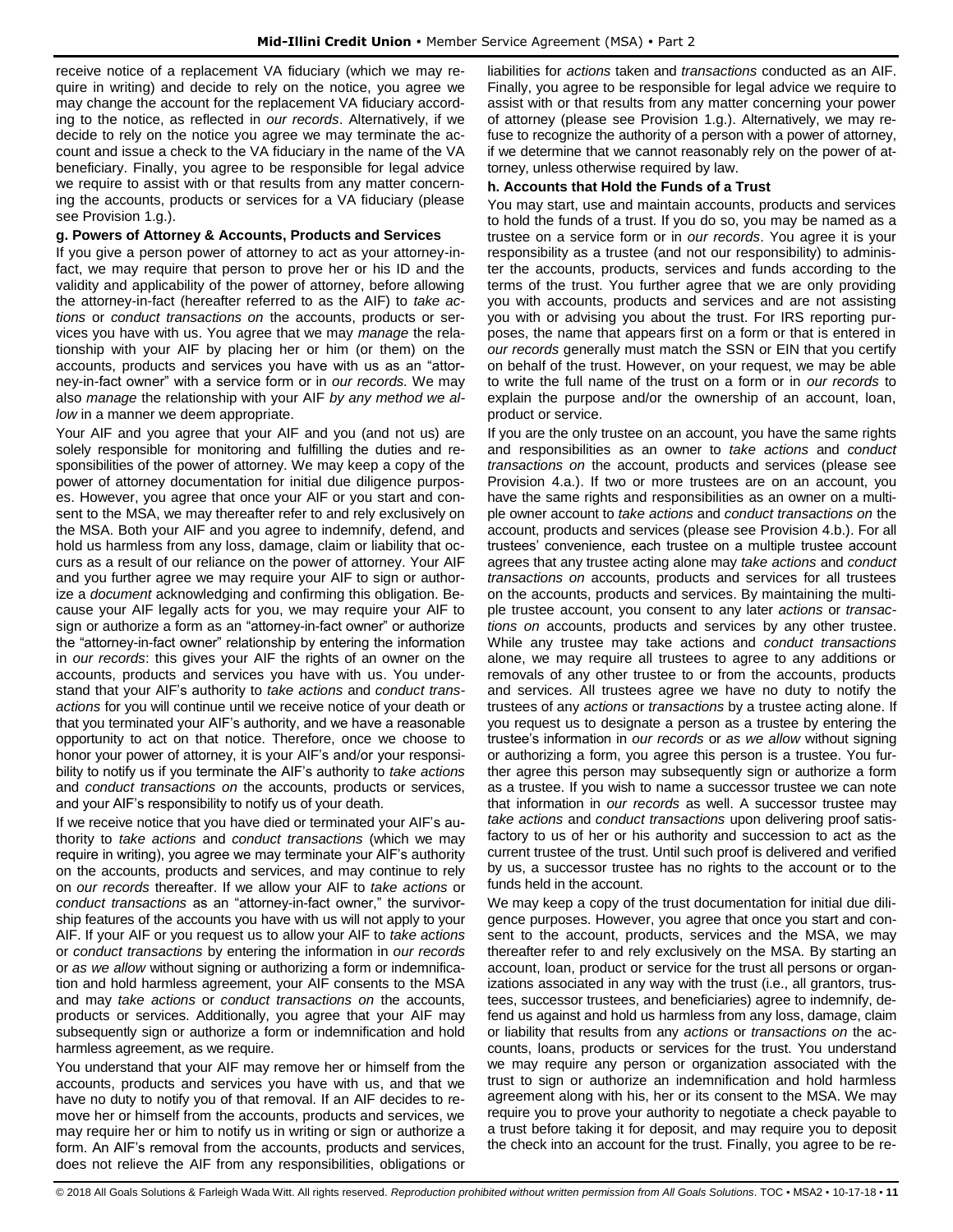sponsible for legal advice we require to assist with or that results from any matter concerning the trust (please see Provision 1.g.).

## **i. Accounts for Fiduciary Purposes**

You may start, use and maintain accounts, products and services to hold the funds of an estate, memorial, guardianship, conservatorship, fund or other fiduciary, legal or court ordered purpose with us (referred to in this Provision as the "fiduciary purpose"). You may be named as a fiduciary-owner on the accounts, products and services on a service form or in *our records*. You agree that it is your responsibility as the fiduciary-owner or fiduciary (and not our responsibility) to administer the accounts, products and services and funds for the fiduciary purpose. You further agree that we are only providing you with accounts, products and services for and are not assisting you with or advising you about the fiduciary purpose. For IRS reporting purposes, the name that appears first on a form or that is entered in *our records* generally must match the SSN or EIN that you certify on behalf of the fiduciary purpose. However, on your request, we may be able to write the full name of the fiduciary purpose on a form or in *our records* to explain the purpose and/or the ownership of an account, loan, product or service. To start the accounts, products and services, we may require and review a copy of the documentation addressing the fiduciary purpose, and your ID and authority to act as a fiduciary for that purpose. You agree that you, as the fiduciary-owner on the accounts, products and services, are fully responsible for fulfilling the duties and responsibilities of the fiduciary purpose. We may keep a copy of the documentation designating you as a fiduciary for initial due diligence purposes. However, you agree that once you start and consent to the account, products, services and the MSA, we may thereafter refer to and rely exclusively on the MSA. If you are the only fiduciary on an account, you have the same rights and responsibilities as an owner to *take actions* and *conduct transactions on* the account, products and services (please see Provision 4.a.). If two or more fiduciaries are on an account, you have the same rights and responsibilities as an owner on a multiple owner account to *take actions* and *conduct transactions on* the account, products and services (please see Provision 4.b.).Your authority to transact business with us as the fiduciary-owner or as a fiduciary will remain in full force until we receive lawful notice otherwise. You, as the fiduciary-owner or fiduciary, must notify us of any change to the fiduciary purpose that affects the accounts, loans, products and services. You warrant that all your *actions* and *transactions on* an account, loan, product or service will be for the sole benefit of the person or purpose for which you are acting. You agree we may rely on these representations and have no duty to examine subsequent authorizing documentation for compliance or inquire as to the powers and duties of you or any fiduciary. We also have no notice of any violation of fiduciary duties by you or any other fiduciary unless we observe the actual wrongdoing.

You acknowledge that we will not be liable for any losses due to your failure to notify us of unauthorized acts by a fiduciary or changes to the relationship between a fiduciary and the person or purpose for whom the fiduciary acts. By starting an account, product or service you and any fiduciary agree to indemnify, defend us against and hold us harmless from any loss, damage, claim or liability that results from 1) any *actions* or *transactions on*  the accounts, loans, products or services, and 2) the unauthorized acts of a fiduciary on which we rely prior to any actual notice of any change in the fiduciary's authority. We may require any person associated with the fiduciary purpose to sign or authorize an indemnification and hold harmless agreement along with his, her or its consent to the MSA. Finally, you agree to be responsible for legal advice we require to assist with or that results from any matter concerning the fiduciary purpose (please see Provision 1.g.).

## **j. Transactors & Accounts, Products and Services**

You as an owner may designate a person (or persons) to be a transactor on the accounts, products and services you have with us. A transactor is authorized by you to *conduct transactions on* (i.e., deposit and withdraw funds, and obtain information about) the accounts, products and services on your behalf. We will require your transactor to provide her or his ID and information and to consent to the MSA. A transactor only has the right to *conduct transactions on* the accounts, products and services, and has no ownership or survivorship rights to the funds in the accounts, or other rights to the accounts, products and services. Further, a transactor cannot *take action* to start, change, add or terminate an account, product or service, except to remove her or himself from the accounts, products and services as explained in this Provision. You also agree a transactor may conduct any *transaction* by cash, check, EFT, wire, etc., *by any method we allow* on your behalf acting alone with or without the knowledge, signature, endorsement or authorization of any other owner or transactor on the account(s), product(s) or service(s). If you request us to designate a person as a transactor by entering the transactor's information in *our records* or *as we allow* without signing or authorizing a form, you agree this person is a transactor. You further agree this person may subsequently sign or authorize a form as a transactor.

Once you have designated a transactor, it is your sole responsibility (and not our responsibility) to monitor the transactor's *transactions on* the accounts, products and services. You agree we have no duty or responsibility to monitor, inquire about or notify you of the use and purpose of any *transaction* conducted by your transactor, or assure that any *transaction* is for your benefit. You also agree you take full responsibility for any transactor, and for all *transactions on* the accounts, products and services by your transactor. The transactor's authority to *conduct transactions* will continue until we receive notice (which we may require in writing) that you have terminated the transactor's authority or of your death, and we have a reasonable opportunity to act on that notice. Any owner may remove a transactor from the accounts, products and services, which we may require to be confirmed in writing. We may also suspend any further *actions* and *transactions* on the account until you sign or authorize an updated form (or remove the transactor *as we allow*) or terminate the accounts, products and services. A transactor may remove her or himself from the accounts, products and services you have with us, and we have no duty to notify an owner of the removal. If a transactor decides to remove her or himself, we may require her or him to notify us in writing and/or sign or authorize a form (or be removed *as we allow*). A transactor's removal from the accounts, products and services, does not relieve the transactor from any responsibilities, obligations or liabilities for *transactions* conducted as a transactor under the MSA. In the event of your death on a one owner account, or the death of the final surviving owner on a multiple owner account, any funds in the account will be disbursed as explained in the MSA.

## **k. Information Users & Accounts, Products and Services**

You as an owner may designate a person or persons to be an information user on the accounts, products and services you have with us. An information user is authorized by you to request and access all information about the accounts, loans, products and services with us on your behalf *by any method we allow*. Your information user and you (and not us) are responsible for how your information user utilizes your information. We will require your information user to provide her or his ID and information and to consent to the MSA. An information user only has the right to access all information about the accounts, loans, products and services you have with us, and has no ownership or survivorship rights in the funds in the accounts, or other rights to the accounts, products and services. Further, other than accessing information, an information user cannot *take actions* or *conduct transactions on* accounts, loans, products or services, except to remove her or himself as an information user as explained in this Provision. If you request us to designate a person as an information user by entering the information user's information in *our records* or *as we allow*  without signing or authorizing a form, you agree this person is an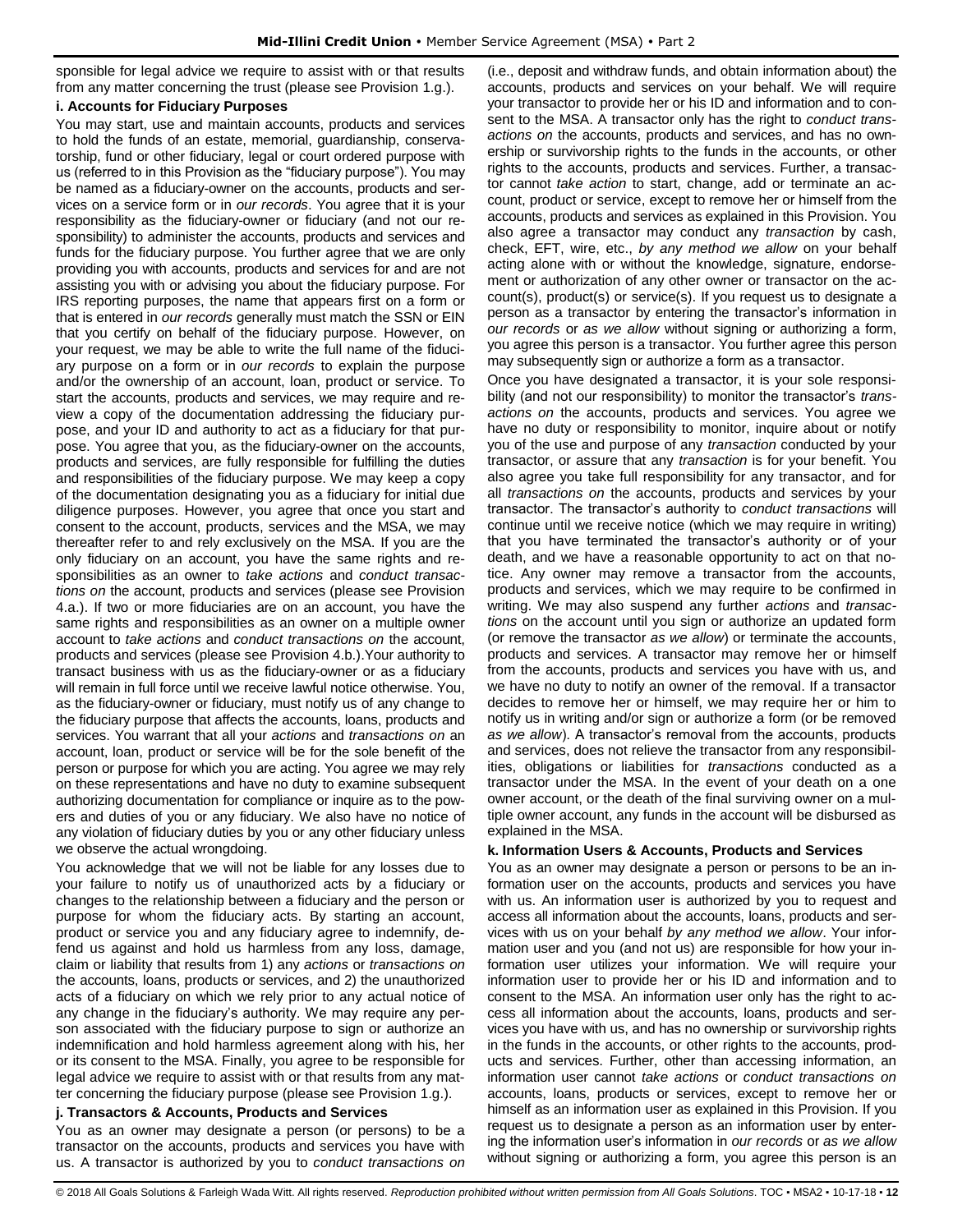information user. You further agree this person may subsequently sign or authorize a form as an information user.

You agree we have no duty or responsibility to monitor, inquire about or notify you of the information user's access to or use of the information about the accounts, loans, products and services, or assure that the access or use of that information is for your benefit. You agree you take full responsibility for any information user on accounts, products or services with us, and for anything your information user does with your information. The information user's authority will continue until we receive notice (which we may require in writing) you have terminated the information user's authority or of your death, and we have a reasonable opportunity to act on that notice. Any owner may remove an information user from the accounts, loans, products and services, which we may require to be confirmed in writing. We may also suspend any further *actions* and *transactions* on the account until you sign or authorize an updated form (or remove the information user *as we allow*) or terminate the accounts, products and services. An information user may remove her or himself from the accounts, loans, products and services you have with us, and we have no duty to notify an owner of the removal. If an information user decides to remove her or himself, we may require her or him to notify us in writing. We may also suspend any further *actions* and *transactions* on the account until you sign or authorize an updated form (or remove the information user *as we allow*) or terminate the accounts, products and services. An information user's removal from the accounts, loans, products and services, does not relieve the information user from any responsibilities, obligations or liabilities undertaken or incurred as an information user under the MSA.

## **l. Waiver of Testamentary Account Distributions**

You understand and agree that it is your sole responsibility (and not our responsibility) to assure that the ownership and survivorship features of the accounts, products and services you have with us, as designated by you in *our records*, accurately reflect your personal, domestic, financial, business and estate planning needs. Matters you may want to consider include, but are not limited to, those created, changed or terminated by marriage, children, grandchildren, adoption, separation, divorce, remarriage, disability, retirement, death or as a result of any agency, power-of-attorney, guardianship, conservatorship, trusts, wills, businesses, corporations, partnership agreements, contracts, indebtedness, etc.

If permitted by applicable state law, you irrevocably waive your rights to make testamentary dispositions from any account, and do so with the understanding that the ownership and survivorship features of an account (such as "multiple ownership of an account with right of survivorship" and "beneficiary/POD payee" designations) control and supersede any inconsistent testamentary disposition. It is your responsibility to assure that the ownership and survivorship features of the accounts, products and services you have with us accurately reflect and take into consideration your personal, domestic, financial, business and estate planning needs. In addition, you can take action to start, confirm, maintain, review, change, add or terminate an account, product or service at any time as we allow. Therefore, you irrevocably waive your right to make a testamentary disposition of any account at the Credit Union, both now and in the future. You agree that since you are in complete control of the ownership and survivorship features of the accounts with us, and can take action to start, change, add or terminate the accounts at any time as we allow, on your death we may rely exclusively on the MSA and *our records* concerning all matters that affect the accounts, products and services you have with us.

## **m. See the "Our Rates & Service Charges" Disclosure**

We recommend you also review the "Our Rates & Service Charges" disclosure, which has specific application to this Provision as well as a number of other matters throughout the MSA.

## <span id="page-13-0"></span>**5. Product & Service Access, Transactions & Actions a. Authorization of Transactions and Actions**

Your signature on a form, *document* or *as we allow* (when required) is important for identifying you and allowing you to start, consent to, *take actions* and *conduct transactions on* our accounts, loans, products and services. On your request, we may agree to obtain your consent to *take actions* and *conduct transactions* on products and services with the assistance of our employees or the use of our *computer system* (please see Provision 1.f.1)). To provide you with excellent service and for your and our protection we may require your physical signature or reconfirm your signature in person or before a notary public prior to any *action* or *transaction on* an account, loan, product or service. We may also require your ID, a second form of ID and other (or updated) information (such as your physical address, SSN, birthdate, password, mother's maiden name, thumbprint or fingerprint, date and type of last *transaction*, other historical factual and confidential information, etc.) before you may *take action* or *conduct a transaction on* an account, loan, product or service.

You may authorize the payment of checks, other *transactions* or *actions by any method we allow*. You agree we may pay checks and honor *actions* or *transactions on* an account, loan, product or service that contain your signature or authorization, even if you later claim the method of consent or the *action* or *transaction* was not authorized. On your request, we may allow you to include a legend on or notation in *our records* and on checks requiring two or more signatures or authorizations on your checks, *actions*, *transactions* or any other matter pertaining to the accounts, loans, products or services you have with us. You understand this legend or notation requiring two or more signatures or authorizations may only be entered in *our records* or as *we allow*. You agree any such legend or requirement is for your convenience only, and it is your sole responsibility (and not our responsibility) to supervise your internal control affairs with all persons you authorize. You also agree we may pay a check, or honor any *action*, *transaction* or other matter pertaining to the accounts, loans, products or services with us, with only one signature or authorization by any person you authorize. You understand we have only allowed you to add a legend or requirement for two or more signatures or authorizations because you 1) are in the best position to address your own internal control affairs with the persons authorized, and 2) have agreed to take responsibility for and recover any loss that occurs from a violation of your requirement.

If we contact you about an *action* or *transaction on* an account, loan, product or service that you confirm is authorized (which our employee may note in *our records* or *as we allow*), you agree we may rely on your confirmation. If you share your information, password, code or PIN (or any other method of authorization *we allow*) with any person or organization, you agree you authorize *actions* or *transactions on* the account, loan, product or service conducted by this person or organization. You further understand that until you notify us and revoke your authorization, all *actions* or *transactions on* the account, loan, product or service conducted by this person or organization are authorized and genuine, even if they are not conducted for your benefit or according to your instructions. If you request and we agree to provide you with cash for any *action* or *transaction*, you understand once you are in possession of the cash, you (and not us) are completely responsible for its care and safekeeping from any loss, theft, damage or destruction. Should you have any concerns about the loss or theft of cash, please let us know and we may be able to provide you with one of our checks (for which there may be a service charge). Additionally, for your and our protection and security purposes, you agree we may pay any person (including you) requesting a withdrawal in cash with a limited amount of cash, our check or an EFT. You understand and agree these cash withdrawal options are appropriate since a person can obtain cash by depositing the check at her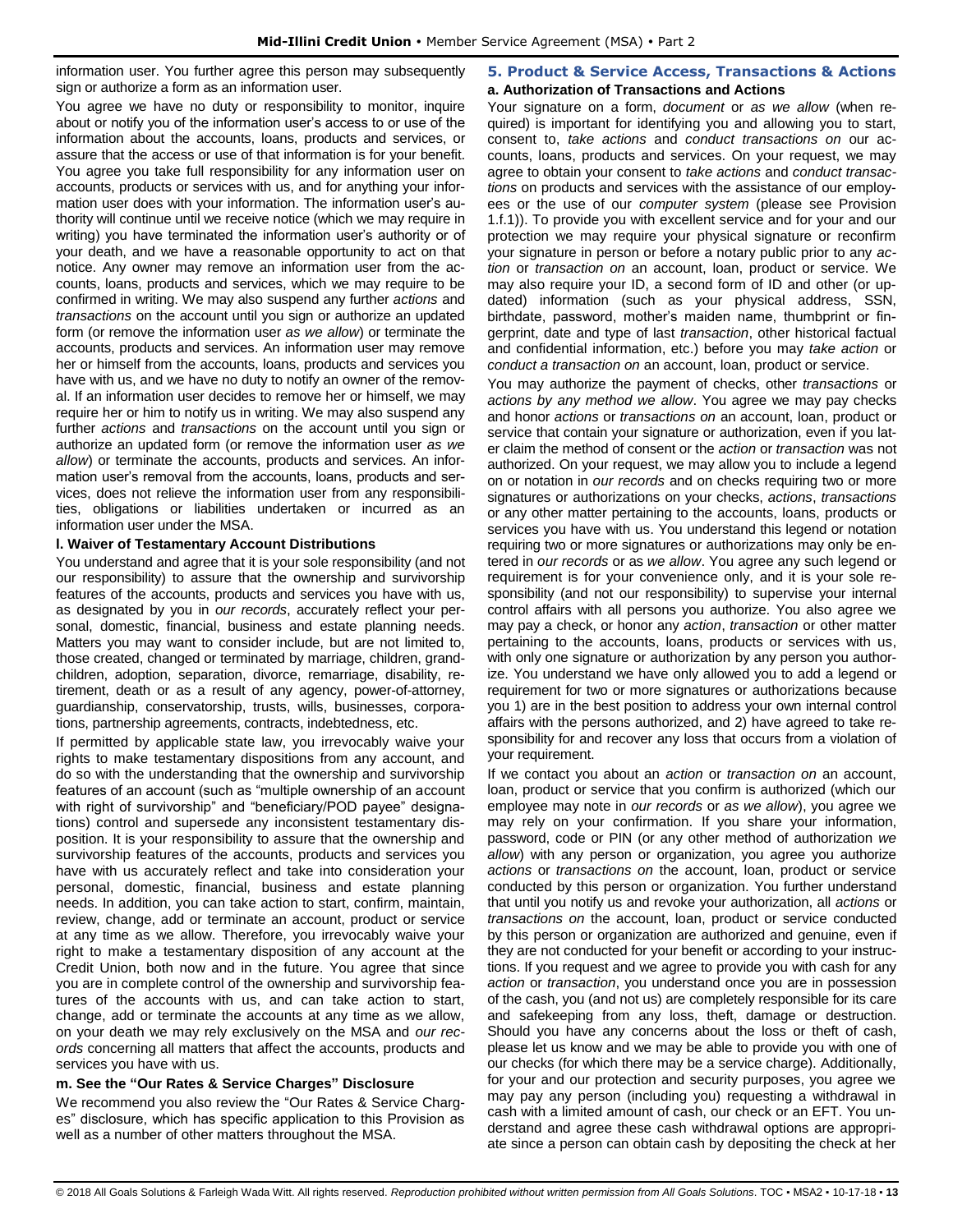or his own financial institution, and we can schedule the delivery of cash for you on your request.

## **b. Transaction and Action Options & Required Forms**

When you *take action* or conduct a *transaction on* accounts, loans, products or services, we may require you to use a specific form or *document* to conduct or complete the *action* or *transaction*. If you do not use that form or *document*, for your and our protection we may refuse to honor, perform or complete the *action* or *transaction*. Whether an *action* or *transaction* is honored, completed or not, you are responsible for any loss or liability we incur as a result of your failure to use a required form or *document* or follow the *terms* of the MSA.

## **c. Account Transfers by Wire or ACH**

We may offer wire transfers or ACH transfers that allow you to send or receive debits or credits to an account with us. We may require all wire transfers to be authorized in writing. When you initiate a wire or ACH transfer you may identify either the recipient or any financial institution by name and account or identifying number. We (and other institutions) may rely on the account or other identifying number you give us as the proper identification number, even if it identifies a different person or institution. You understand we may confirm the information on all wire requests before sending the wire. Once we have sent an outgoing wire, the transfer is final and cannot be stopped, so please make sure all the information about the wire is correct and that you want the wire sent according to that information. If you provide incomplete or inaccurate written or verbal transfer instructions to us, we will not be responsible for any resulting wire transfer losses, delays or failed *transactions*. You understand international wire transfers may not be completed for several weeks, or at all.

Wire transfers are governed by Federal Reserve Regulation J if the transfer is cleared through the Federal Reserve. ACH *transactions* are governed by the rules of the National Automated Clearing House Association (NACHA). You acknowledge that our processing of international *transactions* may be delayed if necessary to complete screening required by federal law. You must ensure that all international entries you initiate are designated with the appropriate international entry code, as required by NACHA rules. All entries will be credited to or debited from the account you have with us in U.S. dollars. Currency conversion will be at rates determined by, or available to, us or the Automated Clearing House. You bear all currency conversion risk as well as all gains or losses associated with currency conversion for international entries. All wires and ACH transfers must comply with applicable U.S. law. If you use these services and receive funds by wire or ACH transfer, you agree to confirm the transfers by reviewing your periodic statement (or online service we offer), since we are not obligated to notify you when funds are received. While we may conditionally and provisionally credit the account you have with us with an ACH transfer, if we are not finally and ultimately paid for the transfer, we may reverse the credit to the account and the sender will be deemed not to have paid you have paid you. If we cannot reverse the credit or you do not have sufficient funds in an account, you agree to reimburse us for the amount of the reversed transfer.

## **d. Limitations on Account Transactions**

**1) Account Withdrawal Limitations.** You understand we have no obligation to honor a request to withdraw funds if you do not have 1) sufficient available funds in an account or 2) one of our overdraft services (please see "available balance" in Provision 6.j.). If a check or other transfer or payment order is presented against insufficient available funds in an account, we will require a service charge. If there are sufficient available funds to pay some but not all checks or items drawn or presented against the account, we may pay or allow withdrawals for those checks, transfer or payment orders for which there are sufficient funds in any order we choose, according to applicable law and the *terms* of the MSA. There are a number of circumstances where you may not be able to withdraw funds from an account, including but not limited to: 1) our

methods are inoperative due to emergencies or problems, 2) the product or service has been terminated, 3) we are unable to contact you, 4) failure to provide required documentation, information or ID, 5) failure to use a required method or *document*, 6) exceeding a limit or an amount set by us, 7) failure to meet a minimum balance for thirty (30) days, 8) deposited check funds are not available, 9) funds are collateral for an obligation, 10) any lost or stolen check, card or access device, 11) a breach of or unauthorized access to a product or service, 12) business or compliance purposes, 13) to stop or prevent a loss, 14) potential lack of capacity or victim of undue influence, 15) failure to comply with any *term* of a contract, 16) funds held or offset per a security interest or lien, 17) account and/or funds held for a dispute or uncertainty, 18) unpaid check(s) or EFT(s) for insufficient funds or stop payment orders, 19) deposited item(s) charged back for nonpayment or a claim, 20) a garnishment, levy or similar legal claim or notice, 21) default on any obligation, or 22) our belief that an action or transaction may be fraudulent. To comply with the law and to protect you and the members of the Credit Union, you understand we may require written notice of your intent withdraw funds from an account you have with us at least seven (7) calendar days and up to sixty (60) calendar days before the time you would like to make the withdrawal. Finally, you understand in the event any account is overdrawn, any loan is past due, or you are otherwise in default under any contract with us, we may suspend your ability to conduct *actions or transactions* to any or all accounts, products, services, until you have resolved the matter with us.

**2) Account Transfer Limitations.** You may make unlimited withdrawals from the checking account(s) you have with us by any method *we allow*. In addition, you may make unlimited withdrawals or transfers from all accounts except checking accounts in person, by ATM, by mail request or by calling us for one of our checks. However, federal law limits the number of certain types of withdrawals from accounts treated as savings accounts as identified in the "Our Rates & Service Charges" disclosure. Accounts covered by this limitation include all accounts except checking accounts. For these accounts, you may not make more than six (6) covered *transactions* per month. Covered *transactions* include your checks, transfers initiated through online banking or mobile banking, ACH transfers, merchant point of sale *transactions*, preauthorized or automatic transfers, and overdraft protection transfers. Transfers to pay a loan with us are not covered by this limit. The date we use to determine the number of *transactions* is the date a *transaction* is posted to (actually credited to or debited from) an account, rather than the date you initiate the *transaction*. If you exceed this limit, federal law requires us to take corrective action. We may refuse or reverse the *transaction*, and we may impose charge as specified in the "Our Rates & Service Charges" disclosure. If you repeatedly exceed this limit, we may terminate the account. If you reach your limit of six (6) covered *transactions* from all accounts except checking accounts during a month, you may still make unlimited withdrawals from the account in person, by ATM, by mail, or by calling us for one of our checks.

**3) Account Transaction Volume Limitations.** We may limit the number of items deposited and the frequency of deposits and other *transactions* you can make each day to the account(s) you have with us. The date we use to determine the number of *transactions* is the date a *transaction* is posted to (actually credited to or debited from) an account, rather than the date you conducted the *transaction*. Should the *transactions on* an account with us exceed the limitations we establish, we may limit your *transaction* activity, require a service charge or terminate the account. You understand if *we allow* or honor a *transaction* that exceeds these restrictions (a nonconforming *transaction*), we are not required to allow or honor any future *transaction* that exceeds these restrictions.

**4) Limits on ATM Transactions.** For your and our protection, we may limit the number and dollar amount of cash withdrawals at ATMs. Our current limitations on ATM cash withdrawals are stat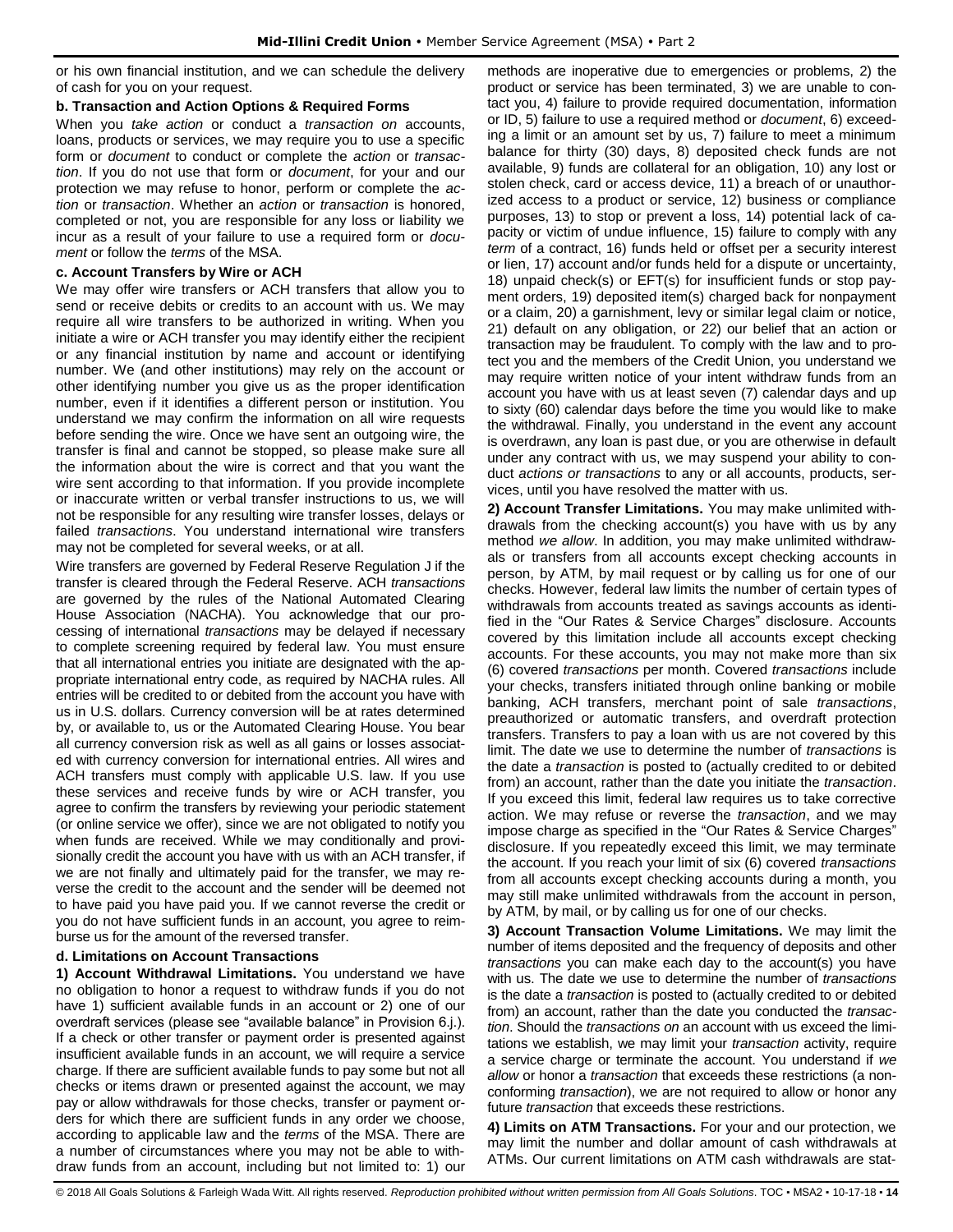ed in the "Our Electronic Funds Transfer Terms" disclosure at the end of this Part 2 of the MSA.

## **e. Accounts May Not be Transferred to Others**

The accounts you have with us are non-negotiable, nonassignable and non-transferable to another person or organization. This means you may not endorse, negotiate, transfer, secure or pledge any account and the funds in that account to a person or organization other than us for any reason. Unless a person's name appears on a service form or is in *our records*, she or he may be denied access to all accounts, products and services and all funds and information pertaining to the accounts, products and services unless otherwise required by law.

## **f. When a Transaction or Action May be Refused**

For your and our protection, you understand we may refuse an *action* or *transaction on* an account, loan, product or service for any reason not prohibited by law, including: 1) our methods are inoperative due to emergencies or problems, 2) we are unable to contact you, 3) failure to provide required documentation, information or ID, 4) failure to use a required method or *document*, 5) exceeding a limit or an amount set by us, 6) failure to meet a minimum balance for thirty (30) days, 7) inactive or abandoned products or services, 8) deposited check funds are not available, 9) funds are collateral for an obligation, 10) any lost or stolen check, card or access device, 11) a breach of or unauthorized access to a product or service, 12) business or compliance purposes, 13) to stop or prevent a loss, 14) potential lack of capacity or victim of undue influence, 15) the product or service has been terminated, 16) failure to comply with any *term* of a contract, 17) funds held or offset per a security interest or lien, 18) account and/or funds held for a dispute or uncertainty, 19) unpaid check(s) or EFT(s) for insufficient funds or stop payment orders, 20) deposited item(s) charged back for nonpayment or a claim, 21) a garnishment, levy or similar legal claim or notice, 22) default on any obligation, 23) limited to a savings account and voting by mail, 24) ineligible for membership, 25) membership terminated, 26) notification of death, 27) anything unethical or unlawful concerning you or your or our business, 28) our belief that an action or transaction may be fraudulent, 29) any alteration, forgery or fraud concerning you or your or our business, 30) any falsification or misrepresentation concerning you or your or our business, 31) any alleged crime concerning you or your or our business, 32) abuse of or threats to anyone associated with us, or 33) any other reason we believe is appropriate to *manage* the business of our Credit Union.

## **g. Transactions and Actions Online**

We may offer an internet service that allows you to *take actions* or *conduct transactions on* products or services with us online. For your convenience, we may note your request for this internet service on a form or enter it in *our records*. This internet service may be governed by a contract you agree to online, the MSA, all other contracts as applicable and *our records*. Should you have any questions about this service, please contact us at your earliest convenience.

## <span id="page-15-0"></span>**6. Your Use of a Checking Account with Us a. Completing Your Checks and Check Register**

When you write a check drawn on a checking account with us, you must write your payee's name, complete the numerical and written amount lines on the check and sign your name. Always begin by writing the payee's name and the amounts at the start of the far-left side of these lines to avoid leaving any spaces; this will reduce the risk of your check being altered. It is also important to draw a line after the payee's name and after the written amount to protect yourself against alterations. Please make sure all information you write on your check is legible. Finally, make sure the numerical and written amounts of your check match, since the written amount is likely the amount we may pay from the account. If the amounts do not match, you agree we may pay either amount or return the check unpaid, at our sole discretion.

Once completed, you should write the check number, amount, date, payee's name and purpose in your check register or payment records, and deduct the amount of the check from the balance. This helps you to keep track of the current balance of an account, which in turn helps you avoid insufficient funds or overdraft service charges. It also allows you to detect and report checks with alterations and forged drawer's signatures (please see Provision 16.b.). Please use dark permanent ink (preferably black ink) to complete and sign your checks. You agree you are responsible for any losses incurred for your checks if you do not use a dark permanent ink when writing your checks. You should also keep your checks in a secure location and separate from your ID so they are not stolen from you. If the account is a multiple owner, trustee or fiduciary account, each owner, trustee, fiduciary or transactor may sign (or authorize), issue and endorse checks in the other owner's, trustee's or fiduciary's name. If you require more than one signature on a check drawn on an account with us, you agree we may pay that check regardless of the number of signatures on it if the check is issued by a person authorized to *conduct transactions on* the account (please see Provision 5.a.). You understand when you write a check you are ordering us to pay the check, and that payment is proper even if you did not completely fill out or sign your check.

## **b. Please Use the Check Forms We Provide**

For your protection, when starting a checking account you agree to use the checks we make available that we refer to as, "your checks." Your checks are actually forms (check forms) provided to you by our approved associate. It is important that you use our associate-provided checks because 1) the security features help protect against fraud losses, and 2) the forms help us confirm that a check is your check when presented for payment. Using any other check form may indicate fraud, and you agree we may refuse to pay it if we believe our refusal may prevent a loss, and is not dishonor or wrongful. Alternatively, if you use and we pay a check not provided by our associate that results in any loss or service charges, you agree to be responsible for any loss and service charges incurred. The reason you are responsible for any loss and service charges is because in order to obtain check forms from another organization or person, you must provide your information to unknown people, any of whom may create a fraudulent check drawn on the account. Accordingly, we use an associate's check forms to help avoid losses, and require owners, trustees and fiduciaries to take responsibility for all losses and service charges for not using these forms.

## **c. Dates on Your Checks**

We may pay a check you write regardless of its date or language limiting payment to a certain time (for example, "stale dated" checks or checks bearing a "void after" date legend). However, we are not obligated to pay a check before its date or more than six (6) months after its date. Attempts to limit payment of a check by date or language are ineffective because 1) checks presented as EFTs or other transfers may not include the date, 2) our processing technology may not allow for the examination of a date, and 3) a person in possession of your unpaid check may take legal action against you for the amount and costs. If you do not want an outstanding check paid, you may place a stop payment order on the check (please see Provision 6.d.). Similarly, if you date a check for payment in the future and notify us, we may agree not to pay a check before its date (which is often referred to as a "postdated check notice"). Please be aware this postdated check notice will only be effective if it allows us a reasonable amount of time to act on and not pay the check. Additionally, for the notice to be effective we will need your name, your number, the check's number and date, amount and the payee's name. You understand that failure to fulfill any of these requirements may result in payment of the check. If you fulfill these requirements, we will return the check as postdated and require a service charge to cover some of our employee's time. Should you request us to cancel a postdated check notice and pay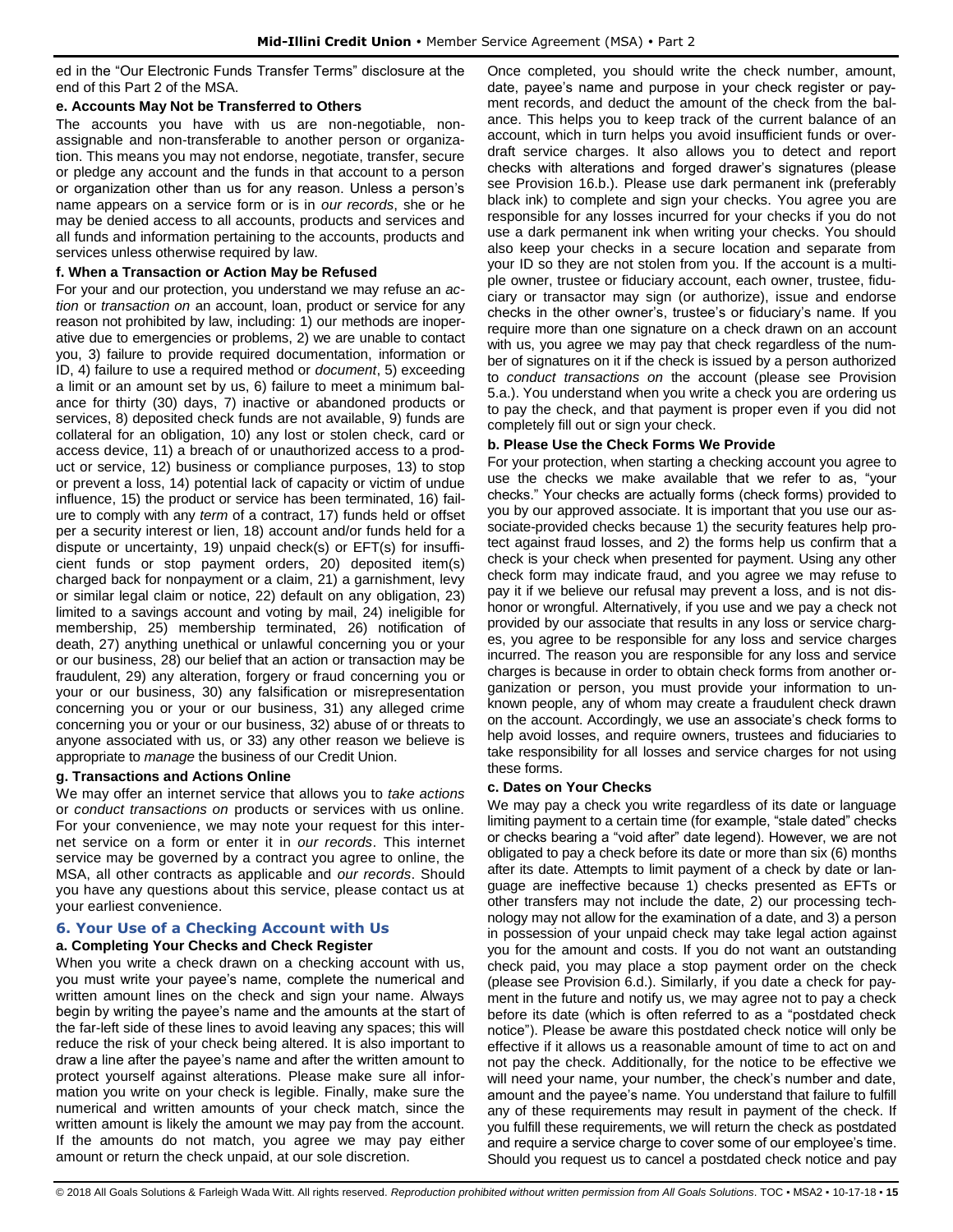the check, we may also require a service charge to cover some of our employee's time. For your convenience, we may agree to a verbal postdated check notice that will expire after fourteen (14) calendar days unless you confirm that notice in writing. Once confirmed in writing, the notice will be effective for six (6) months, and can be renewed for an additional six (6) months for a service charge. You understand we have no duty to notify you when your notice will or has expired.

## **d. Stop Payment Orders on Your Checks and ACHs**

You may request us to stop payment on any check drawn on or ACH debit scheduled from a checking account you have with us by a stop payment order *as we allow* (which we may require to be confirmed in writing). Your request (order) to stop payment will be effective only if we have a reasonable amount of time to act before the check is presented or the ACH entry is transmitted to us. For the request to stop payment (the order) to be effective we will need your name, your number, check number, the date of the check or ACH entry, the name of the payee and the amount of the check or ACH entry. You understand that failure to comply with any of these requirements may result in payment of the check or ACH entry. If you fulfill these requirements we will return the check or ACH entry and require a service charge to cover some of our employee's time. Should you request us to cancel a stop payment order and pay the check, we may also require a service charge to cover some of our employee's time. For your convenience, we may agree to a verbal stop payment order that will expire after fourteen (14) calendar days unless you confirm that order in writing or *as we allow*. A stop payment order on a check placed or confirmed in writing will be effective for six (6) months, and can be renewed for an additional six (6) months for a service charge. A stop payment order on an ACH entry will continue until the entry is returned or until you cancel the stop payment order (which may require the payment of a service charge). We have no duty to notify you when your stop payment order will or has expired.

You understand that although you may stop the payment of your check, generally the person or organization in possession of the check may recover the full amount of the check from you (which may include interest and costs). In addition, if you owe money to the payee of the check or ACH entry, stopping payment on the check or ACH entry means you will not have paid the money to that person. In the unlikely event we pay a check or ACH despite a timely, accurate and complete stop payment order, we may be obligated to credit the account you have with us. We also may not be obligated to credit the account and you will need to address the matter with the payee. If we issue a credit to the account, you agree to sign or authorize a statement explaining the dispute with your payee, and assist us in taking legal action against any and all persons or organizations to recover our loss. You understand if you repeatedly place stop payment orders on your checks drawn against insufficient funds, we may consider that account abuse and may terminate the account.

## **e. No Stop Payment On Our Cashier's or Teller's Checks**

If we provide you with one of our checks that is payable to you or that you have requested us to make payable to another person or organization, it is your sole responsibility to make sure you want the person or organization to be paid with the check before you deliver the check to that person or organization. You understand that if you give our check to a person or organization, and afterwards become displeased with the person, organization or transaction and do not want the check paid, *we will not be able to stop payment on our check.* If you have any doubt about the person, organization or transaction, do not give the check to that person or organization, since we will not be able to stop the payment of the check. Should you change your mind and decide not to use one of our checks, you may return the actual physical check to us and request a refund for the amount of the check.

## **f. Conversion of Checks to Electronic Fund Transfers**

In some circumstances, a person, merchant or other organization can convert your check and check information into an EFT and debit the account you have with us. The conversion of your check to an EFT is covered by the "Our Electronic Funds Transfer Terms" disclosure, which is part of the MSA (and is found at the end of this Part 2). You agree we may honor the EFT and debit the account just as if the original check was presented for payment. Should a person or organization convert your check to an EFT, you will have to contact that person or organization if you wish to access a copy of your check. You understand that if we return your check to an organization unpaid for insufficient funds or stop payment, the organization may try to re-present the check as an EFT. The EFT that represents the dishonored check will be treated as a re-presented check according to the MSA.

## **g. Presentment of Your and Our Checks**

For your and our protection, compliance purposes and to cover costs for our members, we may require any person presenting your or our check to comply with our due diligence requirements before we pay the check. These requirements may include, but are not limited to, the presenter supplying us with her or his ID, SSN, birthdate, physical address and authority to present (negotiate) the check. We may also require the person to sign a statement of receipt, place her or his thumbprint or fingerprint on the check and pay a service charge. If a check is payable to two or more persons (whether payable sequentially or together), we may require all payees or endorsers to sign the check in person at our Credit Union (or *as we allow*) to assure all endorsements are valid. You agree that if a person presenting a check declines to carry out any of these requirements, we may refuse to pay the check, and that our refusal is not dishonor or wrongful since this person has not complied with our presentment requirements. (A presenter always has the option to deposit and receive funds for the check at the presenter's own financial institution). For your and our protection, checks presented after our 2:00 p.m. cut off hour may be treated as if presented on the next business day we are open. You agree to be responsible for legal advice we require regarding any matter concerning a check drawn on an account you have with us (please see Provision 1.g.). Also, for your and our protection and security, we may pay a person presenting your check with our check or an EFT, and we may decline to pay this person with cash. You understand and agree that payment with our check is not wrongful since this person can obtain cash by depositing the check at her or his own financial institution. Additionally, for your and our protection and security purposes you agree we may pay any person (including you) presenting our check with a limited amount of cash, our check or an EFT, and may decline to pay the check entirely with cash. You understand and agree these payment options are appropriate since a person presenting our check can obtain cash by depositing the check at her or his own financial institution, and we can schedule the delivery of cash to you on your request.

## **h. Our Use of Automated Collection and Payment Processes**

We use electronic check deposit, transmission, presentment, payment and return technology to *manage* the greatest number of checks in the most cost-effective manner for the benefit of the members of our Credit Union. These automated processes rely on and can only recognize information in the Magnetic Ink Character Recognition (MICR) line at the bottom of the check, which contains your number, amount of the check and check number. To achieve these cost efficiencies for our members, you agree when we pay or take a check for deposit and collection we may disregard all information on the check (including notes and legends) other than 1) the identity of the institution the check is drawn on, and 2) the information encoded in the MICR line (whether consistent with other information on the check or not). You also agree when we pay a check without physically or visually examining it, it does not mean we failed to exercise ordinary care in paying the check.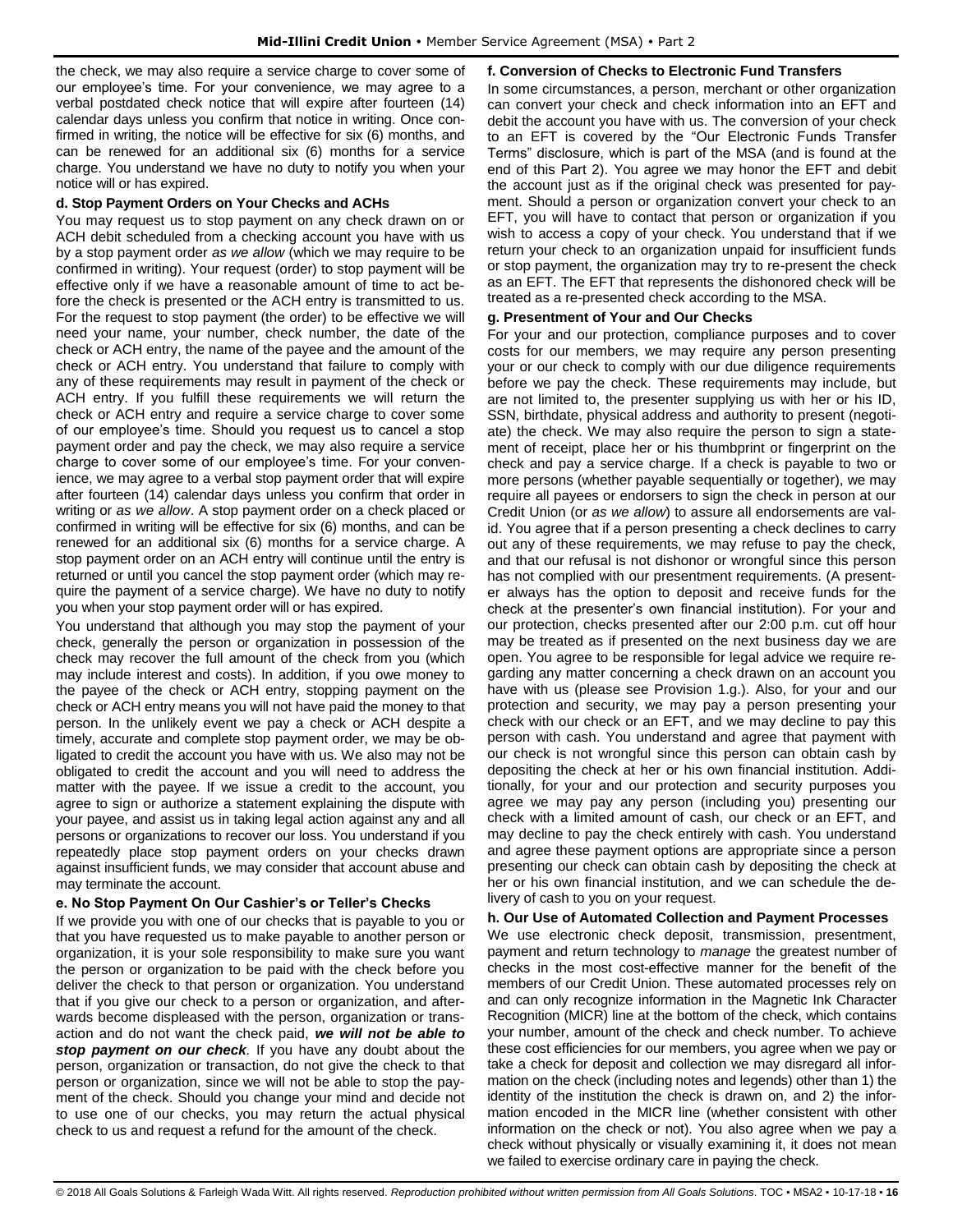## **i. Determination of Available Balance to Pay Items**

Checks and other *transactions on* a checking account with us are paid based on your available balance, and not the actual balance. Your actual balance is the actual amount of funds in the account (based on credits and debits posted to the account at that time). Your available balance is generally equal to the actual balance, less the amount of any holds placed on recent deposits, holds placed for other reasons, and holds for pending *transactions* (such as debit card purchases) we have authorized but have not yet posted to the account. If an item presented for payment against the account exceeds the available balance, we will treat it as presented against insufficient funds even if the actual balance exceeds the amount of the item (please see Provision 6.k. below).

## **j. The Order in which Checks and Other Items are Paid**

In general, we pay checks and other *transactions* in the order they are presented to us, regardless of when you issued or authorized them. Insufficient funds balances on accounts may result from 1) checks paid, 2) holds on funds of deposited checks, 3) ACH debits such as online bill payment *transactions*, 4) payments authorized by an owner or other withdrawal requests, 5) items deposited by an owner and returned unpaid by the paying institution, and 6) imposition of requested or required service charges. Checks and ACH debits may be presented to us in batches or data files, and are paid when we process the data file. Checks in the same data file are processed in low to high order by dollar amount. Checks presented for payment at our branch are processed at the time of payment. Debit card *transactions* are processed when transmitted to us, which may occur immediately or up to several days later. You understand that the merchant or its processor (and not us) determines when the *transaction* will be transmitted to us. When a merchant obtains authorization for a debit card *transaction*, we place a temporary hold against the funds in the account for the amount of the authorized *transaction*. In some cases, such as restaurants, gas stations, or car rental *transactions*, there may be a hold for an initially authorized amount, but the *transaction* is submitted at a different amount. You should be certain there are sufficient funds at all times to pay checks or *transactions* or they will be handled according to the overdraft and insufficient funds *terms* of the MSA, or paid under one of our check overdraft services if applicable. This Provision reflects our practices in effect at the time the MSA was prepared. You agree we may change these practices at any time without prior notice to you to address data processing constraints, changes in law, regulation, clearing house rules or to *manage* the business of the Credit Union.

## **k. Insufficient Funds to Pay Checks and Other Items**

If the available funds in a checking account are not sufficient to pay a check or other item presented on the account, we may return it for insufficient funds, and require a service charge for the dishonored check or item (as explained in Provision 9.). You understand we have no duty to notify you if there are insufficient funds to pay your check or other items drawn on an account: *this is a matter you must pay attention to and are responsible for*. If we pay a check or transfer that exceeds the available balance in an account, you agree to immediately repay us the amount of the paid check or transfer and any charge for that service, unless otherwise addressed by the MSA or other contract with you. If we pay a check or transfer that exceeds your available balance, it does not mean we will pay a check or transfer that overdraws an account in the future. If we charge an account you have with us for any obligation you owe, you understand the balance thereafter may be insufficient to pay a check or item drawn on the account, and we will rightfully refuse to pay the check or item for insufficient funds. Finally, if we are repeatedly presented with checks or items drawn on an account for insufficient funds, we may consider that as account abuse and may terminate the account.

**l. Payment of Checks & Items that Overdraw an Account 1) Account & Lending Overdraft Transfer Payment Services.** To assist you when you want or need your checks and EFTs or other items paid, we may provide you with overdraft payment services. If you qualify for and we agree to provide these services, we will pay your checks or EFTs drawn against insufficient funds by transferring funds from another account or loan to a checking account with us, and require a service charge. Transfers from account(s) to a checking account are covered by the MSA and the "Our Electronic Funds Transfer Terms" disclosure, whereas transfers from a loan to a checking account are governed by a separate loan agreement. You agree we may apply funds deposited to account(s) with us to your outstanding overdrafts and service charges, regardless of the source of the deposit, including directly

deposited government entitlements or benefits such as Social

Security deposits. **2) General Overdraft Courtesy Pay Services.** If you have a checking account and are in good standing, you may use the privilege of our overdraft service which allows you to overdraft an account up to a set limit. To be in good standing requires that you have a checking account for at least sixty (60) calendar days, be eighteen (18) years of age or older, and to have not caused us a loss. If you qualify, the services will take effect 90 days later, and we may pay your overdrafts up to a set limit and require a service charge. This service will not apply to ATM *transactions* or to nonrecurring debit card *transactions* unless you notify us that you would like to opt in to coverage of such *transactions* as we may require. If you use this service, we will notify you of the amount paid and service charge for each *transaction*, and you will have thirty (30) calendar days to reimburse us for paid checks, EFTs and service charges. For more information about this service, please contact us at 309.661.1166 or toll free at 800.527.2205.

## **m. Your Lost or Stolen Checks: Notify Us Immediately!**

If your checkbook, a box of checks or a check is lost or stolen, please contact us immediately at 309.661.1166 or toll free at 800.527.2205. The sooner you contact us, the less liability you have for unauthorized checks drawn on the account, and the sooner we can provide new checks, a new account and new number as required. When you notify us that your checks are lost or stolen, we may require you to sign or authorize a notice (*as we allow*) so we can rightfully refuse to pay the check(s) if presented for payment. You further agree that for your and our protection we may terminate an existing account and provide you with a new account (and potentially a new number to replace your number) to avoid a loss to you or us. In fairness to our members, there may be a service charge for all termination and replacement costs when you lose your checks. However, there will not be a service charge when your checks are stolen. If you give, mail or send your check to your payee (such as a creditor) who informs you that your check is purportedly lost or stolen, please contact us immediately at 309.661.1166 or toll free at 800.527.2205. When you notify us that your check to a payee is lost or stolen, for your and our protection you agree to sign or authorize a notice (*as we allow*) so we can rightfully refuse to pay the check if presented for payment.

## **n. Lost or Stolen Cashier's or Teller's Checks**

If one of our cashier's or teller's checks in your possession is lost, stolen or destroyed, you (and your payee if applicable) agree to sign or authorize a notice (*as we allow*) so we may rightfully refuse to pay the check if presented for payment. We may require you (or your payee if applicable) to post a bond, furnish us with collateral or a security interest in collateral, or wait ninety-one (91) calendar days from the date of the check, to receive a replacement check or refund. If you do not receive one of our checks that was sent or mailed to you, you agree to sign or authorize a notice (*as we allow*) so we may rightfully refuse to pay the check if presented for payment. At our discretion, we may require you to post a bond or furnish us with collateral or a security interest in collat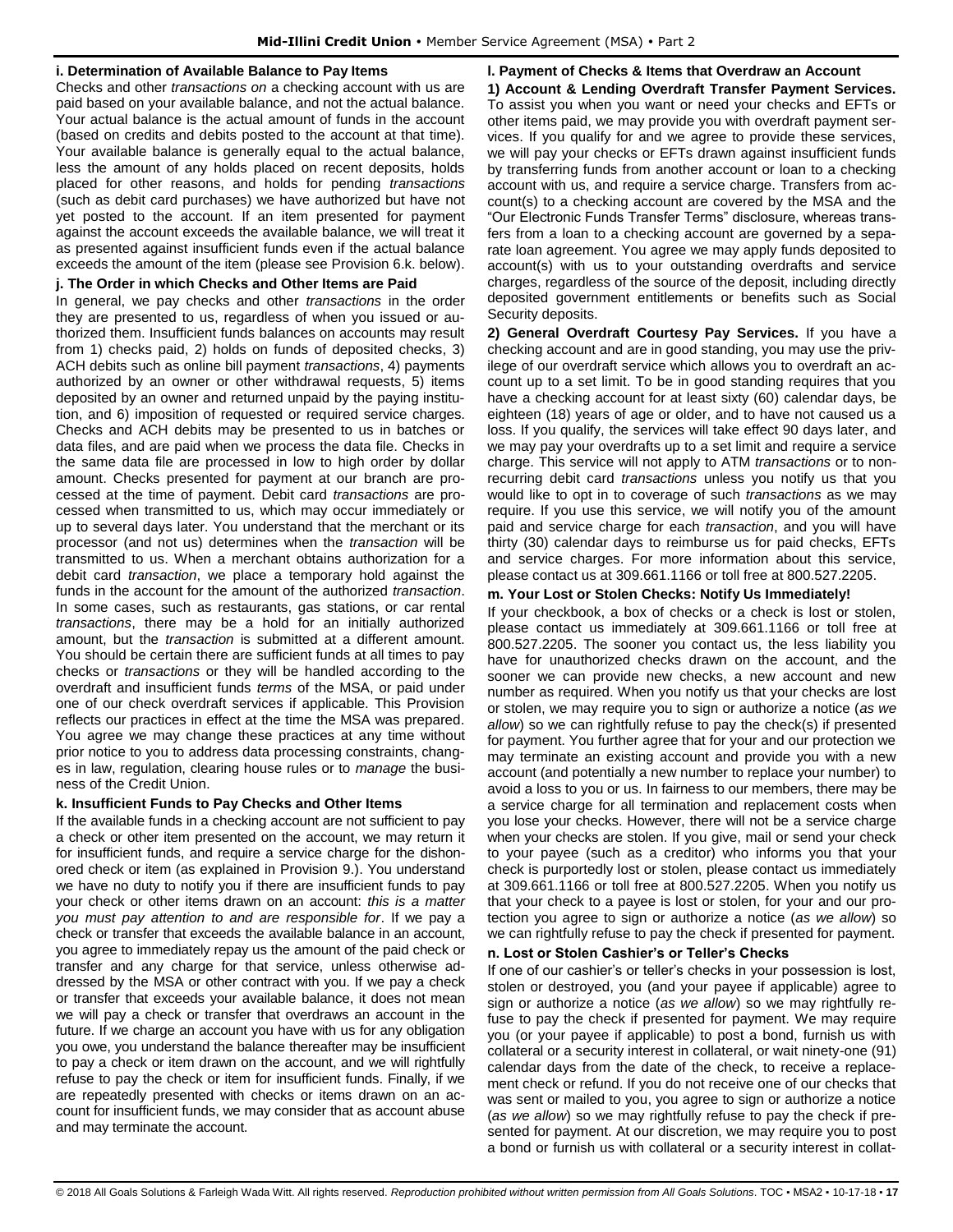eral, prior to obtaining a replacement check or refund for our check that you did not receive.

**1) Delivery of Our Checks to You.** When you request one of our cashier's or teller's checks and are unable to take possession of the check in person, we may send the check to you by a secure delivery service. This service may include but is but not limited to using Federal Express or United Parcel Service, which require your signature and proof of receipt. We use this secure method to deliver our checks for your and our protection to assure only you receive the check, and to spare you from having to post a bond and/or furnish collateral. Since this service is for your convenience and protection, you may be responsible for the cost of this method of check delivery. If you authorize us to deliver the check to you by regular U.S. mail, you agree to all time delays and to repay all costs and losses if the check is lost or stolen.

## **o. Your Checks & Family Members, Friends and Employees**

If you report your check has been forged or altered, we will investigate the potential crime. If we determine your family member, friend or employee committed or assisted with the crime, we will investigate your use of ordinary care in the matter. If we determine you failed to use ordinary care (i.e., were negligent) in handling or managing the check (or your ID), you agree to take responsibility for recovering any loss for the check. You understand you, like each member of our Credit Union, are in the best position to both prevent and address the crime with your family member, friend or employee, rather than imposing the cost on the members of our Credit Union.

## **p. Right to Refuse Payment for Potential Risks**

For your and our protection, we may refuse to pay any check or item we believe has a potential payment or fraud problem. Payment problems include, but are not limited to, insufficient funds, stop payment, closed account, illegibility or checks or items written in a language other than English. Fraud problems include, but are not limited to, alterations and forgeries. You understand our non-payment or non-action under these circumstances is beneficial to you because it protects your funds and reduces the risk of loss and is therefore not wrongful. Alternatively, if we believe there is a fraud problem with your check and the presenter is the perpetrator of the fraud, you agree that for your and our protection we may retain the check to determine if it is fraudulent. You understand that our retention of the check protects you and us from incurring a loss on the account. You also agree that retaining the check is not wrongful because it may substantiate the commission of a crime, and its retention eliminates potential additional crimes. Following appropriate due diligence, if we determine the check is not fraudulent, we will either pay the check or offer to return it to the presenter. Finally, if we believe there is a fraud problem with your check and the presenter is not the perpetrator of the fraud, you agree that for your and our protection we may note on the face of the check the type of fraud before returning it to the presenter to alert branches and other institutions of the potential fraud problems with the check. Our action or inaction in these circumstances is purely at our discretion. You agree we are not required to take or refrain from taking any particular action on any of these matters.

## <span id="page-18-0"></span>**7. Your Deposits to an Account with Us**

*Please see our "Summary of Our Service for Your Checks Offered for Deposit" for an overview of our check deposit services.*

## **a. How You May Deposit Funds**

You may make deposits to an account with us *by any method we allow*, including in person, mail, phone, online, ATMs, night depository, wire transfer and EFT. You may deposit funds in the form of cash (U.S. dollars), check, wire transfer and EFTs as we offer.

## **b. Our Rights on Your Deposit**

When we agree to take your deposits we are providing you a service by saving you the time and expense of having to go to the paying institution to receive your funds. In providing this service, we will credit the amount of the deposit to the account you have with us. However, depending on the type of deposit, we may hold some or all of the funds from the deposit. We may also refuse or return a deposit if we believe it is necessary to prevent you and us from incurring a loss. If we elect to hold funds from your deposit the time period for the hold will depend on 1) the type of deposit (cash, check, wire, etc.), 2) the amount, 3) the account it goes into, 4) the source of funds, 5) our ability to verify persons, organizations and institutions issuing, negotiating and making payment, and 6) any other facts we consider important. In addition to this Provision, we encourage you to review the "Funds Availability of Deposits" disclosure, which is part of the MSA and found at the end of this You understand if we make funds available to you from a check you deposit (in cash or otherwise) we are only *providing you with credit,* and are not *cashing, promising or guaranteeing payment of the check you deposited*.

Please be aware any check you deposit that is drawn on another financial institution can come back to us for a number of reasons. For reference, we group these reasons into two categories: nonpayment reasons (such as, but not limited to, insufficient funds, stop payment, closed account) and fraud reasons (such as alterations or forgeries). It may take as many as nine days (seven business days and two weekend days (and in some instances more)) for your deposited check to be returned by the paying institution for a nonpayment reason. If there is a fraud problem with the check, the paying institution may make a claim against us (even after the check has been paid) and demand repayment for the amount of the check for several years after you deposit the check (the number of years varies by state). If your deposited check is returned unpaid or we are required to repay the amount of the check for any reason, you are responsible for the amount of the check and all related service charges and costs. Accordingly, when we take your checks drawn on other institutions for deposit, to attempt to prevent losses for you and us, you agree we may hold the funds from the deposited check for a period of time. Also please see the "Funds Availability of Deposits" disclosure at the end of this Part 2.

If we have reasonable cause to doubt collectability of a check you offer for deposit (typically for a nonpayment or fraud reason), we may hold the funds from the check. If we hold the funds in a checking account, we will provide you with a notice of the status of your deposit and when the funds will be available. If we believe there may be a problem with a check, we may choose to not take the check for deposit unless you agree that we may place an extended hold on the funds of the check offered for deposit. The extended hold is for your and our protection to determine if the check will be paid or is not subject to a fraud claim. In such cases, if you do not want us to place an extended hold on the funds, please tell us before we have processed the check for payment and we will return the check to you so you may obtain payment elsewhere.

In some instances, we may require the check to be deposited into a savings account that has transactional limitations, with the funds held for an extended number of days. We may provide you with a notice of the status of your deposit and when the funds will be available. We may choose to not allow you to deposit the check unless you consent to an extended hold on the funds of the check. The extended hold is for your and our protection because it gives us time to attempt to determine if the check will be paid and is not subject to a fraud claim. If you do not want us to deposit the check to a savings account and place an extended hold on the funds, please tell us before we have processed the check for payment and we will return the check to you so you may obtain payment elsewhere.

On your request and consent, we may also send a check you offer for deposit for special collection. Special collection means that we will not deposit the check in an account, but rather send the check directly to the paying institution for payment (for which there may be a service charge). You understand if we send the check for special collection, no funds will be deposited to an ac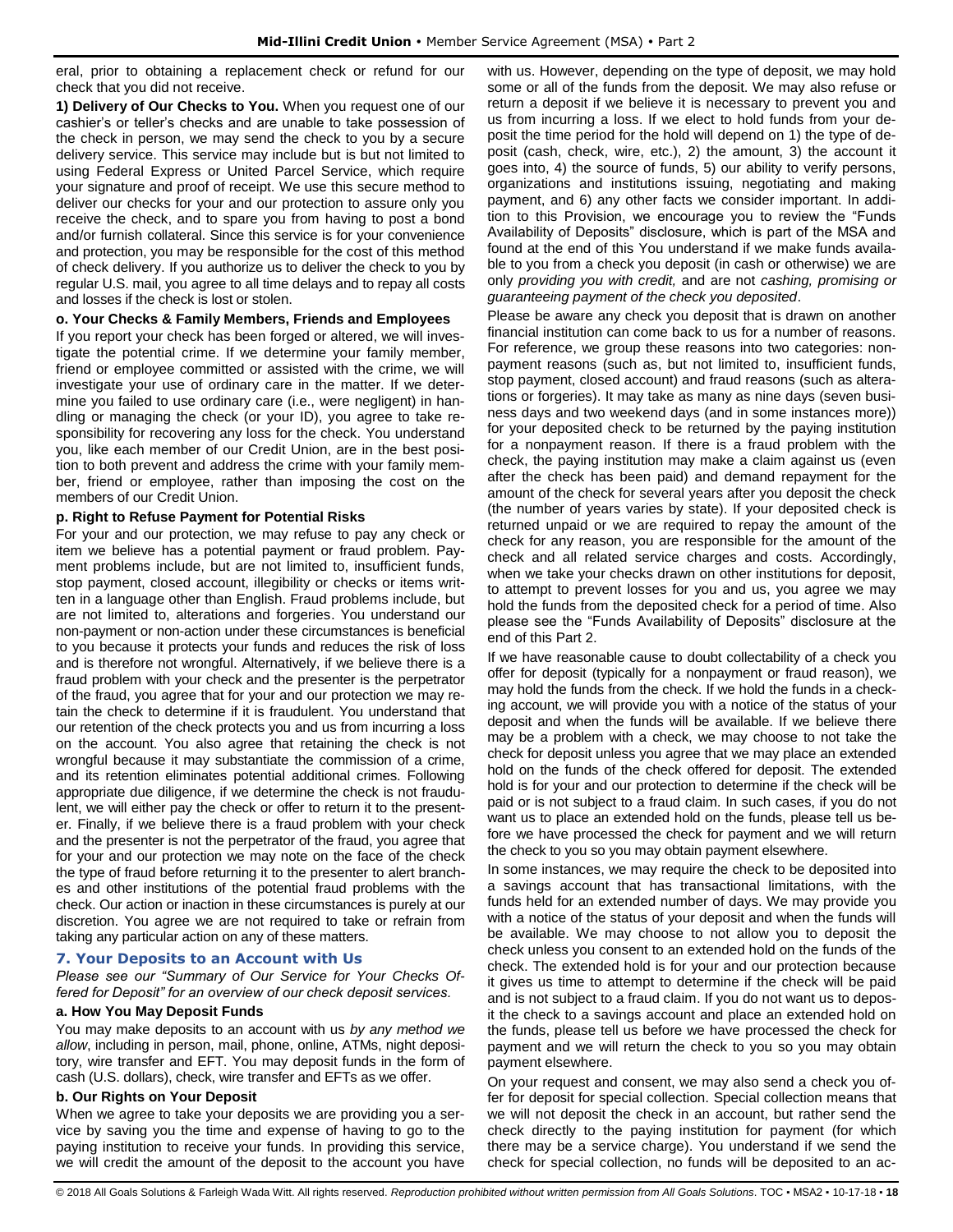count you have with us until the paying institution agrees to pay the check. If we send the check for special collection it may take an extended (indeterminate) amount of time for the check to be finally paid. If you do not want us to send a check you offer for deposit for special collection, please tell us and we will return the check to you so you may obtain payment elsewhere.

Please be aware that we have no way to guarantee that any check you offer for deposit that is not drawn on our Credit Union will not be sent back to us for a nonpayment, fraud or other reason that requires us to repay the amount of the check. This is true even if we place a hold on funds from the check or send it for special collection. You understand if the check comes back to us and we are required to repay it, you are responsible for the amount of the check, and all related service charges and costs. You also agree that before you deposit a check, you will tell us about any circumstances or information you are aware of that could indicate the check may not be paid, or may be fraudulent or issued in connection with an illegitimate, unlawful or fictitious transaction or enterprise. You understand, regardless of the facts, circumstances and information you disclose about the check, you are still completely responsible for the amount of the check and all service charges and costs if it is dishonored, returned or a claim is made. Further, you understand that for your and our protection, prior to or after your deposit, should we believe there is a problem with the check you have offered for deposit, we may refuse to take the check and may return it to you so you may obtain payment elsewhere. Alternatively, if you request us to take a check for deposit and we believe there is a fraud problem with the check, for your and our protection you agree we may retain the check to determine if the check is fraudulent, and if so, the identity of the perpetrator of the fraud. You understand that our retention of the check protects you and us from incurring a loss on the check. You agree that in such cases, our retention of the check is not wrongful because the check may substantiate the commission of a crime, and our retention of the check avoids additional potential crimes. Following appropriate due diligence, if we determine the check is not fraudulent, we may take the check for deposit or return the check to you. Finally, if we believe there is a problem with a check and elect to return the check to you, you agree we may note the problem on the face of the check to alert branches and institutions of any potential fraud or nonpayment problem. You understand that if you do not want us to retain or make a notation on a check with a potential problem, you should not offer the check to us, because once the check is offered for deposit it has potentially involved us in a criminal or nonpayment and collection matter.

## **c. How to Endorse a Check You Wish to Deposit**

When you wish to deposit a check payable to you in an account with us, please turn the check over and locate the designated place for your endorsement on the back of the check at one end (which may have pre-printed lines). We recommend you write the words "For Deposit Only," sign your name beneath those words, and write your number beneath your signature in the endorsement space. If there is no designated endorsement space (or lines) on the back of the check, please write "For Deposit Only," your name and number in the blank area no more than one and one-half (1½) inches from the top edge of the check. If you are depositing the check using an internet service please write "For Mobile Deposit Only," your name and number in the blank area at the very top end of the check. Please make sure all endorsement language, signature(s) number go on the back of the check at the top edge, and is no more than one and one-half (1½) inches from the top edge of the check. Endorsing the check in any other way may risk the account not being credited for the amount of the check.

You agree we may ignore any other language or markings on the check, and you will be responsible for any loss that results from endorsements, language or markings inside or outside of your designated endorsement space. Also please use dark (preferably black) permanent ink for all endorsements, since you are responsible for any losses for not meeting this requirement. Finally, you should use our deposit slips and envelopes when making your deposit. You understand you may not deposit 1) a substitute check without our consent, or 2) a substitute check or similar item you have created or for which no institution has made the substitute check warranties and indemnity. If you do so, you agree to indemnify us for all losses we incur in connection with the substitute check or item.

## **d. How to Write Your Check for Deposit with Us**

If you want to write a check drawn on an account you have at another financial institution to deposit into an account with us (in order to receive money back for the deposited check), please complete the check as follows. Make the check payable to yourself as the payee, and then complete and sign the check. Turn the check over and write "For Deposit Only" on the top of the back of the check, sign your name below this language along with your number and offer the check to us for deposit. While your check will be treated as any other check offered for deposit that is drawn on another institution, should you have an immediate need for cash or credit, please let us know. We have a number of ways that we may be able to assist you.

## **e. Authority to Negotiate Checks and Endorsements**

We may take checks for deposit into any accounts you have with us, and recommend you endorse all checks you deposit. If we take a check for deposit without your endorsement, you agree that your liability for the check is the same as if you had endorsed it. If the account is a multiple owner, trustee or fiduciary account, each owner, trustee or fiduciary may endorse and deposit checks for one another. For identification and tracking purposes we may place your number on any check you offer for deposit. If you do not want your number on a check, please tell us and we will return the check to you to obtain payment elsewhere. For your and our protection, we may confirm the endorsement on any check you offer for deposit, and require you to carry out specific endorsement requirements for business, insurance or government checks.

If you wish to deposit any check payable to two or more persons (whether negotiable sequentially or together), we may require the check to be endorsed (or re-endorsed) in person at our Credit Union by everyone required to endorse the check. However, we may choose to take such a check for deposit regardless of the number of endorsements on it (or whether those endorsements were made in person at our Credit Union) if the check is deposited by you or a person you have authorized according to the MSA. For checks not made payable to you as the payee (or endorsee), we may require proof 1) of your authority to endorse a check on behalf of another person or organization, and 2) that any endorsement on a check prior to your endorsement is authentic and authorized. These measures are necessary so we can provide you with our check deposit services and for your and our protection. You agree to be responsible for legal advice we require regarding any matter concerning a check you offer for deposit (please see Provision 1.g.). Finally, if you send us a check for deposit (payable to you or us) and do not specifically tell us in writing what is to be done with the check (i.e., you do not explain the exact purpose or reason you are sending the check to us, such as for a loan payment), we may deposit the check to either a checking or savings account you have with us.

## **f. Your Options for Direct Deposit Services**

We offer direct deposit services that allow you to preauthorize deposits to accounts with us (such as payroll, Social Security, retirement or other government deposits) or preauthorize transfers from accounts with us (such as regularly scheduled payments to creditors). You must initiate direct deposits by a method acceptable to the initiator of the deposit (such as your employer or the federal or state government). You understand we may refuse and return any or all funds transfers for any lawful reason. Should we be required to reimburse the federal or state government or other initiator of a transfer for any payment directly deposited into an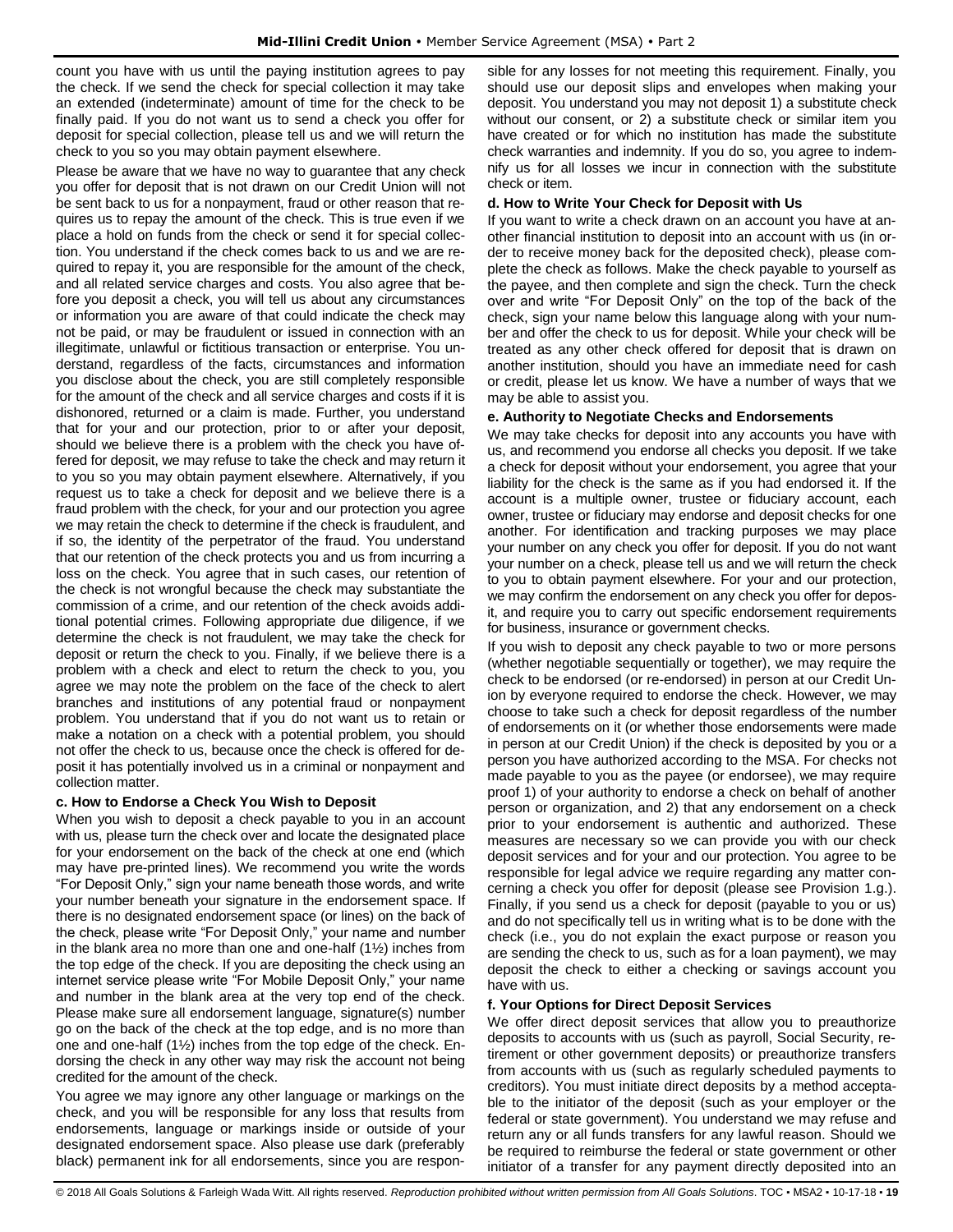account you have with us, you agree we may deduct the reimbursed amount from the account, and may recover any amount you owe according to the *terms* of the MSA unless otherwise required by law. If you file for bankruptcy and do not cancel a direct deposit authorization to an account, you agree we should continue to apply your direct deposits according to the instructions previously given to us.

## **g. Deposits Made at a Night Depository**

If you make deposits at a night depository, you agree to use any special container, bag or envelope we may require. You understand we access night depositories only once on each business day we are open. Containers, bags or envelopes placed into the night depository before we access it are processed that business day, whereas those placed after we access it are processed the next business day. Night depositories are opened and items placed in the depository are removed and logged in the presence of two (2) of our employees or associates. The contents of each container, bag and envelope is counted, and we issue a credit to the account on the deposit ticket accompanying the deposit for the amount, as indicated by our count.

You agree we are a bailee of items placed in the night depository (i.e., we are simply in possession of the container, bag and envelope) until we have opened the containers, bags and envelopes, verified the contents, and credited the contents to an account you have with us or returned the container, bag or envelope and contents to you. You acknowledge that our count of any deposit placed into the night depository is the final determination of the contents of a container, bag or envelope placed in the depository. We will use reasonable efforts to notify you of any difference between the amount of a deposit we counted and that shown on a deposit ticket, though we will not be liable for any delay or failure of this notification. No deposit is considered to have been made until we have removed it and processed it as explained in this Provision, and a credit has been issued to the account you have with us. You agree you will be responsible for any damage to the night depository or delay in crediting deposits if you use a container or bag other than those we supply or you do not follow our instructions on the use of envelopes. You understand and agree the procedures explained in the MSA are commercially reasonable, and if we follow these procedures, we are not negligent in handling items placed into the night depository.

## **h. Taking Checks from You for Deposit is a Service**

You understand that in handling checks, drafts, items, images or money you wish to deposit, we are providing you a valuable service. Not only are we saving you the time and expense of having to take checks or items to the institution they are drawn on and present them in person for payment, but we are also safeguarding and paying dividends/interest on your money as well. While we are pleased to provide you with this service when collecting the payment of your deposited checks or items, we act only as your agent, and assume no responsibility for the checks or items beyond using ordinary care as a depositary institution. We are also not responsible for any deposit sent by mail or made at an unstaffed facility (for example, an ATM not at a branch) until we actually receive the deposited item or money. We are not liable for the negligence or default of any correspondent institution or for loss in transit, and each correspondent will only be liable for its own negligence. You agree we may send any check offered for deposit for special collection, as explained in Provision 7.b. You further agree we have the right to charge an account you have with us for any check taken for deposit should it become lost in the collection process.

## **i. When Your Deposits Will be Credited to an Account**

Deposits to an account with us will generally be credited on the business day of the deposit. Deposits made after our end of business day or on a Sunday or holiday, will be credited to the account on the next business day we are open (please see the "Funds Availability of Deposits" disclosure at the end of this Part

2). Deposits made at unstaffed facilities (for example, an ATM not at a branch) will be credited to an account on the day funds are removed and processed by us. Deposits of coin or currency will not be finally credited until we have counted the deposit and confirmed the amount. If we are aware of a discrepancy between the amount on a deposit slip and the cash or checks we count, we will provide you with a notice of the discrepancy mail or other method that is accessible to you. In rare instances, an actual discrepancy may not be detected. In such cases, the amount credited will be the final amount of your deposit unless you or we discover the discrepancy and are able to correct it without loss to the Credit Union. Credit to an account you have with us for funds deposited is conditional (provisional) until we are actually paid for the deposited items (i.e., when we receive final payment). Checks drawn on an institution or organization outside the U.S. may be handled on a special collection basis only (as explained in Provision 7.b.), to attempt to prevent a loss for you or us on the foreign check.

## **j. When We Do Not Take a Check for Deposit**

For your and our protection, we may decline to take a check from you for deposit if we believe the check has a potential nonpayment, fraud or other problem. Nonpayment problems include, but are not limited to, insufficient funds, stop payment, closed account, illegibility or checks or items written in a language other than English. Fraud problems include, but are not limited to, potential alterations and forgeries. We may also decline a check that we have agreed is ineligible for deposit under this or any contract you have with us (typically for the type or amount of the check when deposited online or at an ATM). You understand that when we decline to take a check from you for deposit we are providing you with an important service by sparing you from being obligated to us for the amount of the check and all related service charges and costs if the check is dishonored and returned or a claim is made.

## **k. Erroneous or Fraudulent Deposits to an Account**

If a deposit, payment or other credit (whether by check, cash, EFT or otherwise) is made in error or by fraud to an account you have with us, we may debit the account for the amount of the erroneous or fraudulent deposit, payment or credit. We may do so without notice to you, regardless of when the original deposit, payment or credit took place. If you withdraw any or all of the funds erroneously or fraudulently deposited, paid or credited to an account or you, you agree you will reimburse us for the amount of the erroneous or fraudulent *transaction*, plus all dividends/interest paid on the erroneous or fraudulent amount, along with all service charges and costs.

## **l. Your Responsibility for Unpaid Deposits and Claims**

All deposits or other credits to an account (including checks, items, EFTs, ACH transfers, wire transfers, etc.) are subject to being paid (they are "provisional"). This means if we do not receive final payment on any deposit or credit, we will charge an account you have with us for the amount of the unpaid check or item and a return service charge. Further, if we incur a service charge or any cost to collect a check or item deposited by you, we may charge that service charge or cost to the account you have with us. If the amount in the account is not sufficient to cover the unpaid check or item, and all related service charges and costs, you are responsible for the difference.

After we have received final payment, we refer to these deposits as collected items. If any check or other item deposited to an account is returned to us for any reason, we have the right to charge the account you have with us for the amount of the check or item, plus any service charge incurred. We may charge an account regardless of whether the amount of the check or item was available for your use or not. If any check or other item credited to an account you have is returned to us for any reason, you waive your right to any notice of non-payment or dishonor for the check or item. For your benefit and ours, you agree we may pursue payment of a dishonored check or other item at any time, including giving the finan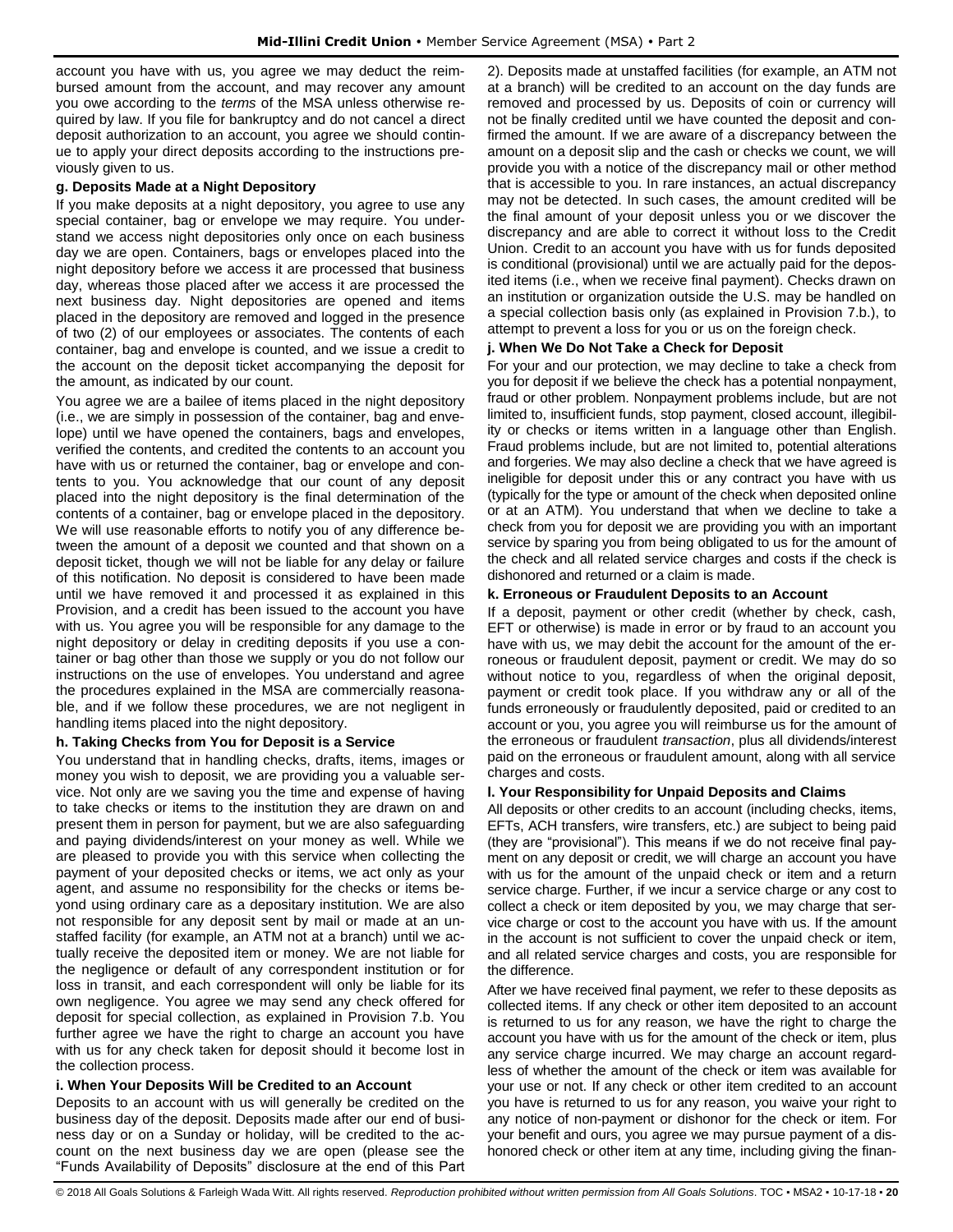cial institution the check or item is drawn on extra time beyond any midnight deadline limits.

Furthermore, if anyone makes a claim against us based on a check or other item credited to an account you have with us, we may charge the account for the amount of the check or item and all service charges and costs even if you have already received final credit and withdrawn the funds. Such claims may include, but are not limited to, forged or missing endorsements, alterations or conversion. If the amount in the account is not sufficient to cover the claim on the check or item, and all service charges and costs, you are responsible for the difference. Finally, even if we provide you with *immediate availability of funds* for your deposited check or other item, you are responsible for the amount of the check or item and all related service charges and costs if we do not receive final payment or whenever a claim is made.

## **m. Your Deposit Returned as a Substitute Check**

Any check drawn on another financial institution that you deposit in an account you have with us can come back to us for a nonpayment, fraud or other reason. When a check you deposited is sent back by another financial institution, under federal law that institution may send the check back to us as a "substitute check." A "substitute check" is a paper image of the front and back of the original check that satisfies certain legal requirements. The front of a substitute check states: "This is a legal copy of your check. You can use it the same way you would use the original check." If the check you deposited is sent back to us as a substitute check, we will debit the account you have with us for the amount of the check and all service charges and costs owed to us. If the account with us is not overdrawn, we will return the substitute check to you along with a notice that explains your rights when you receive a substitute check. Should you have any questions about checks being returned as substitute checks, please contact us during business hours and we will be happy to assist you.

## **n. Depositing Checks Through a Mobile or Online Service**

We may offer an internet service that allows you to deposit checks to an account you have with us online. For your convenience, we may note your request for this service on a form or enter it in *our records*. This internet service is governed by the contract you agree to online, the MSA, all other contracts as applicable and *our records* (please see Provision 7.c. for endorsement requirements for checks deposited by image). Should you have questions about this service, please contact us at your earliest convenience.

## <span id="page-21-0"></span>**8. Your Dividends (or Interest) and Our Rates**

The dividends/interest earned on account(s), the dividend/interest rates, balance requirements, annual percentage yields, compounding, crediting and *terms* are provided to you in "Our Rates & Service Charges" disclosure of the MSA. Some of this information is also in your periodic statement. To serve the best interests of the members of our Credit Union, we may change or add account dividend/interest rates and annual percentage yields from time to time as explained in that disclosure and this Part 2. You understand you may request and confirm the rate on any account or your information in *our records* (particularly for a term account), or request a copy of the disclosure, by contacting us during business hours. You may also review and confirm the rates on accounts on your periodic statement or through the use of internet services we offer. Further, you can access the "Our Rates & Service Charges" disclosure of the MSA (along with this Part 2 and all our disclosures) on our website.

You may also confirm the rate on a loan by contacting us anytime we are open for business.

## <span id="page-21-1"></span>**9. Our Services, Related Service Charges & Costs**

We require the payment of service charges and the reimbursement of costs in two circumstances: 1) for products and services that we provide, or services you incur, or 2) as a result of another person's, organization's or your requests or claims for funds or information concerning the products and services you have with us or you. (Please see the definition of "Service Charge" in Provision 1.e.) The amount of each service charge is provided or accessible to you in the "Our Rates & Service Charges" disclosure, and may be noted in your periodic statement. In general, there will be a service charge to cover some of our employees' time and other costs of *managing* a product or service, *action* or *transaction*, or addressing any request or claim for information or funds. We require service charges so that each member is responsible for the cost of each product, service, *action*, *transaction*, request or claim applicable to that member, rather than imposing that cost on the members of our Credit Union. To serve the best interests of the members, you understand and agree we may change or add product and service charges from time to time. We will notify you of changes and additions as explained in the MSA or as required by law. We would be pleased to show you a number of ways to reduce service charges by maintaining sufficient funds to pay checks and EFTs, timely payments on obligations or through the use of the internet services we offer. For help with these costsavings recommendations, please contact us anytime we are open for business.

You may also confirm the amount and reason for a service charge related to a loan by contacting us anytime we are open for business.

## <span id="page-21-2"></span>**10. Your Funds in Accounts are Insured**

We are committed to protecting our members' savings and deposits held with us. In addition to the strength provided by our capital, members' funds are insured at a minimum of \$250,000 for each member by the National Credit Union Share Insurance Fund (NCUSIF). Our employees are available to discuss your account insurance needs, and often can inform you how to organize the accounts you have with us to maximize the available NCUSIF coverage. If you are interested in learning more about maximizing the account insurance coverage for your funds, please contact us at your earliest convenience.

## <span id="page-21-3"></span>**11. Maintenance of Products and Services with Us**

Because you are a valued member, we strive to provide you with excellent service when assisting you with the accounts, loans, products and services we maintain and *manage* for you. To assure you are aware of the advantages of membership and new product and service opportunities that may benefit you, you agree we may contact you by any method you have consented to as explained in the MSA. We maintain and *manage* the accounts, loans, products and services you have with us (and your *actions* and *transactions* on the same) to assure they are active, operational and beneficial to you, and to provide you with the best financial service possible. You, in turn, maintain products and services by using or retaining them with us. By maintaining the products and services you have with us and allowing us to maintain and *manage* them for you, you confirm your ongoing consent to the MSA, your other contracts as applicable, and any changes and additions we make to them from time to time. Should you have any questions about the maintenance and *management* of our products and services, please contact us during business hours and we will be happy to assist you.

## **a. Safeguard all Information and Documents**

You may request to review and access a copy of your information and *documents* in *our records* for products and services anytime we are open for business. Please be aware that a copy of your information or *documents* may contain all your personal financial information, along with passwords, codes, PINs and other data to access the products and services with us. If you request a copy of your information or a *document*, you agree it is your responsibility to keep all information and *documents* confidential, in a secure location, and assure that no one else can access them. If any of your information, *documents*, checks or cards are lost or stolen, please contact us immediately to minimize your liability (please see Provisions 12. and 16.). In fairness to the members, if a copy of your in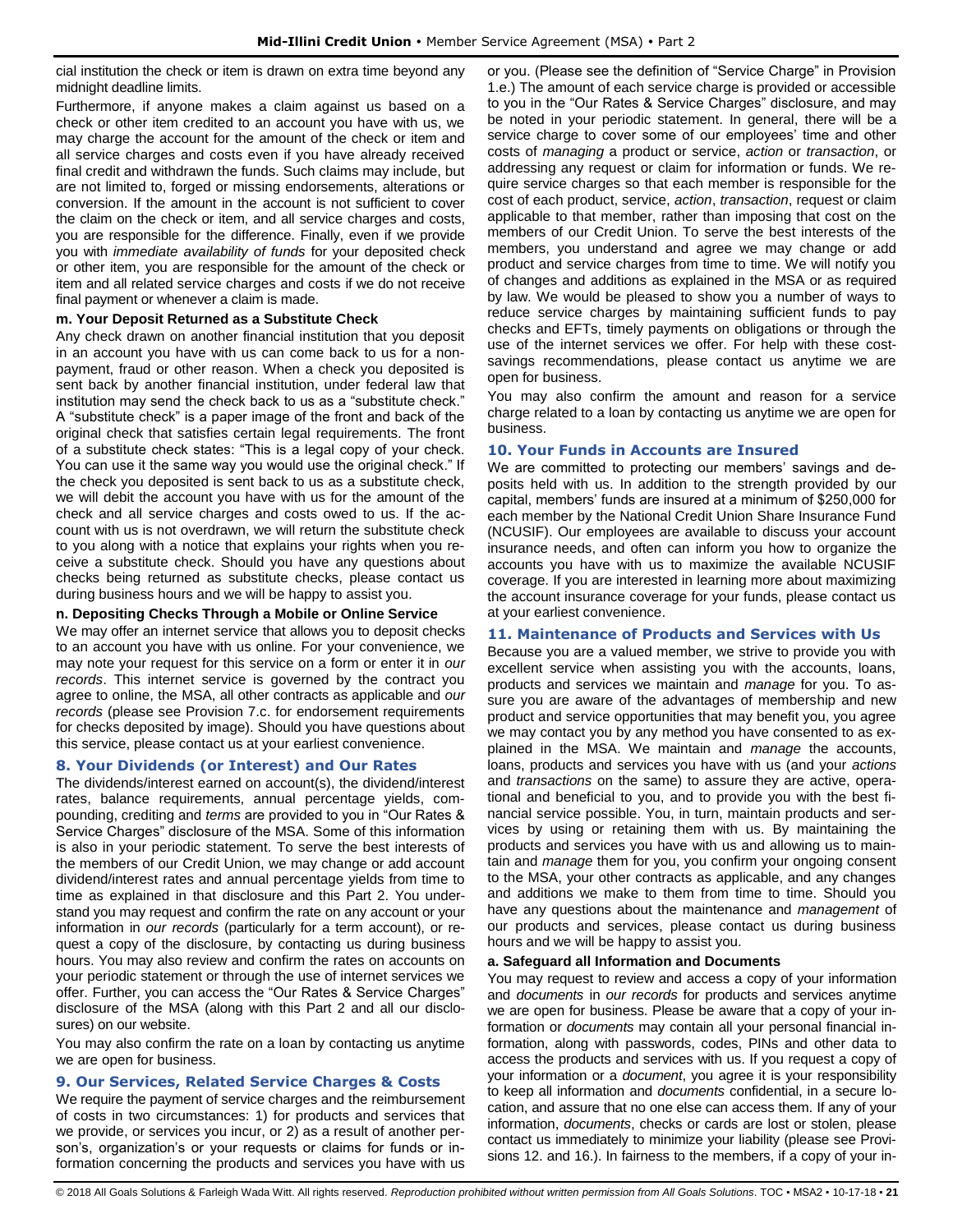formation or a *document* you requested or your passwords, codes, PINs or other data, is/are lost or stolen, we will investigate your use of ordinary care in the matter. If we determine you failed to use ordinary care (i.e., were negligent) in handling or safeguarding the copy of your information or a *document* or any access information, and your negligence contributes to a loss from *actions* or *transactions* (other than a loss addressed by the Electronic Fund Transfer Act), you may be responsible for all losses, costs and service charges that we incur as a result of the loss or theft.

## **b. Reviewing Products and Services with Us Online**

We may offer an internet service that allows you to review and maintain the products and services you have with us online. For your convenience, we may note your request for this internet service on a form or enter it in *our records*. You understand this service may be governed by the contract you agree to online, the MSA, all other contracts as applicable and *our records*. Should you have any questions about these services, please contact us at your earliest convenience.

## **c. Lack of Capacity and Undue Influence**

If we believe you do not have the capacity to *take actions* or *conduct transactions*, or a person is exerting undue influence over you, we may act to prevent losses for you and us (though are not obligated to do so). Such measures include, but are not limited to, 1) declining to follow instructions, 2) suspending all methods to access the accounts and any loan or line of credit (or any other product or service) with us, 3) placing a hold on the funds in the accounts (as explained in Provision 21.b.) with us, 4) performing due diligence to determine if you have the capacity to *take actions* or *conduct transactions* or are a victim of undue influence over your affairs with us, and 5) notifying the appropriate authorities. Though we may undertake any of these activities, you agree we are not required to do so. You further agree we may continue the hold on the funds and decline all requests and the suspension of all methods to access the products and services with us, until we 1) determine that you can personally handle your own business and affairs and/or are not the victim of undue influence, or 2) receive lawful notice instructing us otherwise.

## **d. Computer System and Internet Service Disruptions**

While we do our best to minimize disruptions to our internet services, website, phone system and any other component of our *computer system*, disruptions may occur on a planned and unplanned basis. We strive to restrict such disruptions to nonbusiness hours, but are not always able to do so. In the event of planned disruptions (for upgrades and repairs), we may provide advanced notice and assist you when contacted during business hours. In the event of unplanned disruptions (caused by natural disasters or other emergencies or problems), we have taken every precaution to protect your information and funds, and will be working to restore our internet services, website or *computer system* to normal operations as soon as possible. We apologize in advance for any inconvenience a disruption causes you, and greatly appreciate your patience and understanding. Should you need assistance during a disruption, please contact us during business hours and we will do our best to assist you.

## **e. Proactive Steps for Data Security Incidents**

While we take every precaution to protect the information in our *computer system*, in the event of a data security breach we (or our associate) may notify you about the specific matter, the information involved, along with any instructions for you to minimize or eliminate potential problems. Please be assured we have taken every proactive measure to safeguard the information and the funds you have with us. Should you have any questions about a data security incident, please contact us at your earliest convenience and we will be happy to assist you.

## **f. Please Help Us with Recommendations or Complaints!**

*We apologize in advance* for any inconvenience or dissatisfaction we may cause you, and thank you for giving us the opportunity to address any recommendation or complaint. Excellent member service and your complete satisfaction with our accounts, loans, products and services is extremely important to us. Therefore, *we take all complaints very seriously*, and *greatly appreciate any recommendations to improve our service*. Please contact us during business hours and we will do our best to address your suggestion or problem immediately.

We thank you in advance for your time and valuable input, and will do our utmost to address all suggestions or concerns expediently and in a manner that serves the best interests of the members and you.

## **g. Suspension of an Action or Transaction**

For your and our protection and/or to *manage* our business, you understand we may suspend (hold and delay) an *action* or *transaction on* an account, loan, product or service for any reason not prohibited by law, including: 1) our methods are inoperative due to emergencies or problems, 2) the product or service has been terminated, 3) we are unable to contact you, 4) failure to provide required documentation, information or ID, 5) failure to use a required method or *document*, 6) exceeding a limit or an amount set by us, 7) failure to meet a minimum balance for thirty (30) days, 8) inactive or abandoned products or services, 9) deposited check funds are not available, 10) funds are collateral for an obligation, 11) overuse of *actions* on our products or services, 12) any lost or stolen check, card or access device, 13) a breach of or unauthorized access to a product or service, 14) business or compliance purposes, 15) to stop or prevent a loss, 16) potential lack of capacity or victim of undue influence, 17) failure to comply with any *term* of a contract, 18) funds held or offset per a security interest or lien, 19) account and/or funds held for a dispute or uncertainty, 20) unpaid check(s) or EFT(s) for insufficient funds or stop payment orders, 21) deposited item(s) charged back for nonpayment or a claim, 22) a garnishment, levy or similar legal claim or notice, 23) default on any obligation, 24) limited to a savings account and voting by mail, 25) ineligible for membership, 26) membership terminated, 27) notification of death, 28) the owner for IRS reporting is removed or deceased, 29) causing us a loss, 30) not voluntarily repaying a loss, 31) anything unethical or unlawful concerning you or your or our business, 32) our belief that an action or transaction may be fraudulent, 33) any alteration, forgery or fraud concerning you or your or our business, 34) any falsification or misrepresentation concerning you or your or our business, 35) any alleged crime concerning you or your or our business, 36) abuse of or threats to anyone associated with us, or 37) any other reason we believe is appropriate to *manage* the business of our Credit Union.

## <span id="page-22-0"></span>**12. Lost, Stolen or Breached Products & Services**

If a check (or checks), any of your information or *documents* (we have provided or made accessible to you), is/are lost or stolen, or there is unauthorized access to any account or service, please call us immediately at 309.661.1166 or toll free at 800.527.2205. If a debit card or ATM card is lost or stolen, or there is unauthorized access to any account or service, please call us immediately toll free at 800.554.8969. If a PIN is lost or stolen, please call us immediately toll free at 800.567.3451. The sooner you contact us, the less liability you will have for unauthorized *actions* or *transactions*, and the sooner we can provide new accounts, products, services, checks, cards, PINs, internet services and numbers. Also, if a credit card is lost or stolen, please call us immediately toll free at 800.322.8472. In fairness to the members, we may require a service charge for terminating and starting new accounts, products, services and numbers (and replacing checks or cards) when you lose a check (or checks), ATM or debit card. However, we will not require a service charge when checks, ATM or debit card are stolen. We may also require a service charge for terminating and starting a new internet service and related accounts, products and services. Additionally, in fairness to the members, if you notify us of unauthorized access, *actions* or *transactions on* an account that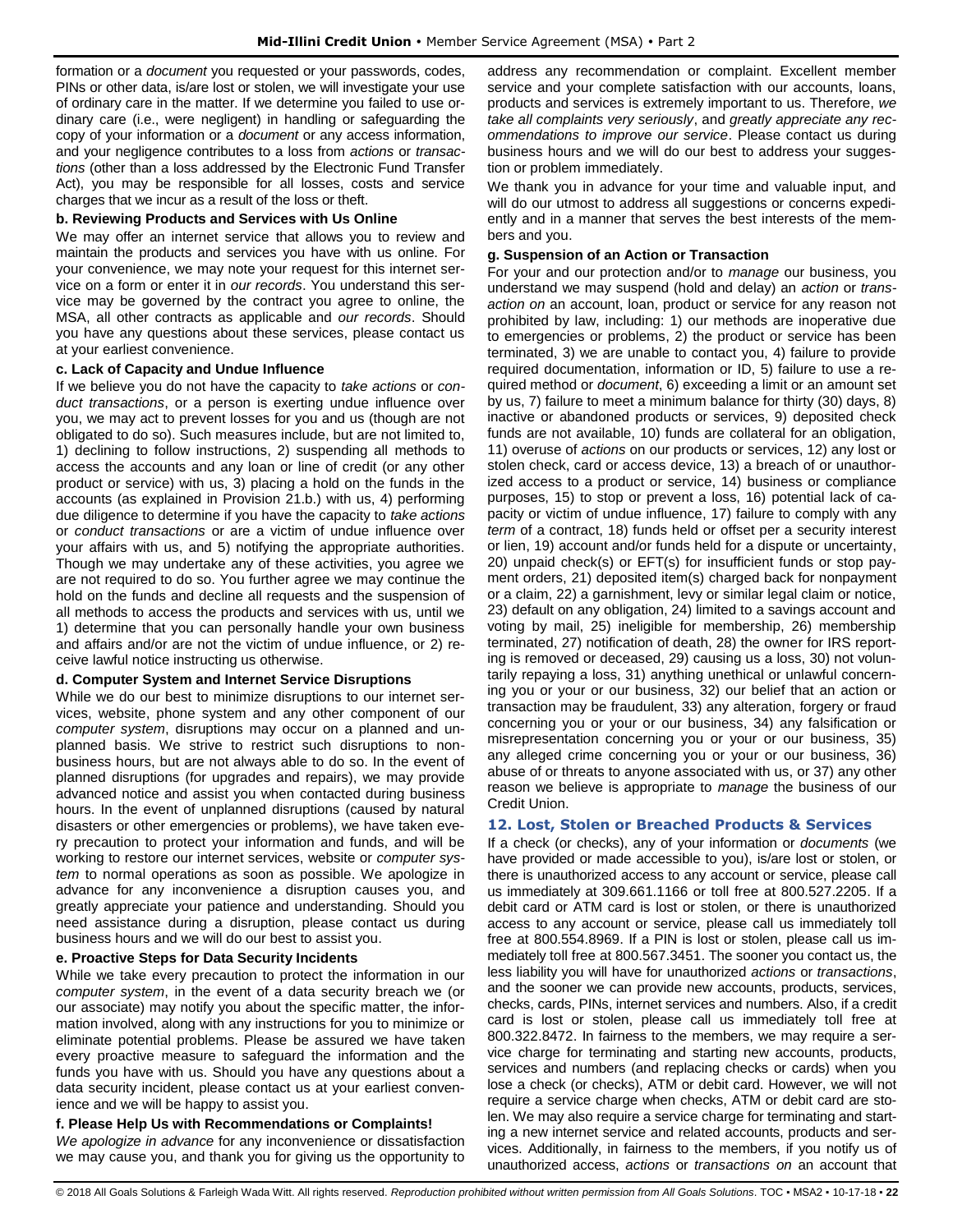is/are not addressed by the Electronic Fund Transfer Act or other law, we will investigate your use of ordinary care in the matter. If we determine you failed to use ordinary care (i.e., were negligent) in handling or safeguarding the methods of access to the account, you agree to take responsibility for all losses, costs and service charges that you or we incur. If we incur a loss or a crime or potential crime is committed concerning the products or services you have with us, you agree to cooperate with us and any person and organization with a business or law enforcement interest in the loss, crime or potential crime to assist in the enforcement of rights or the prosecution of the crime. To protect you and the members of the Credit Union, if we incur a loss or a crime or potential crime is committed against you or us pertaining to the products or services you have with us, on our request you agree to file a police report and assist with the prosecution of anyone associated with the crime or potential crime. Additionally, if we incur a loss or a crime or potential crime is committed against us or an associate pertaining to the products or services with us, we may file a police report. While we will always comply with all required applicable law in addressing a loss, purported loss, crime or potential crime (such as the Truth in Lending Act and Electronic Fund Transfer Act), you understand and agree that your failure to fulfill the obligations of this Provision in specific, and the MSA in general, may result in the termination of products, services and membership with us after we have complied with all applicable law.

## <span id="page-23-0"></span>**13. Membership, Product and Service Information**

You understand you and any owner, trustee, fiduciary, transactor, information user or other person you authorize may access information about the accounts, loans, products and services you have with us. You also understand any person you authorize may be able to see, access and release all information about all the accounts, loans, products or services you have with us, even if they have no ownership interest in, or access to, such accounts, loans, products or services. You understand if this person is an owner, trustee or fiduciary that you may request to remove this person (according to the MSA) or otherwise change or terminate the account, loan, product and service anytime we are open for business and as *we allow*. If this person is a transactor or information user you may remove this person at any time. For these reasons, you agree that all *actions* and *transactions on* accounts, loans, products and services with us by this person are authorized, even if they are not conducted for your benefit or according to your instructions.

If you do not want another person to be able to see, access, use and release all the information about the accounts, loans, products or services you have with us (or potentially *take actions* or *conduct transactions on* the accounts, loans, products or services), please let us know and we will explain your options to remove this person or change or terminate the accounts, loans, products or services. We may also be able to offer new or additional accounts, loans, products or services that only you may access (which may require the payment of a service charge).

We may require a service charge for research to cover any employee time and other costs involved in addressing your request, or another person's or organization's lawful claim, for information concerning the accounts, loans, products or services you have with us. To save you time, money and avoid or reduce research service charges, we encourage you to ask us about and use the internet services we offer that enable you to access your information.

We will not release your information to any person or organization without your consent unless the person or organization provides us with a valid subpoena, summons, search warrant, court order or other required documentation, or the disclosure of your information is otherwise permissible under applicable law or as specified in the "Our Privacy Notice" disclosure. We may require a service charge from you for our time spent researching the information. Again, we require this charge so that each member is responsible for the time and expense we incur for any research caused by a third-party's (non-Credit Union) demand for member information, rather than imposing those costs on the members of the Credit Union. You also agree that we may require a service charge for research when addressing any claim you make concerning an *action* or *transaction on* accounts, products or services that is determined to be authorized. We require this service charge so that each member is responsible for the time and expense we incur addressing an authorized *action* or *transaction* involving that specific member, rather than imposing those costs on the members of the Credit Union. You agree to be responsible for legal advice we require to assist with or that results from any matter concerning a claim for information involving you (please see Provision 1.g.). Finally, you agree if you are ever obligated to repay us for any service charges, costs, losses or liability in connection with any product or service you have or had with us, we may share your information with any associate (including but not limited to credit reporting services, collection agencies or attorneys) assisting us with the collection of your obligation, whether or not you are still a member of the Credit Union.

## **a. Our Records Govern Account Features**

Depending on the accounts selected, we may provide or make accessible to you a number of *documents* (i.e., periodic statements, information returns, maturity notices, etc.) that contain account information. You may also be able to access information about the account(s) you have with us through an internet service we offer. You understand that for confidentiality purposes and data processing constraints, *documents* and internet services may not include all the information about the accounts, and do not control the ownership and survivorship features of the accounts you have with us. You agree only the most recent service form we use (and if applicable previous forms) and/or *our records*, control the number of owners (transactors and information users if any), trustees or fiduciaries on accounts, and the ownership and survivorship features of the accounts. To confirm the specific ownership and survivorship features of an account with us, please contact us, or request a copy of your information or a *document* in *our records*, anytime we are open for business.

## **b. Also see the Our Privacy Notice Disclosure**

We recommend you also review the "Our Privacy Notice" disclosure, which has specific application to this Provision as well as a number of other matters throughout the MSA.

## <span id="page-23-1"></span>**14. Notice by Us to You and Notice by You to Us**

To benefit our members, we may change and add to the *terms* of the MSA, which is accessible to you anytime on request and on our website. We will also notify you of any changes or additions to *terms*, rates and service charges that affect our accounts, products and services as required by law. Written notice we provide to you is effective when sent to you at the address or contact information in *our records* or made accessible through an internet service we offer. You understand we may rely on the information you provide to us in *our records*, for all *actions* and *transactions on* the accounts, loans, products or services you have with us. It is your responsibility to notify us of any changes to this information, and if we accept them, those changes are part of the MSA. You agree we may communicate with and contact you at all addresses, phone numbers and email addresses you provide in *our records*. You further agree we may contact you by any of these methods to assure you are aware of the privileges and advantages of new product and service opportunities that may benefit you. If we are unable to locate or contact you, we may suspend (or terminate) products and services and/or require a service charge for our attempt to locate you. For multiple owner, trustee or fiduciary accounts, you agree that notice to one owner, trustee or fiduciary is notice to all owners, trustees or fiduciaries.

Should you have questions about any matter we have notified you of regarding accounts, loans, products or services, please contact us at your earliest convenience. You may communicate with us about matters pertaining to accounts, loans, products, services,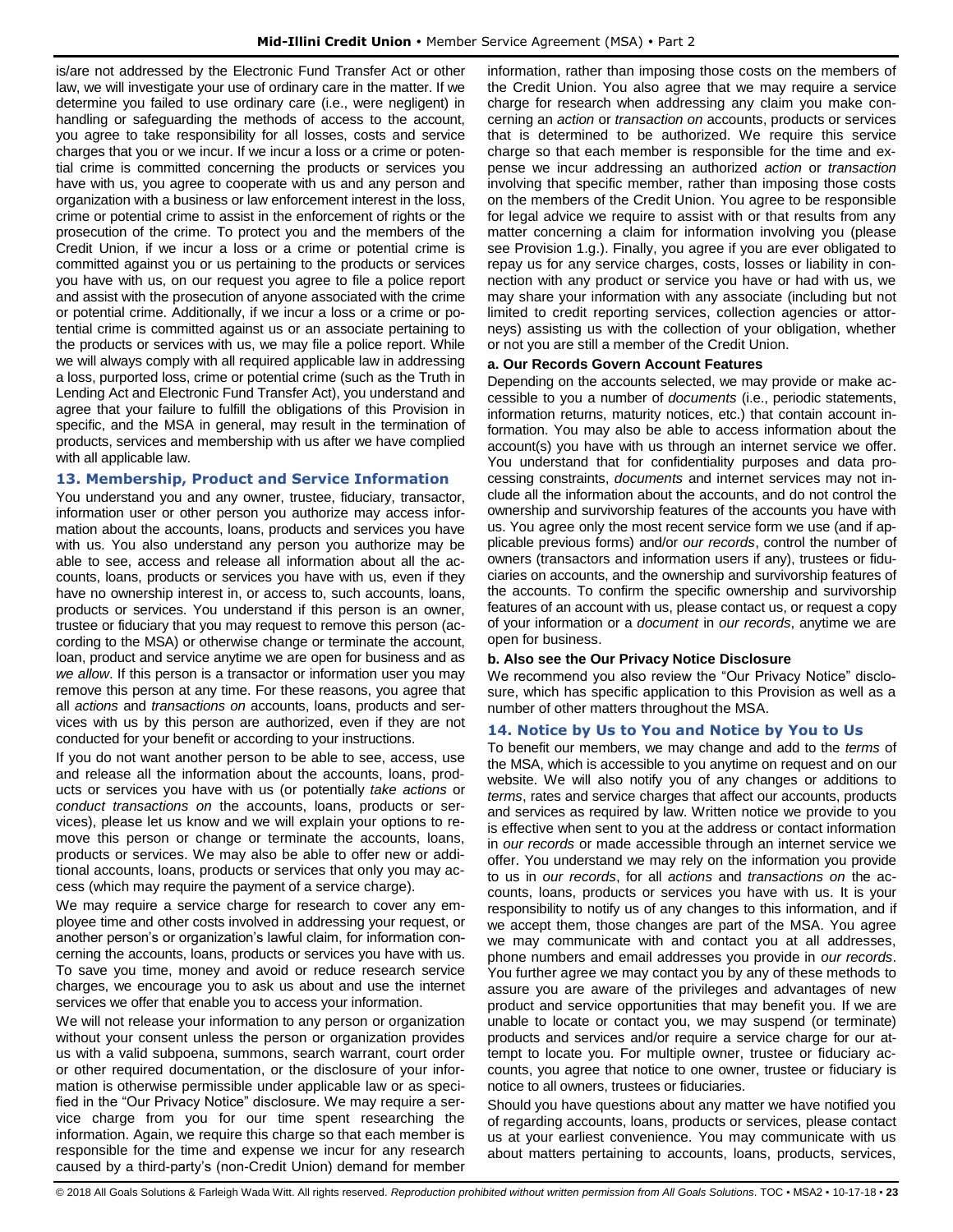*actions*, *transactions* or any other matter *by any method we allow*. We may require you to notify us about any matter in writing or to confirm the matter in writing. Any written notice from you is effective only when actually received and confirmed by us in writing at PO Box 1266, Bloomington, IL 61702. You agree your failure to notify us in writing about any matter on our request may have the same effect as if no notice was provided by you about the matter. You also understand that any messages, instructions or recordings (including text messages and emails) you leave with us are not effective unless we agree to them in writing or note that we agree to them in *our records*. You agree it is your sole responsibility (and not our responsibility) to confirm any messages, instructions or recordings you leave with us in person or by phone during business hours. Should you have questions about any matter you have communicated with us (or attempted to communicate with us), please contact us during business hours and we will be happy to assist you.

## <span id="page-24-0"></span>**15. Periodic Statements - Receipt/Access & Review a. Purpose, Receipt of or Access to & Copies of Checks**

We will provide or make accessible to you a periodic statement that shows the *transactions* and may also show *actions on* the accounts, products and services you have with us during the statement period. For multiple owner, trustee or fiduciary accounts, you agree that one statement mailed to the address in *our records* or otherwise made accessible as requested, is sufficient for all owners, trustees and fiduciaries on the account. To minimize unnecessary losses, please review your statements and the accounts, products and services often, as well as your information that can be reviewed instantly online as we offer. You can learn more about our internet services by going to our website or by contacting us during business hours.

If you do not receive or cannot access your periodic statement, you agree to notify us within fourteen (14) calendar days of the time you regularly receive or can access your statement. This notification will assist you and us in avoiding and reducing losses on the accounts, products and services you have with us. You further agree your statement is correct for all purposes and we have no liability to you for any *action* or *transaction on* the accounts, loans, products or services unless you notify us within the stated time periods for unauthorized *transactions*, *actions*, errors or irregularities, as explained in the MSA or other contracts as applicable. Your statement may also provide you with an opportunity to review all the rates paid on accounts and payments made on loans, and any service charges incurred during the period. When a check drawn on an account with us is paid, you understand we own the original check. We will make a copy of the check accessible to you on request for which we may require a service charge. You understand that both your statements and copies of checks are accessible to you on the date the statement is mailed to you or when they are accessible to you online as you have requested. If you request an original or sufficient copy of a check, you agree we may provide you with a substitute check or an *electronically-managed* copy of the original check.

## **b. Your Responsibility to Look for Errors and Fraud**

You are responsible for looking at every statement and notifying us of all unauthorized *actions* and *transactions on* accounts, products and services with us (particularly withdrawals) and any fraud, errors, inconsistencies or irregularities as soon as possible. We may require you to confirm your notification in writing (or as *we allow*) and assist us in addressing the *action*, *transaction*, fraud, error or problem. You are responsible for any altered, forged or unauthorized check drawn on an account you have with us if: 1) you do not notify us within thirty (30) calendar days of the mailing or accessibility of the statement identifying the matter, or 2) someone could not reasonably detect the fraud (such as the unauthorized use of facsimile signatures). You assume this liability because you, as the drawer of your checks, are in the best position to prevent and detect any altered, forged or unauthorized

check drawn on the account. You can determine an unauthorized amount, because the amount of the check on your paper and *electronic* statement does not match the amount of the check you recorded in your check register or payment records. Similarly, you can identify forged drawer's signatures on checks, counterfeit checks and unauthorized remotely created checks, because there may be a check number on your paper and *electronic* statement for a check you did not write. Only you will know the checks you authorized as well as the amount you authorized and can compare the information provided on your paper and *electronic* statement with your register or records. You agree that our retention of your checks does not affect your responsibility to look at your paper and *electronic* statements and notify us of any and all unauthorized *actions*, *transactions*, fraud, errors or irregularities within the stated time limits explained in the MSA, other contracts as applicable or as required by law.

**1) EFT Notification Time Periods.** Please see the "Our Electronic Funds Transfer Terms" disclosure (at the end of this Part 2) to review the notification time periods for erroneous and unauthorized EFTs.

## **c. Actions and Transactions that Appear or are Removed**

On your request, we may agree to allow you to *take actions* and *conduct transactions on* products and services with the assistance of our employees or the use of our *computer system* (please see Provision 1.f.1)). Depending on the *action* or *transaction*, you understand that some information pertaining to your request may appear on or be removed from your periodic statement (or the internet services we offer) and some may not. You understand and agree if the information pertaining to the requested *action* or *transaction* appears on or has been removed from your periodic statement (or an internet service we offer), it provides you with another method to confirm the *action taken* or *transaction*. Should you need to confirm the information pertaining to your request in *our records*, you may contact us anytime we are open for business.

## **d. Electronic Periodic Statements Accessible Online**

We may offer an internet service that allows you to access *electronic* periodic statements (a.k.a., estatements) online. For your convenience, we may note your request for this service on a form or enter it in *our records*. This internet service may be governed by the contract you agree to online, the MSA, all other contracts as applicable and *our records*. Should you have any questions about this service, please contact us at your earliest convenience.

## <span id="page-24-1"></span>**16. Exceptions to the Member Service Agreement**

We may, at our discretion, and for any reason not prohibited by law, make exceptions to or waive any of the *terms* of the MSA to serve the best interests of the Credit Union. If we make an exception to the MSA, you understand it does not affect our right to rely on or apply any of the *terms* of the MSA in the future. You further understand and agree we may decline to make an exception to the *terms* of the MSA based on any reason not prohibited by law.

## <span id="page-24-2"></span>**17. Changes and Additions to Products & Services**

You may *take action* to change any information or matter pertaining to a person, account, product or service as *we allow*. Changes include, but are not limited to, updating addresses, phone numbers and email addresses, revising passwords, codes and PINs, adding or removing beneficiaries/POD payees, adding or terminating overdraft services or internet services, adding or removing transactors and information users, and adding or removing an owner or trustee (please see the definition of "Change" in Provision 1.e.). You may also simultaneously terminate an account, product or service along with any change to an account, product or service, which may be reflected as a "change" in *our records*. As addressed later in this Provision, you may also *take action* to add a new account, product or service with us as we offer *by any method we allow* (please see the definition of "Addition" in Provision 1.e.).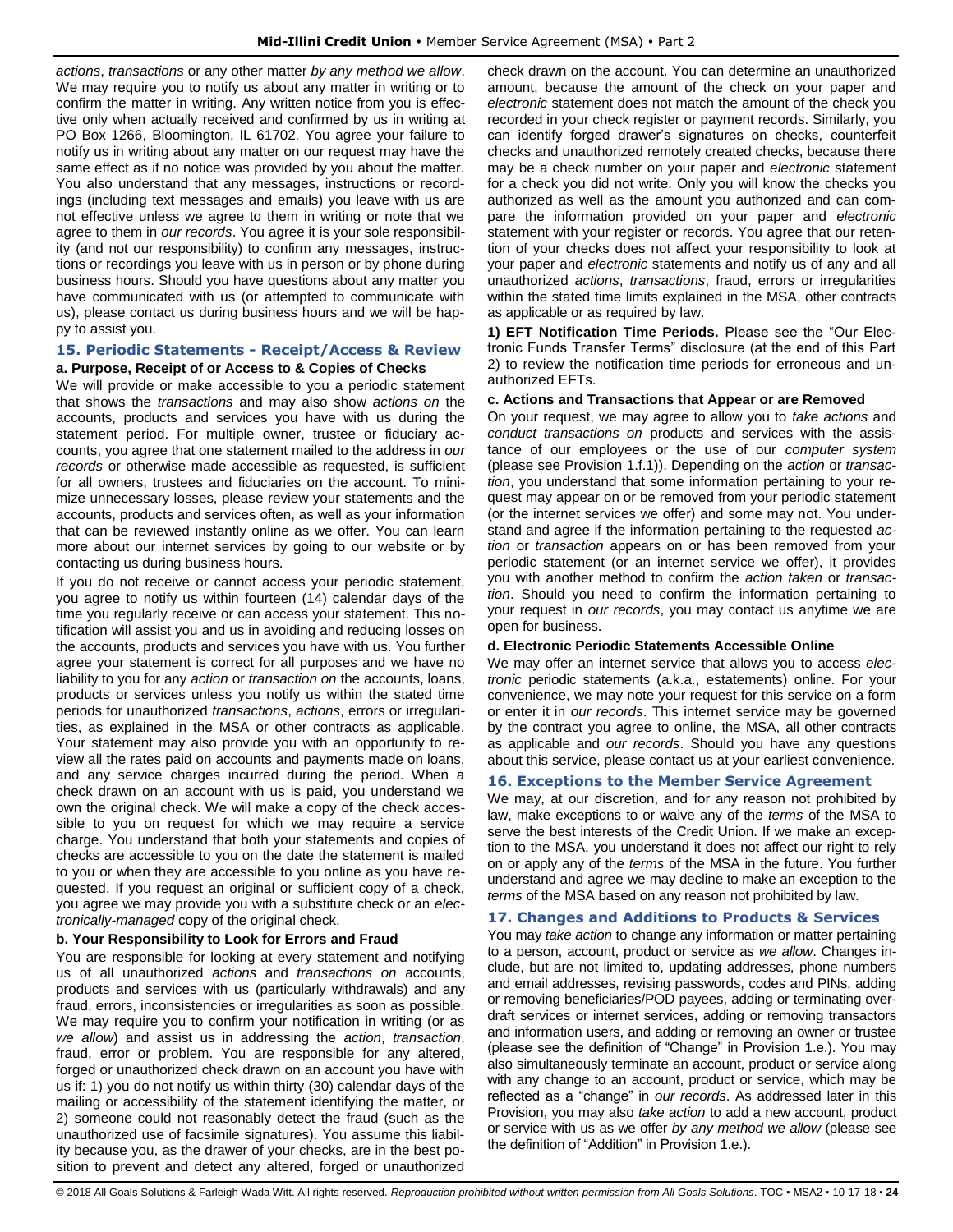Where there are multiple owners, trustees or fiduciaries on the accounts, products and services, any owner, trustee or fiduciary acting alone may *take action* to make any changes or additions to an account, product or service. However, on the request of an owner, trustee or fiduciary to add or remove an owner, trustee or fiduciary on a multiple owner, trustee or fiduciary account, we may require all owners, trustees or fiduciaries consent to the addition or removal of the owner, trustee or fiduciary. When any person is removed from an account, product or service it is your responsibility to change (or request our help in changing) any password, code, PIN or other security identifying number for all the accounts, loans, products or services you have with us, to prevent the person removed from *taking actions* or *conducting transactions on* the products or services. You agree that until you make such a change (or request our help in making such a change) all *actions* or *transactions on* the accounts, loans, products or services conducted by this person with the password, code, PIN or other security identifying number are authorized. By maintaining the multiple owner, trustee or fiduciary account, you consent to any changes or additions to (along with any other *actions* or *transactions on*) the accounts, products and services by any other owner, trustee or fiduciary. Prior to honoring your request to make a change to an account, loan, product or service we may require you to provide us with your ID and confirm your SSN and other confidential information (as explained in Provision 3.). When you request us, or we require you, to *take action* to make a change to an account, product or service, we may require you to sign or authorize a service form to *manage* the changed account, product or service. We may note the change by placing a "C" (for changed) in a box on the form. Alternatively, on your request we may agree to *manage* any changes to products and services with the assistance of our employees or the use of our *computer system*  (please see Provision 1.f.1)). You understand we may require a service charge for multiple changes to accounts, products or services in a calendar year. If the owner whose SSN is used for IRS reporting purposes on a multiple owner account is removed or is deceased, we may at our discretion permit you to keep the account open. You may request or we may allow you to continue to use the account and your number by completing a new service form or by entering the information in *our records* as *we allow*.

To start a new additional account, loan, product or service we may require you to provide us with your ID and confirm your SSN and other confidential information (as explained in Provision 3.). We (or you) may also complete a service form, *document* or enter the information in our *computer system* to start the requested the new additional account, loan, product and service. Once you have reviewed your information you will consent to the *terms* of the MSA (and any other contract) and to the account, loan, product or service (please see Provision 18.a. to see the matters we address for additions of new products and/or services). We may require you to sign or authorize a service form to *manage* the new product or service. We may note the addition by placing an "A" (for added) in a box on the form. You may also simultaneously terminate an account, product or service along with an addition of a new account, product or service, which may be reflected as an "addition" in *our records*. If you wish to start new accounts, products or services under a different number (or *as we allow*), we may require you to sign or authorize a service form to *manage* the new product or service. We may note the original use of the form by placing an "O" (for original) in a box on the form. Alternatively, on your request we may agree to start, obtain your consent, add and *manage* the new products and services with the assistance of our employees or the use of our *computer system* (please see Provision 1.f.1)). You agree we may review your account, employment and credit history to confirm your eligibility for any new additional account, loan, product or service. We may also require additional information from you to serve any currency needs for the new accounts, loans, products and services you have requested. You understand we may require a service charge for multiple additions to accounts, products or services in a calendar year. You agree for purposes of accuracy, we may subsequently verify and correct, complete or update your information concerning any changes or additions in *our records*. To protect all information, reduce costs and for the convenience of the members, you agree we may *electronically manage* (e.g., image or otherwise enter in our *computer system*) all changes and additions that pertain to the accounts, loans, products or services you have requested. For these same reasons, you understand and agree once we have *electronically-managed* any paper *document* along with your information addressing the change or addition*,* we may also destroy the paper *document* and the information unless otherwise required by law. You agree that along with all paper *documents* and any information*,* all *electronically-managed documents* and your information addressing the change or addition in *our records* are binding on you and us. You understand you may request to review or receive a copy of the information or a *document* pertaining to a change or addition in *our records* during business hours or *by any method we allow*. You agree that for all changes and additions, we may rely exclusively on the MSA, other contracts as applicable, *our records* and any changes and additions we make to these contracts from time to time. Further, you understand any changes or additions you make to the account, loan, product or service are governed by the MSA, other contracts as applicable, *our records* and any changes and additions we make to them from time to time.

For the benefit of our members and the Credit Union, you understand and agree we may make changes and additions to our products and services as well as changes and additions to the *terms* of the MSA at any time. We will notify you of changes and additions we make to our products, services, the MSA and other contracts as applicable as required by law. You understand and agree you are bound by these changes and additions, and may access the current version of this Part 2 and all disclosures by contacting us during business hours, and visiting our website. If you do not want to be obligated to any change or addition we make to our products, services, the MSA and other contracts as applicable, you may always terminate the products, services and/or membership you have with us anytime we are open for business as explained in the MSA and other contract as applicable.

## **a. Matters We Address to Start a New Product and Service**

When you start a new additional account, loan, product or service we: 1) may obtain relevant account, employment and credit reports, as needed, 2) review important information about the new account, loan, product or service with you, 3) enter the information (including the ownership and survivorship features of any account, if applicable) in a form or our *computer system* and review everything with you, 4) offer you a paper Part 2 (or offer to mail it to you), email you the Part 2 (if we have an address on file), and make the Part 2 accessible to you on our website or in an internet service we offer, 5) run all required verifications and reviews, and address all applicable compliance requirements, 6) have you consent to the new account, loan, product, service and the MSA *as we allow*, 7) start the new additional account, loan, product or service you have requested, and 8) ask you (or advise you to ask) if you have any questions and encourage you to contact us during business hours about any matter pertaining to the new additional products or services. Finally, we will remind you that you may always access a current Part 2 and disclosures on our website, and contact us about the information or *documents* in *our records* anytime we are open for business.

## **b. Changes and Additions to Products and Services Online**

We may offer an internet service that allows you to *take action* to change a product or service, or add a new product or service, you have with us online. For your convenience, we may note your request for this internet service on a form or enter it in *our records*. This internet service may be governed by a contract you agree to online, the MSA, all other contracts as applicable and *our records*.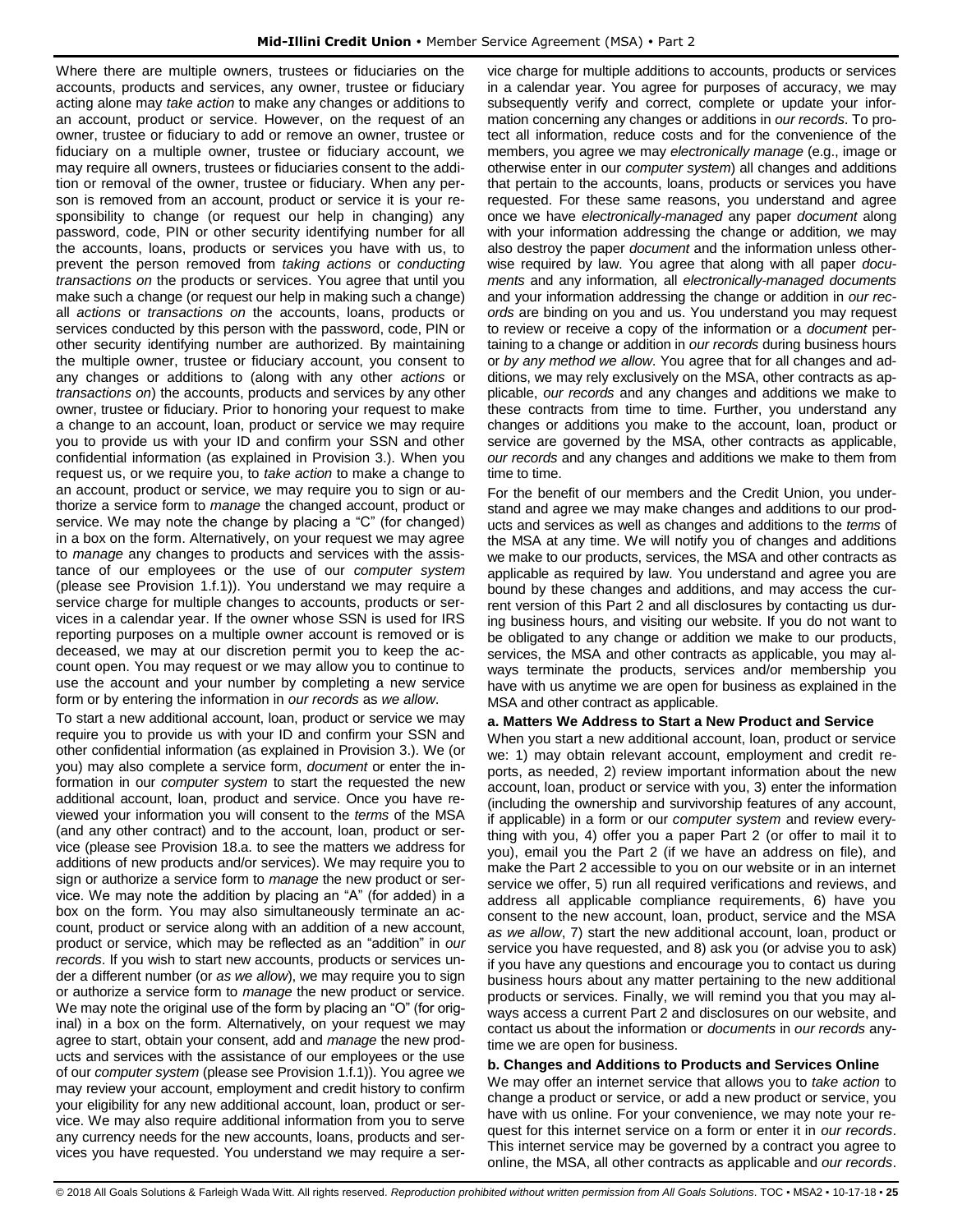Should you have questions about this service, please contact us at your earliest convenience.

## **c. Changes and Additions to Products and Services by Mail**

On your request and for your convenience, we may at our sole discretion mail *documents* with your information to you to make changes or additions to the products and services. We do not advise mailing your confidential information since it exposes you to numerous problems (ID theft, fraudulent *transactions*, etc.). We recommend you come to the Credit Union at your convenience (or use an internet service we offer) to make changes or additions to products and services. In fairness to the members, if you request us to mail your information you agree to take responsibility for all losses, costs and service charges that you or we incur as a result of the theft and unauthorized use of your information. Please contact us during business hours for any questions about changes or additions by mail.

## **d. Denial of Additional Products or Services**

For your and our protection and/or to *manage* our business, you understand we may deny a requested new additional product or service for any reason not prohibited by law, including: 1) our methods are inoperative due to emergencies or problems, 2) the product or service has been terminated, 3) we are unable to contact you, 4) failure to provide required documentation, information or ID, 5) exceeding a limit or an amount set by us, 6) failure to meet a minimum balance for thirty (30) days, 7) inactive or abandoned products or services, 8) any lost or stolen check, card or access device, 9) a breach of or unauthorized access to a product or service, 10) overuse of *actions* on our products or services, 11) information from a third-party report,12) business or compliance purposes,13) to stop or prevent a loss,14) potential lack of capacity or victim of undue influence, 15) failure to comply with any *term* of a contract, 16) funds held or offset per a security interest or lien, 17) account and/or funds held for a dispute or uncertainty, 18) unpaid check(s) or EFT(s) for insufficient funds or stop payment orders, 19) deposited item(s) charged back for nonpayment or a claim, 20) a garnishment, levy or similar legal claim or notice, 21) default on any obligation, 22) chronic dissatisfaction with us, 23) disparaging our reputation, 24) limited to a savings account and voting by mail, 25) ineligible for membership, 26) membership terminated, 27) notification of death, 28) the owner for IRS reporting is removed or deceased, 29) causing us a loss, 30) not voluntarily repaying a loss, 31) anything unethical or unlawful concerning you or your or our business, 32) our belief that an action or transaction may be fraudulent, 33) any alteration, forgery or fraud concerning you or your or our business, 34) any falsification or misrepresentation concerning you or your or our business, 35) any alleged crime concerning you or your or our business, 36) abuse of or threats to anyone associated with us, or 37) any other reason we believe is appropriate to *manage* the business of our Credit Union.

## <span id="page-26-0"></span>**18. Lien and Security Interest in Funds**

We have a lien on the funds in the account(s) you have with us under federal or state law as applicable. This means we have a right to retain the funds in the account(s) you have with us to pay any debt or obligation owed to us by you or other responsible person or organization. Additionally, you grant us a contractual security interest in the funds in the account(s), checks and EFTs you have an interest in, which also secures any amount you owe us for any reason. Our lien rights, contractual security interest and any right of set off apply no matter the source of funds in the account, check or EFT, including directly deposited government entitlements or benefits such as Social Security deposits. However, they do not apply to any retirement accounts.

At our discretion, we may at any time apply the funds from an account, check or EFT you have any interest in to pay off your obligations to us without notice to you. You agree if you owe us money and either you or we have terminated an account, we may restart the account to collect or obtain money owed to us, and may subsequently terminate the account again. You understand and agree if you owe us money, our lien rights and security interest also apply to any funds, check or item you deposit to any other account with us. You also agree that if you (or anyone you allow to use the accounts, products or services with us) owe us money and we are uncertain whether our lien rights, security interest or right of set off apply to the funds, we may hold and not release the funds as explained in Provision 19.b. If we decide not to enforce our lien or contractual security interest at any time, our nonaction is not a waiver of our right to enforce our lien or security interest at a later time. You agree that a security interest granted by or on behalf of one owner of an account will continue to secure that owner's obligation to us even after that owner dies.

## <span id="page-26-1"></span>**19. Third Party Actions and Uncertainty about Funds a. Third Party Legal Actions or Matters Concerning You**

If a person or organization notifies us of a legal action or other matter concerning you or the accounts, products and services you have with us, we may provide information and pay funds from an account in response to that legal action or matter. Alternatively, we may withhold information and hold funds in an account until the legal action or matter is resolved or we have completed any necessary due diligence. Examples of such actions and matters include, but are not limited to, a levy, garnishment, attachment, claim, subpoena, summons, court order, litigation, prosecution, investigation or other dispute. All legal actions or matters are subject to our lien rights and contractual security interest in the funds in an account (please see Provision 18.). You understand and agree we may require a service charge for research for any time spent by our employees (or associates) addressing any legal action or matter concerning you or the accounts, products and services you have with us. We require this service charge so that each member is responsible for the time and expense we incur addressing a third-party's (non-Credit Union) legal action or matter pertaining to you, rather than imposing those costs on the members of the Credit Union. You also agree to be responsible for legal advice we require in connection with any third-party's (non-Credit Union) legal action, matter or dispute involving you or the accounts, products and services you have with us (please see Provision 1.g.).

## **b. Disputes or Uncertainty about Accounts and Funds**

If there is a dispute over, or we are uncertain who is authorized to access an account, the funds in an account or funds in our possession, you agree we may hold the funds, and suspend all *actions* and *transactions on* the account(s), products and services. The hold on the funds and suspension on the account, products and services will continue until either 1) all persons and organizations affected by the dispute or uncertainty agree in writing regarding what should be done with the account(s), products, services and/or funds, or 2) we receive appropriate notice or direction from a court or other legal authority instructing us on what to do with the account(s), products, services and/or funds. Examples of uncertainty include, but are not limited to, 1) conflicting, illegible or missing information and/or *documents* in *our records*, 2) competing claims to the account(s), products, services and/or funds, 3) our need to complete due diligence on any claim made to the account(s), products, services and/or funds, 4) a person's potential lack of capacity or victim of undue influence (e.g., elder abuse), or 5) the applicability of lien rights or security interests. During the hold period, we will continue to pay dividends/interest on the funds held in an account as explained in "Our Rates & Service Charges" disclosure. You understand a suspension of access to the account(s), products and services, and/or hold on funds, is beneficial to you and us to assure only an authorized person or organization may access the account(s), products, services or funds. You agree to be responsible for the cost of legal advice we require in connection with any matter concerning a dispute or uncertainty involving the account(s), products, services or funds with us or you (please see Provision 1.g.). Alternatively, in the event of a dispute or uncertainty over who is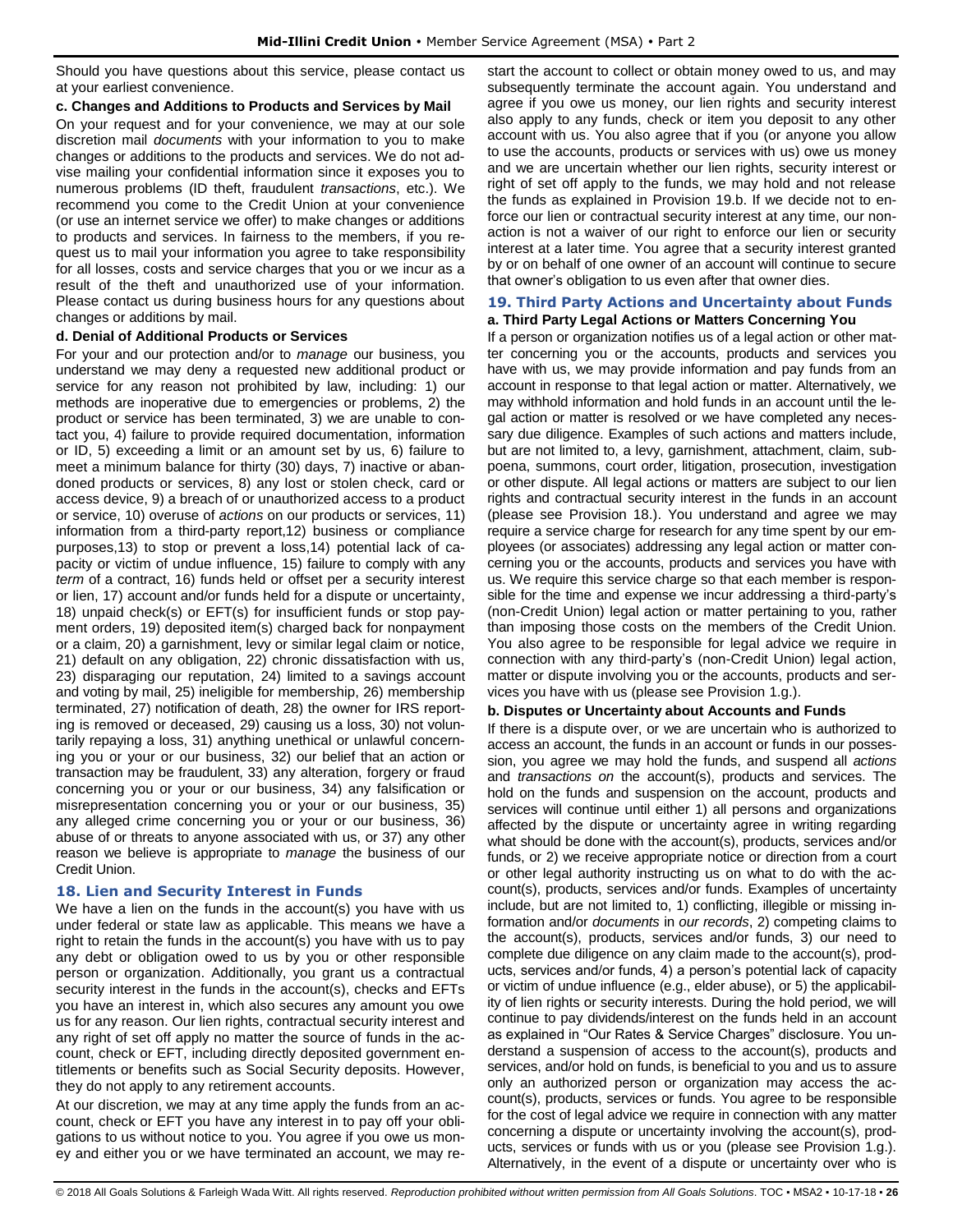authorized to access the account(s), products, services or funds, at our discretion we may deposit the funds with a court and ask the court to resolve the dispute or uncertainty over who is authorized to access the funds. In such instances, we may deduct our attorney fees and court costs from the funds to be deposited with the court. If we deposit the funds with a court, you agree the account(s), products and services may be terminated and all persons and organizations will need to claim the funds by contacting the court.

## <span id="page-27-0"></span>**20. Your Obligations to Us**

If we incur any fees, charges, costs, interest, losses, liability or obligation (including reasonable attorney fees) in connection with an account, loan, product or service we have provided you, or as a result of any *action*, *transaction*, error, dispute, uncertainty, membership or other matter concerning any obligated person or you, you agree you are jointly and individually liable to us. This means you are responsible for the full repayment of any fees, charges, costs, interest, losses, liability or obligation (including reasonable attorney fees), whether you are a member or not. If another person is also responsible, we may attempt to collect from that person, but we have no obligation to do so. You understand if you owe us money and use another owner's account at our Credit Union for a *transaction* and deposit your funds or a check in that account, funds from the deposit or check are also subject to our lien rights, security interest and your obligations and may be claimed by us. You agree we may contact you about any fees, charges, costs, interest, losses, liability or obligation (including reasonable attorney fees) you owe to us at all addresses, phone numbers and email addresses you have shared with us by any method of communication you have agreed to. You understand since membership is a privilege, if you cause us a loss (even if discharged in bankruptcy), we may request you to voluntarily repay that loss to retain the privilege of membership, accounts, products and services, or to be eligible for new additional products and services. Your failure to voluntarily repay a loss may result in denial or termination of existing accounts, products and services and expulsion from membership. You also agree that if you are ever obligated to us for anything, we may share your information with any associate (such as collection agencies or attorneys) assisting us with the collection of your obligation, whether or not you are still a member of the Credit Union. You understand we may report any delinquent obligations you owe to us to account and credit reporting agencies. In some circumstances, federal law requires us to report a cancellation of indebtedness to the IRS even if we still retain the right to collect that debt. If we are required to report a cancellation of a debt to the IRS, we retain the right to collect that debt from you unless we have reached a settlement with you or we are barred by law from collecting the debt.

We may deduct any fees, charges, costs, interest, losses, liability or obligation (including reasonable attorney fees) from the account(s) you have with us without notice to you, regardless of the source of those funds according to our lien rights and contractual security interest (please see Provision 19.). You agree if you owe us money and either you or we have terminated an account, we may re-start an account to receive a deposit or credit, collect the money owed to us, and then terminate the account again. You also agree to pay any other reasonable fees, charges, costs, interest, losses, liability or obligation (including reasonable attorney fees) we may incur in providing you with accounts, loans, products, services, membership and *action*s or *transaction*s *on* the same, regardless of whether they are specifically covered by the MSA or other contract with us. Additionally, you understand that in the event of your death, if you owe us money for any reason, funds held in the accounts you have with us or otherwise may be used to repay your obligations to us before any funds are released to any other person or organization.

If either you or we commence legal proceedings to enforce or interpret any of the *terms* of the MSA, you and we agree the successful party is entitled to payment by the losing party for any reasonable attorney fees and costs, including those incurred on any appeal, bankruptcy proceeding and post-judgment action, unless otherwise limited or prohibited. You agree to indemnify, defend us against, and hold us harmless from any loss, damage, claim, liability or legal action (including reasonable attorney fees) arising from or related to membership, accounts, loans, products and services and your *actions* and *transactions on* the same. If any account is overdrawn, any loan is past due, or you are otherwise in default under any contract you have with us, we may suspend your ability to conduct *actions or transactions* to any or all accounts, products and services, until the default is cured.

## **a. Full Payment Checks for Loans and Obligations**

If you are making a payment on a loan or other obligation you owe to us, please direct that payment as explained in the loan agreement or as we otherwise instruct. If you write, endorse or negotiate a check or any item to us that has a "full payment" legend or memo (such as "Paid in Full") or other language intended to indicate full satisfaction of any outstanding obligation, you must deliver the check or other item in person at the Credit Union. Otherwise, any payment you make is accepted with full reservation of our rights to recover any and all outstanding obligations or indebtedness you owe us.

## <span id="page-27-1"></span>**21. Our Responsibility for Errors**

If we are responsible for an erroneous *action* or *transaction*, we may be liable to you for losses up to the amount of the *action* or *transaction* unless otherwise required by law. We will not be liable for losses arising from: 1) insufficient funds to complete a *transaction*, 2) your negligence or the negligence of others, 3) your failure to follow any time limits, deadlines or amount limits as explained in the MSA, your other contracts and loans with us as applicable, 4) circumstances beyond our control that prevent the performance of an *action* or *transaction* (such as natural disasters or other emergencies or problems), 5) occasions where you or we have entered information about an account, loan, product, service, *action*, *transaction* or you in *our records* on your request that you could have reviewed, changed, corrected and/or terminated but failed to do so, or 6) any losses caused by your failure to follow any *term* of the MSA, your other contracts or loans with us as applicable. Our conduct in *managing* all products, services, *actions* and *transactions* will constitute the use of ordinary care if such conduct is consistent with applicable law, Federal Reserve regulations and operating circulars, clearing house rules and general banking practices followed in the area in which we service our accounts. If we ever disburse an amount of funds greater than you request or order to any person or organization you know (e.g., relative, friend, employee, business associate, creditor, etc.), you agree to assist us in recovering our funds, including participation in collection, litigation and prosecution. Finally, if you report that an *action* or *transaction on* an account, loan, product or service is erroneous or unauthorized, and we determine the *action* or *transaction* was taken, conducted and/or assisted by your family member, friend or employee (which is potentially a crime), we will investigate your use of ordinary care concerning the *action* or *transaction*. If we determine you failed to use ordinary care (i.e., were negligent) concerning the *action* or *transaction on* the account, loan, product or service (and loss is not covered by the Electronic Fund Transfer Act), you agree to take responsibility for recovering any loss. You understand you are in the best position to address the loss and potential crime with your family member, friend or employee, rather than imposing the cost on the members of the Credit Union.

## <span id="page-27-2"></span>**22. Inactive Accounts and Unclaimed Property a. Accounts Determined Inactive**

If the amount of funds in an account falls below the minimum balance required by the "Our Rates & Service Charges" disclosure of the MSA, and you are not using specific products or services, we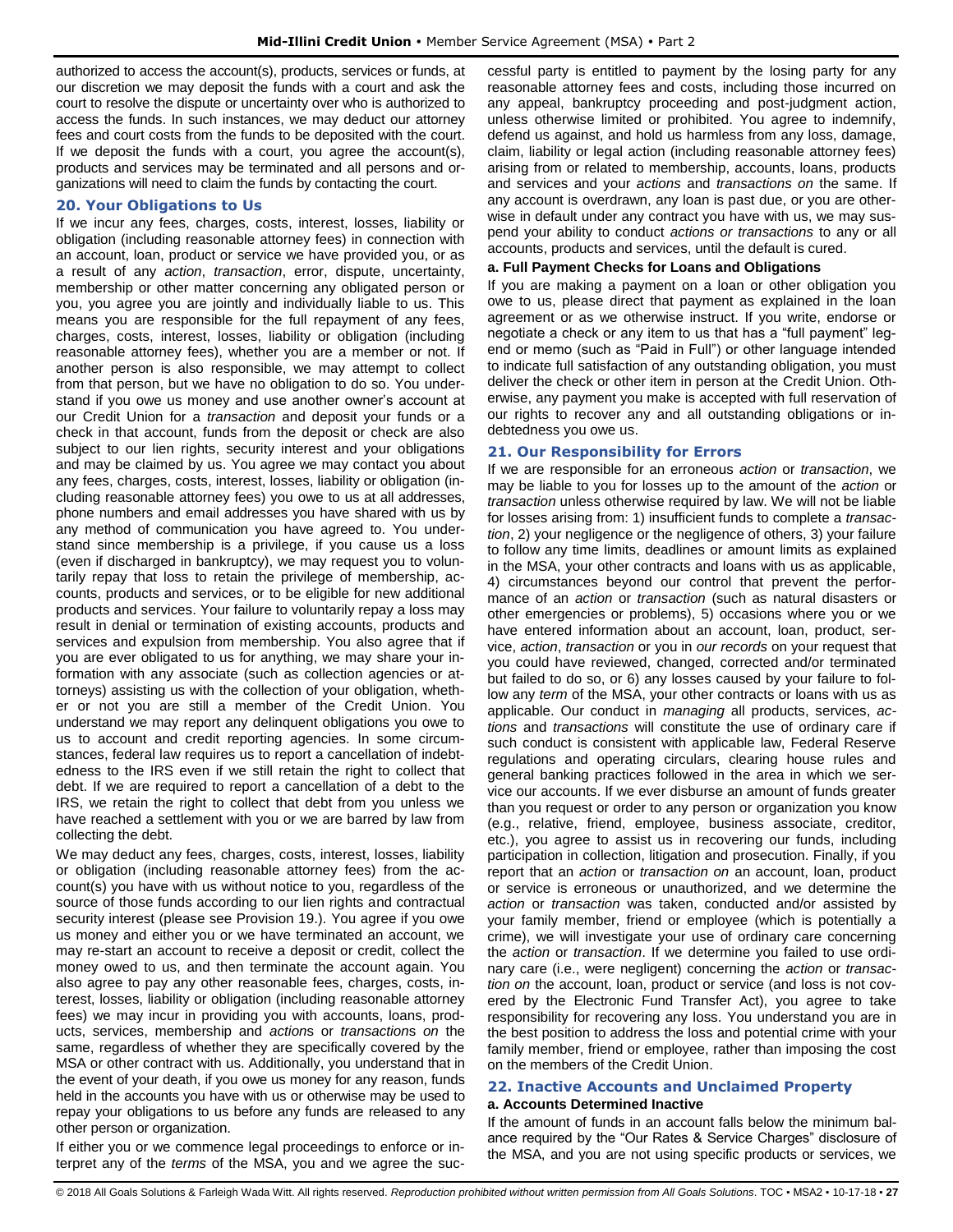may consider an account inactive. If an account you have with us is inactive, we may require a service charge (and may require a service charge to notify you of any inactivity). We require service charges on inactive accounts because of the cost incurred by the members in managing accounts not being used by a member (who is also not using products or services that would otherwise justify this cost). We will discontinue the service charges once you meet the balance or product or service use requirements. We may also terminate an inactive account and deposit the funds in another account, mail a check to you at an address in *our records*, or if allowed remit the funds to a state as unclaimed property.

## **b. Funds & Checks Presumed Unclaimed Property**

If there is no activity on an account, such as deposits and withdrawals, and we are unable to contact you for a set period of time, state law considers the funds in the account "abandoned" and requires us to send the funds to the state as unclaimed property. Once we have sent the funds to the state, the account will be terminated and you will need to reclaim the funds by contacting the appropriate state agency. Similarly, if our cashier's or teller's checks are outstanding and unpaid for a specified period of time, state law also considers them "abandoned," requiring us to send the funds to the state as unclaimed property. If anyone presents our check after the funds have been sent to the state as unclaimed property, she or he will need to seek payment by contacting the appropriate state agency.

## <span id="page-28-0"></span>**23. Termination of Products and Services**

Any owner on a one or multiple owner, trustee or fiduciary account, may terminate the account(s), products and services with us *by any method we allow*. When you request us, or we require you, to terminate an account, product or service, we may require you to sign or authorize a service form to *manage* the termination. We may note the termination by placing a "T" (for terminate) in a box on the form. Alternatively, on your request we may agree to *manage* the termination of products and services with the assistance of our employees or the use of our *computer system* (please see Provision 1.f.1)).

You agree that you (and not us) are responsible for any *actions* or *transactions on* an account, loan, product or service until the account, loan, product or service is terminated. You also agree that if we pay any check or transfer on an account you have with us after the account is terminated, you will reimburse us for the amount of the check or transfer, including any service charges and costs. If you ask us to change an existing account, product or service, you agree we may require you to terminate and start a new account, product, service and number *as we allow*. To cover our employee's time and costs, we may require a service charge for multiple terminations and new accounts, products or services (a.k.a. multiple *actions*) in a calendar year.

We may terminate accounts, products, services or your number with us at any time and, without notice for any reason allowed by law, including: 1) the product or service has been discontinued, 2) a request to change a product or service, 3) we are unable to contact you, 4) failure to provide required documentation, information or ID, 5) failure to meet a minimum balance for thirty (30) days, 6) exceeding a limit or an amount set by us, 7) inactive or abandoned products or services, 8) failure to use products or services to justify membership, 9) any lost or stolen check, card or access device, 10) a breach of or unauthorized access to a product or service, 11) overuse of *actions* on our products or services, 12) business or compliance purposes, 13) to stop or prevent a loss, 14) potential lack of capacity or victim of undue influence, 15) failure to comply with any *term* of a contract, 16) funds held or offset per a security interest or lien, 17) account and/or funds held for a dispute or uncertainty, 18) unpaid check(s) or EFT(s) for insufficient funds or stop payment orders, 19) deposited item(s) charged back for nonpayment or a claim, 20) a garnishment, levy or similar legal claim or notice, 21) default on any obligation, 22) chronic dissatisfaction with us, 23) disparaging our reputation, 24)

limited to a savings account and voting by mail, 25) ineligibility for membership, 26) membership terminated, 27) notification of death, 28) the owner for IRS reporting is removed or deceased, 29) causing us a loss, 30) not voluntarily repaying a loss, 31) anything unethical or unlawful concerning you or your or our business, 32) our belief that an action or transaction may be fraudulent, 33) any alteration, forgery or fraud concerning you or your or our business, 34) any falsification or misrepresentation concerning you or your or our business, 35) any alleged crime concerning you or your or our business, 36) abuse of or threats to anyone associated with us, or 37) any other reason to *manage* the business of our Credit Union.

If we terminate an account, we may deposit the funds into another account you maintain with us, or mail you a check for the balance in the account at an address in *our records*. If we cannot locate you and it is allowed by law, we may remit the funds to a state as unclaimed property. You understand whether the accounts, loans, products and services are terminated by you or us, once terminated all *actions* or *transactions* will be dishonored, not paid, refused, rejected or returned. You agree any termination does not release you or any person from any service charges, costs, losses, obligations or liabilities incurred on the account, loan, product or service under the MSA or other contract you have with us as applicable. Finally, you agree if you owe us money and either you or we have terminated an account, we may re-start the account to collect or obtain money owed to us, and may then terminate the account.

## **a. Termination of Products and Services Online**

We may offer an internet service that allows you to *take action* to terminate a product or service with us online. For your convenience, we may note your request for this internet service on a form or enter it in *our records*. This internet service may be governed by a contract you agree to online, the MSA, all other contracts as applicable and *our records*. Should you have any questions about this service, please contact us at your earliest convenience.

## <span id="page-28-1"></span>**24. Termination of Membership with the Credit Union**

Membership with us is a privilege granted to you by our Credit Union under applicable law. However, you may terminate membership with us at any time by communicating to us your desire to no longer be a member of our Credit Union. When you request us to terminate membership, we may require you to sign or authorize a service form to assist us in *managing* the termination. We may note the termination by placing a "T" (for terminate) in a box on the form. Alternatively, on your request we may agree to *manage* the termination of membership with the assistance of our employees or the use of our *computer system* (please see Provision 1.f.1)).

In the interest of the members and to protect the Credit Union, we may terminate (expel) any member for cause, which includes: 1) ineligibility for membership, 2) we are unable to contact you, 3) failure to provide required documentation, information or ID, 4) exceeding a limit or an amount set by us, 5) failure to meet a minimum balance for thirty (30) days, 6) inactive or abandoned products or services, 7) failure to use products or services to justify membership, 8) any lost or stolen check, card or access device, 9) a breach of or unauthorized access to a product or service, 10) overuse of *actions* on our products or services, 11) business or compliance purposes,12) to stop or prevent a loss, 13) potential lack of capacity or victim of undue influence,14) failure to comply with any *term* of a contract, 15) funds held or offset per a security interest or lien, 16) account and/or funds held for a dispute or uncertainty, 17) unpaid check(s) or EFT(s) for insufficient funds or stop payment orders, 18) deposited item(s) charged back for nonpayment or a claim, 19) a garnishment, levy or similar legal claim or notice, 20) default on any obligation, 21) chronic dissatisfaction with us, 22) disparaging our reputation, 23) notification of death, 24) the owner for IRS reporting is removed or deceased, 25) causing us a loss, 26) not voluntarily repaying a loss, 27) anything unethical or unlawful concerning you or your or our business, 28) our belief that an action or transaction may be fraudulent,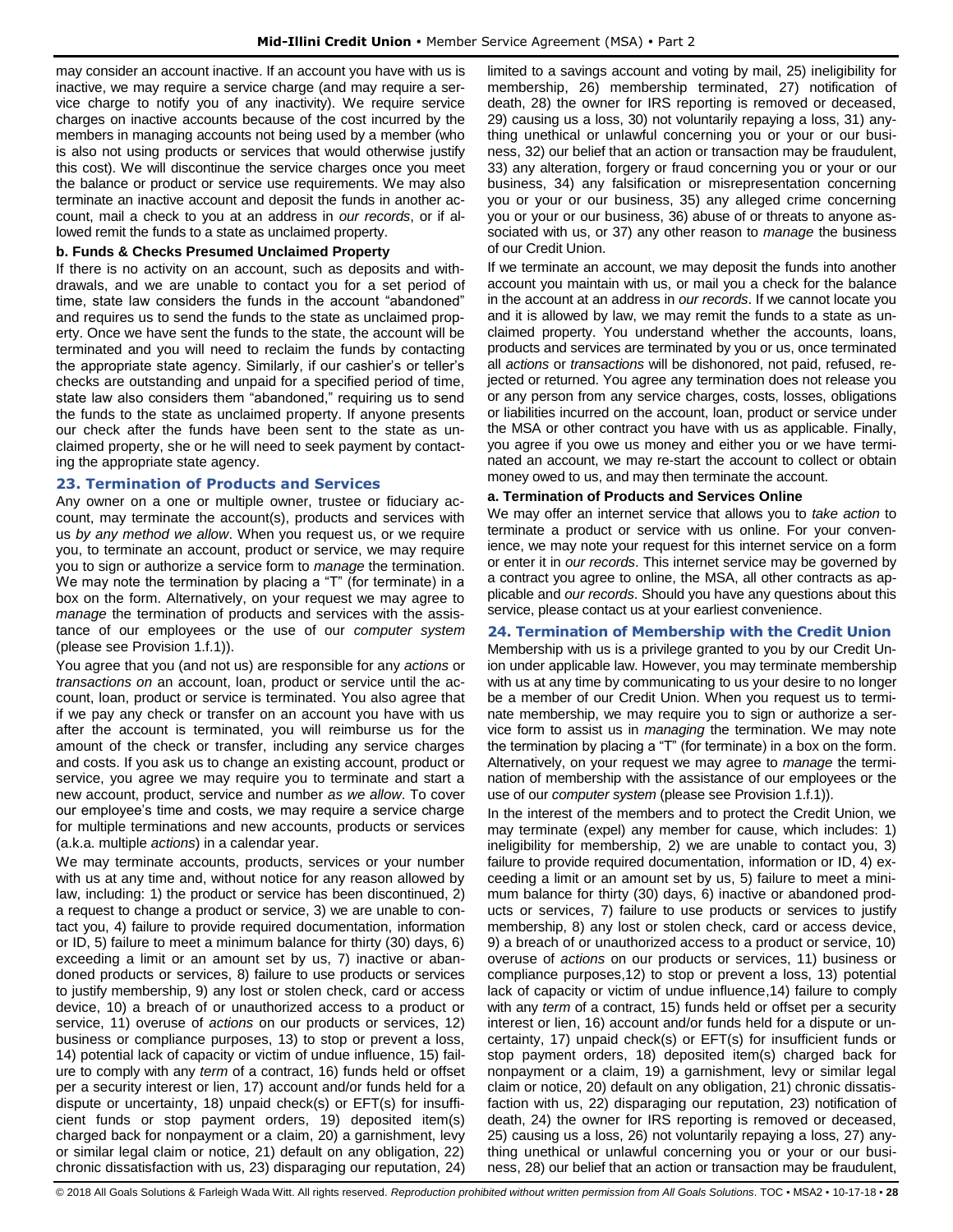29) any alteration, forgery or fraud concerning you or your or our business, 30) any falsification or misrepresentation concerning you or your or our business, 31) any alleged crime concerning you or your or our business, 32) abuse of or threats to anyone associated with us, or 33) any other reason to *manage* the business of our Credit Union. You understand that for the protection and safety of our employees, volunteers, members or any associate, if you are abusive or threaten the safety of any of our employees, volunteers, members or associates, we may immediately suspend your privileges to enter our premises and do business with us in person and may begin the process to lawfully terminate all aspects of the membership relationship you have with us. Whether the privilege of membership is terminated by you or us, the termination does not release any person or you from any loans, service charges, costs, losses, liabilities or other obligations to us as explained in the MSA or other contracts as applicable.

## <span id="page-29-0"></span>**25. Decedents' Accounts, Products and Services**

## **a. Disbursal of Funds to Representative or Claimant**

If you have a one owner account or multiple owner account and have not designated any beneficiaries/POD payees on the account, on your death the funds in the account may be claimed by the representative of your estate (or a claimant (such as a creditor or relative)) as explained in Provisions 4.a. and 4.b. You agree that any representative or claimant of your estate is bound by the *terms* of the MSA. On an owner's death, we may require any representative of an owner's estate or other claimant to prove her or his authority with documentation as the representative of the estate or claimant of the funds before we will release the funds held in any account. Any representative of an owner's estate or claimant will also need to provide us with her or his ID, SSN, birthdate, physical address and other identifying information as we require (such as a second form of ID, thumbprint or fingerprint, etc.) for us to complete our due diligence before we can honor any claim for the funds in an account (or other product or service, such as a safe deposit box). We may require a representative of an owner's estate or claimant to indemnify, defend us against and hold us harmless before we will release the funds. We may continue to honor all *actions* and *transactions on* an account, product or service until we receive a certified copy of an owner's death certificate (or for multiple accounts, certified copies of all owners' death certificates), along with proof of the representative's or claimant's authority and identification as the representative or claimant of the estate. Every owner agrees to be responsible for legal advice we require in connection with any matter concerning a claim involving an owner's accounts, products, services or the owner (please see Provision 1.g.). Every owner also understands that if and when we honor a claim made on the funds in an owner's accounts, we may do so by issuing our check payable to the deceased owner's estate. Alternatively, if there is a dispute or uncertainty about who is entitled to the funds in an account or that we hold, we may either hold the funds or deposit them with a court at our discretion (please see in Provision 21.b.). Finally, every owner understands and agrees that if an owner owes us money for any reason, the funds held in an owner's accounts or otherwise may be used to repay the owner's obligations to us before any funds are distributed to the representative of the estate or claimant.

## **b. Disbursal of Funds to Beneficiaries and POD Payees**

If you have a one owner account or multiple owner account and have designated any beneficiary/POD payee(s) on the account, on your death the beneficiary/POD payee(s) may claim the funds in the account as explained in Provisions 4.a. and 4.b. Before distributing funds from a deceased owner's account, we may require a certified copy of an owner's death certificate (or for multiple accounts, certified copies of all owners' death certificates). In addition, each beneficiary/POD payee may be required to provide us with her or his ID, SSN, birthdate, physical address and other identifying information or documentation as we require (such as a second form of ID, thumbprint or fingerprint, etc.).

Every owner and beneficiary/POD payee agree to be responsible for legal advice we require in connection with any matter concerning a claim involving an owner's accounts, products, services or a beneficiary/POD payee (please see Provision 1.g.). Each beneficiary/POD payee also understands that if we honor a claim made by a beneficiary/POD payee or beneficiary's/POD payee's estate representative on the funds in an owner's accounts, we may do so by issuing our check payable to the beneficiary/POD payee or the beneficiary's/POD payee's estate. Alternatively, if there is a dispute or uncertainty about who is entitled to the funds in an account (or that we otherwise hold), we may either hold the funds or deposit them with a court at our discretion (please see Provision 21.b.). Finally, every owner and beneficiary/POD payee understands and agrees that if an owner or beneficiary/POD payee owes us money for any reason the funds held in any account or otherwise may be used to repay the obligation(s) to us before any funds are distributed to a beneficiary/POD payee or a beneficiary's/POD payee's estate.

#### **c. Non-Authoritative Requests for Product Information**

You, as an owner, trustee or fiduciary, agree it is your responsibility to communicate information about the accounts, loans, products and services you have with us to any person(s) you believe should have that information during your lifetime (whether she or he is a representative of your estate, beneficiary/POD payee, family member, significant other, friend, trustee, fiduciary or any other person). You understand we will not be able to provide information or access to any product or service to a person until she or he has first established his or her legal authority to access the information, product or service with us.

## **d. Our Actions on Notification**

For your and our protection, on notice of your death you agree we may suspend any product or service, begin the process of terminating products, services, number(s) and membership, collecting any outstanding obligations (if any), and preparing to disburse funds (if any) according to the MSA.

## <span id="page-29-1"></span>**26. The MSA & State and Federal Law**

Membership, accounts, products and services you have with us are primarily governed by Parts 1 and 2 of the MSA, *our records* and/or any other contract with us as applicable. They are also governed by the applicable law of the state in which the branch or service center where you started the account in person is located. If you started the account by mail, phone, or our internet services (as we offer), the accounts, products and services will be governed by the law of the State of Illinois. Finally, federal law and regulations, Federal Reserve operating circulars, and clearing house rules also govern our accounts, products, and services to the extent applicable. If any *term* of the MSA conflicts with controlling law, that *term* will be nullified and stricken from the MSA to the extent that it is inconsistent with the law and the law will govern. If any *term* of the MSA is declared invalid, unenforceable, unconscionable or unlawful by a court, that *term* will not affect the validity of any other *terms* of the MSA, which will continue in full force and effect.

# <span id="page-29-2"></span>Our Electronic Funds Transfer Terms

Our Electronic Funds Transfer Terms disclosure explains your and our rights and responsibilities concerning electronic fund transfer (EFT) debits from and credits to the accounts you have with us. EFTs are electronically initiated transfers of money involving an account with us and multiple access options, including Home Banking, direct deposits, automated teller machines (ATMs), Visa Rewards Debit Card (Card), and CUTIE Telephone Service.

## <span id="page-29-3"></span>**1. EFT Services**

## **a. Automated Teller Machines**

You may use your Card and personal identification number (PIN) at Automated Teller Machines (ATMs) of the Credit Union,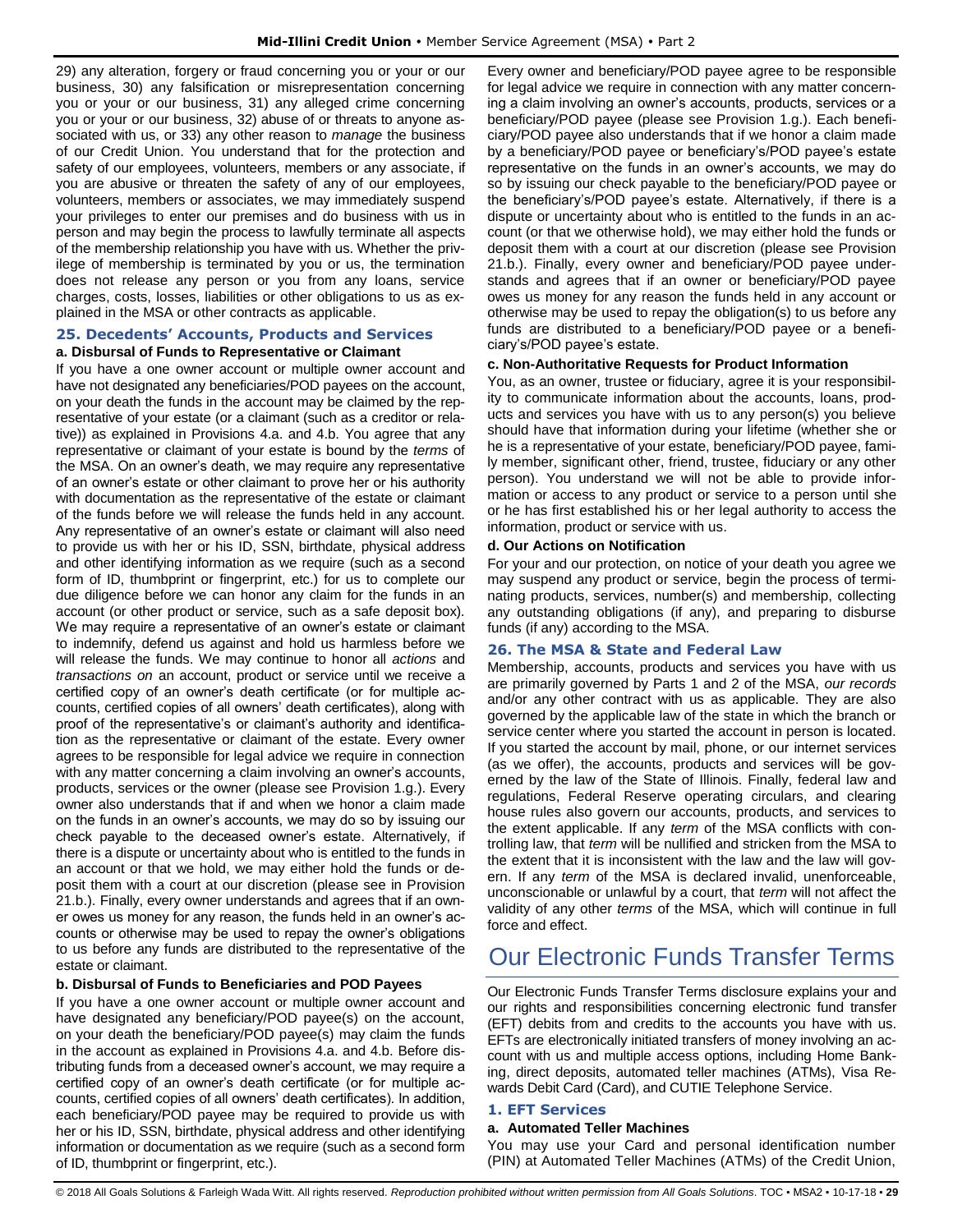Accel™ Network, and such other machines or facilities as we may designate. At the present time, you may use your Card to:

- Withdraw cash from the checking or savings account with us.
- Make deposits to the checking or savings account with us.
- Transfer funds between the checking and savings accounts with us.

## **b. Direct Deposit**

On the instruction of (i) your employer, (ii) the Treasury Department, or (iii) other financial institutions, we will accept direct deposits by EFT of your paycheck or of federal recurring payments, such as Social Security.

## **c. Preauthorized Debits**

You may make direct withdrawals by EFT from the checking or regular savings account you have with us to a particular person or company, at least periodically, which you have arranged with that person or company, provided you have enough funds in the account with us to cover the payment.

## **d. CUTIE Telephone Services**

If we approve your application for telephone access to the accounts you have with us under the CUTIE Telephone Service, you may use a telephone to access the account with us and conduct EFTs by calling 309.661.0156 or toll free at 800.552.2741. You must use your PIN along with your account number to access the accounts. At the present time you may use the CUTIE Telephone Service to:

- Make loan payments from the savings or checking account with us.
- Transfer funds between these same accounts.
- Obtain balance information on the checking and savings accounts.
- Obtain check clearing information.

## **e. Home Banking**

If we approve your application for Home Banking, you may use a personal computer to access the accounts. For this service, you will need a personal computer with internet access. The address for Home Banking services is www.midillinicu.com. You may select a password. You must use your password along with your Login ID to access the accounts. You are responsible for the installation, maintenance, and operation of your computer and software. We will not be responsible for any errors or failures involving any telephone service, internet service provider, your software installation or your computer. A service charge may apply. At the present time, you may use the Home Banking service to:

- Transfer funds between the checking, savings, and loan accounts with us.
- Obtain account information related to the checking, savings, or loan account regarding current balance, history, interest, rates, payroll and automatic deductions.
- Make loan payments from any checking account to a loan account with us.
- Make payments to merchants (payees) using Online Bill Pay Plus.
- Make payments on your credit card bill.
- Access the e-bill service.

Transactions involving the accounts you have with us are addressed by the MSA, whereas transactions involving a loan are addressed by the applicable loan agreement(s).

## **f. Online Bill Pay Plus**

You may use the Online Bill Pay Plus service (accessed through Home Banking or MICU Mobile) to make payments to third parties. Use of the Online Bill Pay Plus service requires enrollment in Home Banking and agreement to the Online Bill Pay Plus service terms and conditions. A service charge may apply. You may use the Online Bill Pay Plus service to:

• Make loan payments from any checking or savings account to a loan account with us.

- Make payments from any checking or savings account to another financial institution.
- Pay bills from any checking or savings account with us.
- Transfer funds to other people using the account to account (A2A) or person to person (P2P) transfer feature.

## **g. MICU Mobile**

MICU Mobile is a personal financial information management service that allows you to access account information, make payments to merchants who have previously consented to accept payments through our Home Banking service and make such other transactions as described in the Home Banking Service Agreement using compatible and supported mobile phones and wireless devices ("Wireless Device"). You agree and understand that the MICU Mobile service may not be accessible or may have limited utility over some mobile telephone networks, such as while roaming. The services that you may access through MICU Mobile are the same account and service transactions available through Home Banking. When you register for MICU Mobile, the designated accounts and bill payment payees linked to the account through Home Banking will be accessible through MICU Mobile.

Please note that the Pro Pay system is not accessible through MICU Mobile.

For all mobile check deposits, you must endorse the original paper check with your signature and write: "FOR MOBILE DEPOSIT ONLY AT MID ILLINI CREDIT UNION" or "FOR MOBILE DEPOSIT ONLY AT MICU" in the endorsement area. If you fail to provide this endorsement, we may refuse the deposit and return it to you. You agree to indemnify the Credit Union from any liability or loss to the Credit Union arising from the payment of the original paper check without such required endorsement.

## **h. Visa Rewards Debit Card**

You may use your Visa Rewards Debit Card to purchase goods and services any place Visa is honored by participating merchants and merchants accepting the Card and PIN at point of sale (POS) terminals. Funds to cover your Card purchases will be deducted from the checking account. If the balance in the account is not sufficient to pay the transaction amount, we may treat the transaction as an overdraft request pursuant to any overdraft protection plan, or we may terminate all services under the MSA.

Some merchants may permit you to initiate debit and bill payment transactions with your card using either the Visa network or another network shown on your card. We will honor your debit transactions processed by any of these networks.

Depending on our authorization protocols and network availability, transactions processed over other networks may or may not require you to use your PIN to validate a transaction. Generally, you enter your card number or swipe your card and provide or enter a PIN. You may instead be asked to sign a receipt or payment authorization. Provisions applicable only to Visa transactions (such as Visa's zero liability protections) will not apply to non-Visa debit transactions and the liability rules for other EFTs in the section titled "Member Liability" will apply.

## **i. Electronic Check Transaction**

You may authorize a merchant or other payee to make a one-time electronic payment from the checking account using information from your check to pay for purchases, pay bills or pay other obligations ("Electronic Check Transactions"). You agree that your authorization for an electronic check transaction occurs when you initiate such a transaction after receiving any required notice regarding the merchant's right to process the transaction or payment, including any written sign provided by the merchant at the time of your transaction. All terms governing electronic funds transfer services will apply to Electronic Check Transactions, except the \$50 and \$500 limits of liability for unauthorized transactions in Section 4 (Member Liability) of this disclosure. You remain responsible for notifying us of any unauthorized electronic check transaction shown on your statement.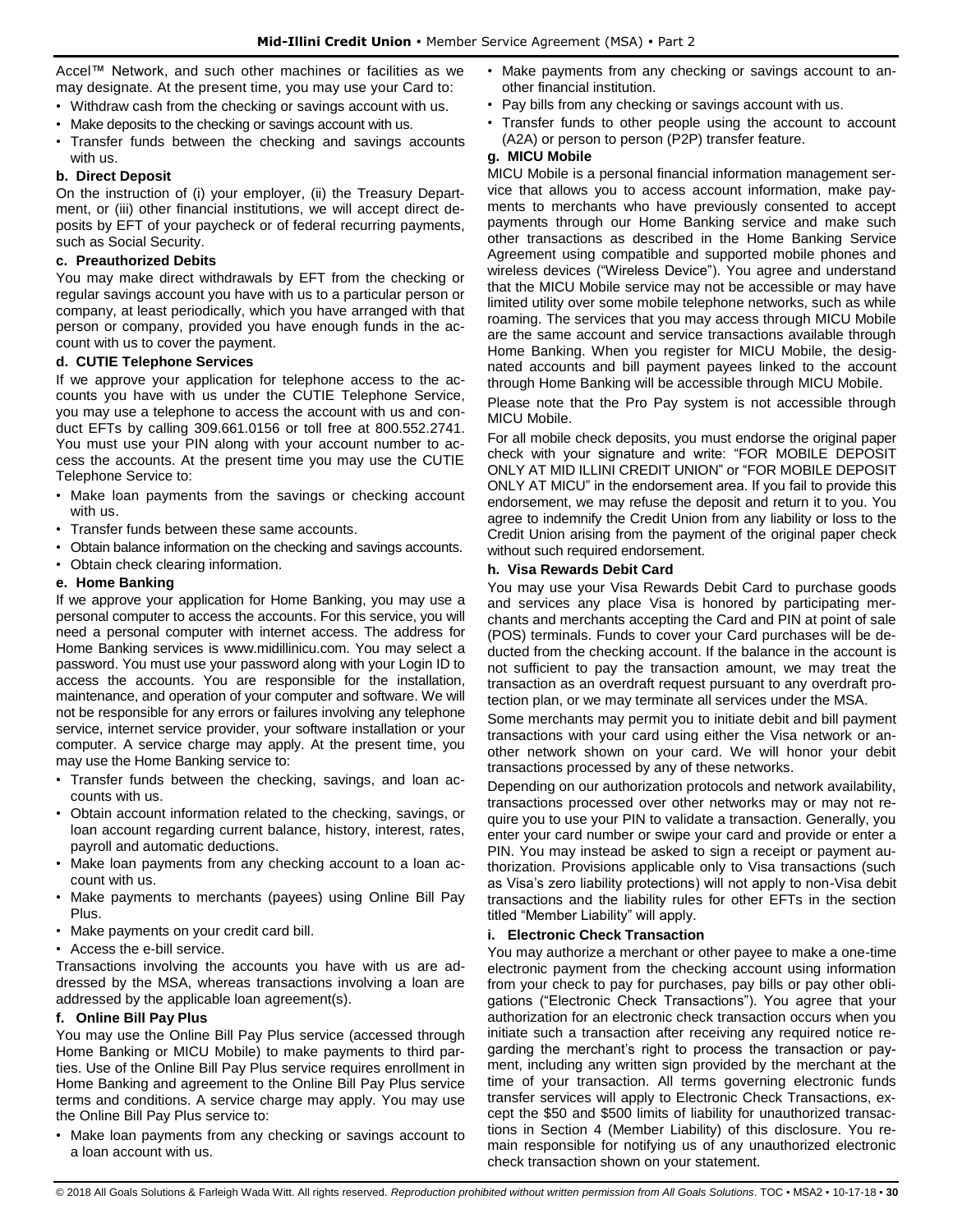## <span id="page-31-0"></span>**2. Service Limitations**

## **a. Automated Teller Machines**

**i. Withdrawals.** Cash withdrawals from ATMs can be made as often as you like. You may withdraw up to \$510 (if there are sufficient funds in the account) per business day. For purposes of determining whether you have reached the daily limit, a day ends at 11:59 p.m. If you qualify, you may request a larger daily limit.

## **b. CUTIE Telephone Service**

The accounts with us can be accessed under the CUTIE Telephone Service via a touchtone telephone only. Not all push button phones are touchtone. Converters may be purchased for pulse and rotary dial phones. CUTIE Telephone Service will be available for your convenience seven (7) days a week. This service may be interrupted for a short time each day for data processing. If you call during this time, you will hear a message directing you to call back. While there is no limit to the number of inquiries, transfers or withdrawal requests you may make in any one day, transfers from all accounts except checking accounts will be limited to six (6) in any one month. No transfer or withdrawal may exceed the funds available in an account with us. We reserve the right to refuse any transaction which would draw upon insufficient funds, exceed a credit limit, lower an account below a required balance or otherwise require us to increase our required reserve on the account.

## **c. Home Banking Service**

**i. Transfers.** You may make funds transfers to the accounts with us, or other accounts you authorize, as often as you like. However, transfers from all accounts except checking accounts will be limited to a total of six (6) in any one month. Bill payer transactions are unlimited. You may transfer or withdraw up to the available balance in the account or available credit line at the time of the transfer, except as limited under other agreements. We reserve the right to refuse any transaction that would draw upon insufficient or unavailable funds, lower an account below a required balance or otherwise require us to increase our required reserve on the account.

**ii. Account Information.** Account balance and transaction history information may be limited to recent account information. The availability of funds for transfer or withdrawal may be limited, due to the processing time for ATM transactions and our Funds Availability of Deposits disclosure.

**iii. E-Mail and Stop Payment Requests.** We may not immediately receive e-mail communications that you send and we will not take action based on e-mail requests until we actually receive your message and have a reasonable opportunity to act. Any stop payment request you transmit electronically is deemed to be a verbal request and will expire in fourteen (14) days unless confirmed in writing as addressed in the MSA. Contact us immediately regarding an unauthorized transaction or stop payment request.

## **d. Online Bill Pay Plus A2A and P2P Transactions**

For A2A and P2P transfers, limits will be set at the time you use the service and will be disclosed to you prior to your use of the service.

## **e. MICU Mobile**

You are fully responsible for understanding how to use MICU Mobile before you actually do so, and you must use MICU Mobile in accordance with any use or operational instructions posted on our web site. You are also responsible for your use of your Wireless Device and the MICU Mobile Service software provided to you. We will not be liable to you for any losses caused by your failure to properly use MICU Mobile, the Software or your Wireless Device. You may experience technical or other difficulties related to MICU Mobile that may result in loss of data, personalization settings or other MICU Mobile interruptions. We assume no responsibility for the timeliness, deletion, misdelivery or failure to store any user data, communications or personalization settings in connection with your use of MICU Mobile. We assume no responsibility for the operation, security, or functionality of any Wireless Device or mobile network that you utilize to access MICU Mobile. Financial information shown on MICU Mobile reflects the most recent account information available through MICU Mobile, and may not be current. You agree that we are not liable for delays in updating account information accessed through MICU Mobile. We are not responsible for any actions you take based on information accessed through the MICU Mobile app that is not current. If you need the most current account information, you agree to contact us directly.

## **f. Visa Rewards Debit Card**

There is no limit on the number of Visa Rewards Debit Card purchase transactions you may make during a statement period. However, there are daily transaction frequency limits of fifteen (15) per day for PIN and twenty (20) per day for signature based transactions. There is also a cumulative daily transaction limit of twenty five (25) transactions. Visa purchases are limited to the balance available in an account. In addition, you may not make more than \$510 in PIN purchases in one day, and \$1,500 in signature based purchases. There is also a cumulative daily purchase limit of \$1,500. We reserve the right to refuse any transaction that would draw upon insufficient funds or require us to increase our required reserve on the account. We may set other limits on the amount of any transaction, and you will be notified of those limits. You are solely responsible for any disputes you may have with merchandise or services received using the Visa Rewards Debit Card. We are not responsible for any damages, liability or settlement resolution as a result of the misrepresentation of quality, price, or warranty of goods or services by a merchant.

The use of a Card and Account with us are subject to the following conditions:

**i. Ownership of Cards.** Any Card or other device that we supply to you is our property and must be immediately returned to us, or to any person whom we authorize to act as our agent, or to any person who is authorized to honor the Card, according to instructions. The Card may be repossessed at any time at our sole discretion without demand or notice. You cannot transfer the Card or Account to another person.

**ii. Honoring the Card.** Neither we nor merchants authorized to honor the Card will be responsible for the failure or refusal to honor the Card or any other device we supply to you. If a merchant agrees to give you a refund or adjustment, you agree to accept a credit to the account with us in lieu of a cash refund. You may not use the Card for any illegal or unlawful transaction. We may refuse to authorize any transaction that we believe may be illegal or unlawful.

**iii. Visa Account Updater Service.** The account you have with us is automatically enrolled in the Visa Account Updater Service (VAU). The service is provided as a benefit in order to facilitate uninterrupted processing of recurring charges you have authorized. Under the VAU service, if you have authorized a participating merchant to bill your Card for recurring payments, your new Card number and expiration date will automatically be sent to that merchant if we change your Card number (i.e. when replacing a lost or stolen Card). Card numbers are only supplied to merchants who participate in the VAU service. Because not all merchants participate in the VAU service, you should still notify each merchant when your Card number changes in order to permit recurring payments to continue to be charged to the account. You may opt out of the VAU service at any time by visiting a branch in person, calling us at 309.661.1166 or toll free at 800.527.2205 or visiting us online at www.midillinicu.com.

**iv. Currency Conversion; International Transaction Fee.** Purchases and withdrawals made in foreign countries will be billed to you in U.S. dollars. The currency conversion rate for international transactions, as established by Visa International, Inc., is a rate selected by Visa from the range of rates available in wholesale currency markets for the applicable central processing date, which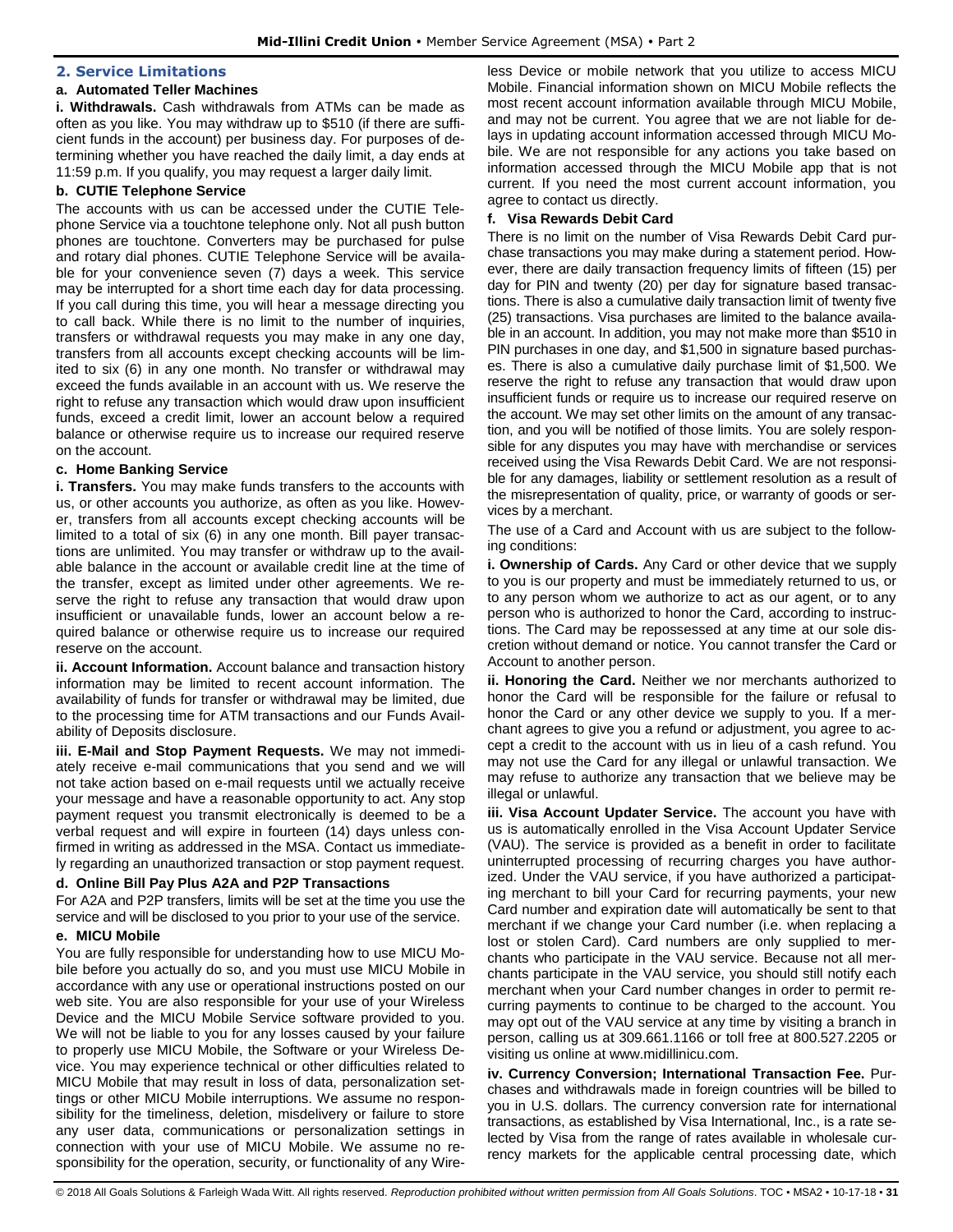may vary from the rate Visa itself receives, or the governmentmandated rate in effect for the applicable central processing date. In addition, you will be charged an International Transaction Fee of 1% of the transaction amount for any card transaction made in a foreign currency, and .8% of any card transaction for all transactions in which the merchant is located in a foreign country if the transaction is conducted in U.S. dollars.

## <span id="page-32-0"></span>**3. Security of Personal Identification Number**

The Personal Identification Number (PIN) is established for your security purposes. The PIN is confidential and should not be disclosed to third parties or recorded. You are responsible for safekeeping your PIN. You agree not to disclose or otherwise make your PIN available to anyone not authorized to sign on the accounts with us. If you authorize anyone to have or use your PIN, that authority will continue until you specifically revoke such authority by notifying us. You understand that person may use Home Banking, online services or debit card to review all of your account information and make account transactions. Therefore, we are entitled to act on transaction instructions received using your PIN and you agree that the use of your PIN will have the same effect as your signature in authorizing transactions.

If you authorize anyone to use your PIN in any manner, that authority will be considered unlimited in amount and manner until you specifically revoke such authority by notifying us and changing your PIN immediately. You are responsible for any transactions made by such persons until you notify us that transactions and access by that person are no longer authorized and your PIN is changed. If you fail to maintain or change the security of these PINs and we suffer a loss, we may terminate your electronic fund transfer and account services immediately.

## <span id="page-32-1"></span>**4. Member Liability**

You are responsible for all transfers you authorize using your EFT services as explained in this disclosure, which is part of the MSA. If you permit other persons to use an EFT service, Card or PIN, you are responsible for any transactions they authorize or conduct on any of the accounts you have with us. However, tell us at once if you believe anyone has used the account, Card or PIN and accessed the accounts with us without your authority, or if you believe an electronic fund transfer has been made without your permission using information from your check. Telephoning is the best way of keeping your possible losses down. For Visa Rewards Debit Card purchase transactions, if you notify us of your lost or stolen card, you will not be liable for any losses, provided you were not negligent or fraudulent in handling the Card and you provide us with a written statement regarding your unauthorized Card claim, otherwise the following liability limits will apply. For all other EFT transactions except Electronic Check Transactions, if you tell us within two (2) business days, you can lose no more than \$50 if someone accessed the account with us without your permission. If you do not tell us within two (2) business days after you learn of the unauthorized use of the account or EFT service, and we can prove that we could have stopped someone from accessing the account without your permission if you had told us, you could lose as much as \$500. In no event will you be liable for more than \$50 for unauthorized withdrawals from a line of credit account.

Also, if your statement shows EFTs that you did not make, tell us at once. If you do not tell us within sixty (60) days after the statement was mailed or accessible to you, you may not get back any money lost after the sixty (60) days if we can prove that we could have stopped someone from making the transfers if you had told us in time. If a good reason (such as a hospital stay) kept you from telling us, we will extend the time periods. If you believe that someone has used the Card or PIN without your permission or you have lost your Card, call: 309.661.1166 or toll free at 800.527.2205, or write to us at: PO Box 1266, Bloomington, IL 61702.

## <span id="page-32-2"></span>**5. Business Days**

Our business days are Monday through Friday. Holidays are not included.

## <span id="page-32-3"></span>**6. Charges for EFT Services**

There are certain charges for EFT services, as described on the Our Rates & Service Charges disclosure. We reserve the right to impose service charges at a future date after we give you notice of such changes as required by law. If you request a transfer or check withdrawal from your personal line of credit account, such transactions may be subject to charges under the terms and conditions of your loan agreement. If you use an ATM that is not operated by us, you may be charged an ATM surcharge by the ATM operator or an ATM network utilized for such a transaction. The ATM surcharge will be debited from the account with us if you elect to complete the transaction.

## <span id="page-32-4"></span>**7. Right to Receive Documentation**

## **a. Periodic Statements**

All EFT transactions will be recorded on your periodic statement. You will receive a statement at least once every quarter. If you have an EFT transaction, you will receive a statement monthly.

## **b. Preauthorized Credits**

If you have a direct deposit made to the account at least once every sixty (60) days from the same source and you do not receive a receipt (such as a pay stub), you can use our CUTIE Telephone Service or Home Banking or you can call us at 309.661.1166 or toll free at 800.527.2205 to find out whether or not the deposit has been made.

## **c. Terminal Receipt**

You may get a receipt at the time you make any transaction of more than \$15 using an ATM, POS terminal or Visa Rewards Debit Card.

## <span id="page-32-5"></span>**8. Account Information Disclosure**

We will maintain the confidentiality and privacy of your information in accordance with our Privacy Notice. We will disclose information to third parties about the account or the transfers you make in the following circumstances:

- As necessary to complete transfers.
- To verify the existence of sufficient funds to cover specific transactions upon the request of a third party, such as a credit bureau or merchant.
- To comply with government agency or court orders.
- If you give us your written permission.

## <span id="page-32-6"></span>**9. Our Liability for Failure to Make Transactions**

If we do not complete a transfer to or from an account with us on time or in the correct amount according to the MSA, we will be liable for your actual transaction loss or damage. Our sole responsibility for an error in a transfer will be to correct the error. You agree that neither we nor the service providers are responsible for any loss, property damage, or bodily injury, whether caused by the equipment, software, Credit Union, or by internet browser providers such as Microsoft (Microsoft Internet Explorer), Apple (Safari), Mozilla (Firefox), Google (Chrome) or by Internet access providers or by online service providers or by an agent or subcontractor for any of the foregoing. Nor will we or the service providers be responsible for any direct, indirect, special, or consequential economic or other damages arising in any way out of the installation, download, use, or maintenance of the equipment, software, online access services, or Internet browser or access software. In this regard, although we have taken measures to provide security for communications from you to us via the Home Banking service and may have referred to such communication as "secured," we cannot and do not provide any warranty or guarantee of such security. In states that do not allow the exclusion or limitation of such damages, our liability is limited to the extent permitted by applicable law. We will not be liable for the following: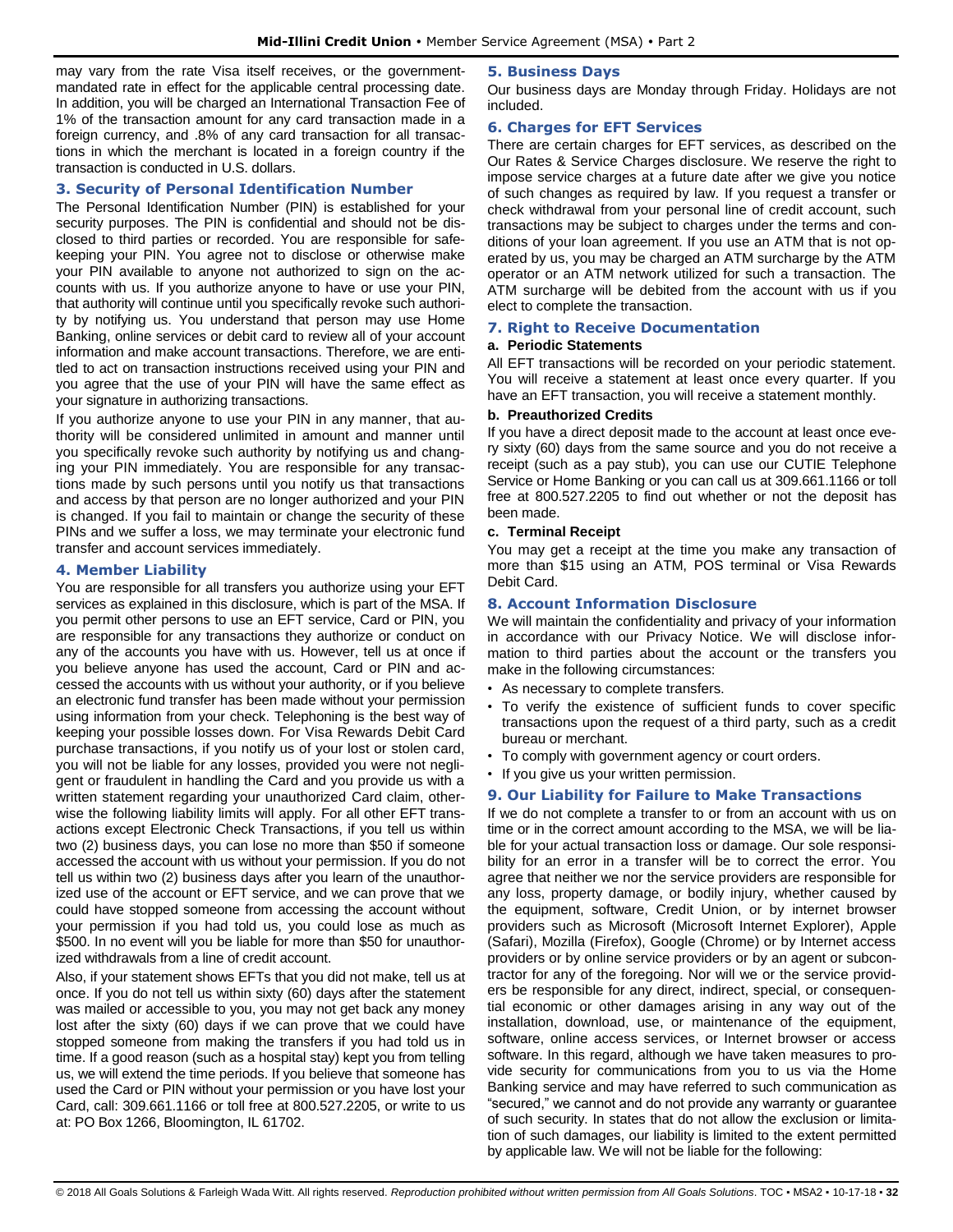- If, through no fault of ours, you do not have adequate funds in an account to complete a transaction, the account is closed or the transaction amount would exceed your credit limit on your line of credit.
- If you used the wrong identification code or you have not properly followed any applicable computer, Internet or Credit Union instructions for making transfers.
- If your computer fails or malfunctions or if our Home Banking system was not properly working and such a problem should have been apparent when you attempted such a transaction.
- If the ATM where you are making the transfer does not operate properly, does not have enough cash or you use a Card improperly.
- If circumstances beyond our control (such as fire, flood, telecommunication outages, postal strikes, equipment, or power failure) prevent the transaction.
- If the account with us is frozen because of a delinquent loan or is subject to a legal process or other claim.
- If the error was caused by a system beyond our control such as your Internet Service Provider, any computer virus, or problems related to software not provided by us.
- If you have not given us complete, correct, and current instructions so we can make a transfer.
- If the error was caused by any applicable ATM or payment system network. The ATM machine may retain a Card in certain instances, in which event you may contact us about its replacement.

We may establish other exceptions in addition to those listed above.

## <span id="page-33-0"></span>**10. Termination of EFT Services**

You agree that we may terminate your use of any EFT services if you, or any authorized user of an account or PIN, breach any term of the MSA, or if we have reason to believe that there has been an unauthorized use of a Card, account or identification code.

You or any other party to the account can terminate your use of any EFT services by notifying us in writing. Termination of service will be effective the first business day following receipt of your written notice. However, termination of EFT services will not affect the rights and responsibilities of the parties under the MSA for transactions initiated before termination.

## <span id="page-33-1"></span>**11. Preauthorized Electronic Fund Transfers**

## **a. Stop Payment Rights**

If you have arranged in advance to allow a third party to make regular EFTs from the account(s) with us for money you owe them, you may stop payment of these preauthorized transfers from the account. You must notify us verbally or in writing at any time up to three (3) business days before the scheduled date of a preauthorized transfer. We may require written confirmation of the stop payment order to be made within fourteen (14) days of any verbal notification. If we do not receive the written confirmation, the verbal stop payment order will cease to be binding fourteen (14) days after it has been made.

## **b. Notice of Varying Amounts**

If regular payments may vary in amount, the person you are going to pay is required to tell you ten (10) days before each payment when it will be made and how much it will be. You may choose instead to get this notice only when the payment would differ by more than a certain amount from the previous payment or when the account would fall outside certain limits that you set.

## **c. Liability for Failures on Preauthorized Transfers**

If you order us to stop one of these payments three (3) business days or more before the transfer is scheduled, and we do not do so, we will be liable for your losses or damages.

## <span id="page-33-2"></span>**12. Notices**

We reserve the right to change the terms of our EFT services. We will mail or make accessible a notice to you at least twenty-one (21) days before the effective date of any change, as required by law. Use of any EFT service is subject to existing regulations governing the account with us and any future changes to those regulations.

## <span id="page-33-3"></span>**13. Billing Errors**

In case of errors or questions about EFTs, telephone us at 309.661.1166 or toll free at 800.527.2205 and send us a written notice. We must hear from you no later than sixty (60) days after we sent the first statement on which the problem appears. In your notice:

- Tell us your name and account number.
- Describe the transfer you are unsure about, and explain as clearly as you can why you believe it is an error or why you need more information.
- Tell us the dollar amount of the suspected error.

If you tell us verbally, we may require that you send us your complaint or question in writing within ten (10) business days. We will tell you the results of our investigation within ten (10) business days after we hear from you and will correct any error promptly. For errors related to transactions occurring within thirty (30) days after the first deposit to the account (new accounts), we will tell you the results of our investigation within twenty (20) business days. If we need more time, however, we may take up to forty-five (45) days to investigate your complaint or question (ninety (90) days for POS (point of sale) transaction errors, new account transaction errors, or errors involving transactions initiated outside the United States). If we decide to do this, we will recredit the account within ten (10) business days (five (5) business days for Visa Rewards Debit Card transactions) for the amount you think is in error, so that you will have the use of the money during the time it takes us to complete our investigation. If we ask you to put your complaint or question in writing and we do not receive it within ten (10) business days, we may not recredit the account.

If we decide after our investigation that an error did not occur, we will deliver or mail to you an explanation of our findings within three (3) business days after the conclusion of our investigation. If you request, we will provide you copies of documents (to the extent possible without violating other members' rights to privacy) used in our conclusion that the error did not occur.

## <span id="page-33-4"></span>**14. ATM Safety Notice**

The following information is a list of safety precautions regarding the use of Automated Teller Machine (ATM) and night deposit facilities.

- Be aware of your surroundings, particularly at night.
- Consider having someone accompany you when the ATM or night deposit facility is used after dark.
- If another person is uncomfortably close to you at the time of your transaction, ask the person to step back before you complete your transaction.
- Refrain from displaying your cash at the ATM or night deposit facility. As soon as your transaction is complete, place your money in your purse or wallet. Count the cash later in the safety of your car or home.
- If you notice anything suspicious at the ATM or night deposit facility, consider using another ATM or night deposit facility or coming back later. If you are in the middle of a transaction and you notice something suspicious, cancel the transaction, take your ATM card or deposit envelope, and leave.
- If you are followed after making a transaction, go to the nearest public area where people are located.
- Do not write your Personal Identification Number or code on your ATM card.
- Report all crimes to law enforcement officials immediately.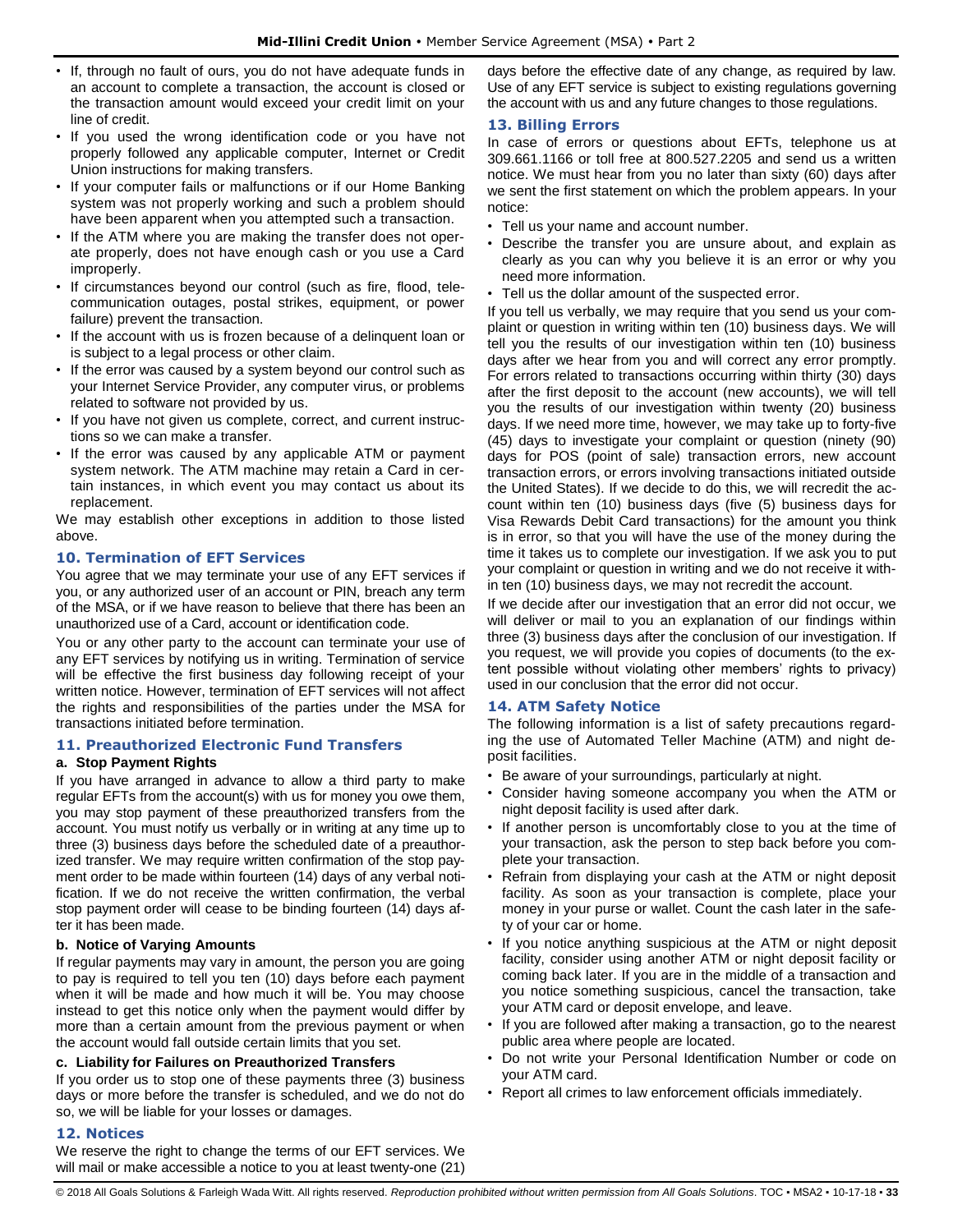# Funds Availability of Deposits

<span id="page-34-0"></span>This Funds Availability of Deposits disclosure explains our policy for the availability of deposits to the checking accounts you have with us. Deposits to other accounts with us may be subject to longer holds on funds at our sole discretion.

## <span id="page-34-1"></span>**1. General Policy**

Our policy is to make funds from your deposits available to you on the same business day on which we receive your deposit. Funds from cash or electronic deposits may be available immediately. Once they are available, you can withdraw the funds in cash and we will use the funds to pay your checks and electronic fund transfers (EFTs) on the account you have with us. For determining the availability of the funds from your deposits, every day is a business day, except Sundays and federal holidays. If you make a deposit before we close on a business day we are open, we consider that to be the day of your deposit. However, if you make a deposit after we close or on a day we are not open, we will consider that deposit made on the next business day we are open.

## <span id="page-34-2"></span>**2. Reservation of Right to Hold**

In some cases, we will not make all of the funds that you deposit by check available to you on the business day after we receive your deposit. Depending on the type of check you deposit, funds may not be available until the second (2nd) business day after the day of your deposit. However, the first \$200 of your deposit will be available on the first (1st) business day. If we are not going to make all of the funds from your deposit available on the first (1st) business day, we will notify you at the time you make your deposit. We will also tell you when the funds will be available. If your deposit is not made directly to one of our employees, or if we decide to take this action after you have left the premises, we will mail you the notice by the day after we receive your deposit. If you need the funds from a deposit right away, you should ask us when the funds will be available.

## <span id="page-34-3"></span>**3. Holds on Other Funds**

<span id="page-34-4"></span>If we cash a check for you that is drawn on another financial institution, or if we provide cash back on a check you deposit, we may withhold the availability of a corresponding amount of funds that are already in the account you have with us. (We do this because the check can be returned by the institution on which it is drawn.) The funds withheld in an account will be available at the time funds from the check cashed would have been available. If we take a check for deposit that is drawn on another financial institution, we may make funds from the deposit available for withdrawal immediately but delay your availability to withdraw a corresponding amount of funds that you have on deposit in another account with us. The funds in the other account would then not be available for withdrawal until the time periods described in this disclosure for the type of check you deposited.

## **4. Longer Delays May Apply**

We may delay your ability to withdraw funds from a check deposited into an account with us for an additional number of days under certain circumstances. Federal law provides exceptions to the federal funds availability schedules when:

- We believe a check you deposit will not be paid.
- You deposit checks totaling more than \$5,000 on any one day.
- You deposit a check that has been returned unpaid.
- You have overdrawn an account with us repeatedly in the last six (6) months.
- There is an emergency, such as failure of communications or computer equipment.

We will notify you if we delay your ability to withdraw funds for any of these reasons, and we will tell you when the funds will be available. They will generally be available no later than the seventh (7th) business day after the day of your deposit.

## <span id="page-34-5"></span>**5. Special Rules for New Accounts**

The following rules may apply during the first thirty (30) days after you start a new account with us:

- **a.** Funds from electronic direct deposits will be available on the day we receive the deposit.
- **b.** Funds from deposits of wire transfers, and the first \$5,000 of a day's total deposits of cashier's, certified, teller's, traveler's, and federal, state, and local government checks will be available on the first (1st) business day of the deposit if the deposit meets certain criteria (for example, the check must be payable to you). The excess over \$5,000 may not be available until the ninth (9th) business day after the day of your deposit.
- **c.** Funds from all other check deposits may not be available until the eleventh (11th) business day after the day of your deposit.

## <span id="page-34-6"></span>**6. Foreign Checks**

Checks drawn on financial institutions located outside the United States are not subject to these policies. Such checks must be specifically identified and processed. Generally, availability of funds from foreign check deposits will be delayed until we have collected the funds from the institutions on which they are drawn.

## <span id="page-34-7"></span>**Important Information for Opening a New Account**

To help the government fight the funding of terrorism and money laundering activities, the U.S.A. Patriot Act requires all financial institutions to obtain, verify, and record information that identifies each person who opens an account. What this means for you: when you open an account, we will ask for your name, physical address, date of birth, taxpayer identification number, and other information that will allow us to identify you. We may also ask to see your driver's license or other identifying documents. We will let you know what additional information is required.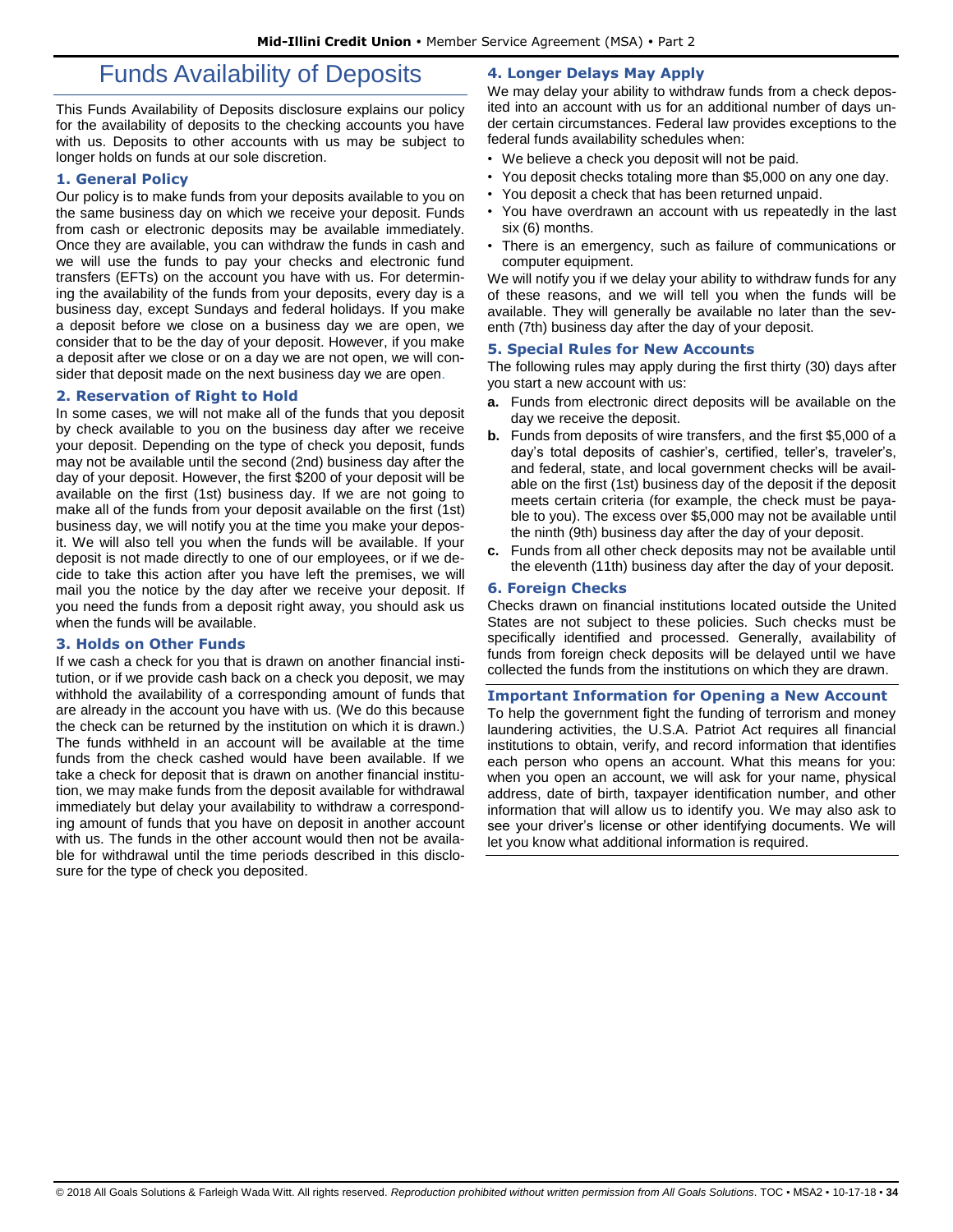<span id="page-35-0"></span>

| <b>Our Privacy Notice</b>                                                                                                                                                                                                                                                                                                                                                                                                  |                                                                                                                                                                                                                                                                                                                           |  |                                                                                        | <b>Revised October 2018</b>                             |                 |                                |
|----------------------------------------------------------------------------------------------------------------------------------------------------------------------------------------------------------------------------------------------------------------------------------------------------------------------------------------------------------------------------------------------------------------------------|---------------------------------------------------------------------------------------------------------------------------------------------------------------------------------------------------------------------------------------------------------------------------------------------------------------------------|--|----------------------------------------------------------------------------------------|---------------------------------------------------------|-----------------|--------------------------------|
| <b>FACTS</b>                                                                                                                                                                                                                                                                                                                                                                                                               | WHAT DOES MID-ILLINI CREDIT UNION DO<br><b>WITH YOUR PERSONAL INFORMATION?</b>                                                                                                                                                                                                                                            |  |                                                                                        |                                                         |                 |                                |
| Why?                                                                                                                                                                                                                                                                                                                                                                                                                       | Financial companies choose how they share your personal information. Federal law gives<br>consumers the right to limit some but not all sharing. Federal law also requires us to tell you how<br>we collect, share, and protect your personal information. Please read this notice carefully to<br>understand what we do. |  |                                                                                        |                                                         |                 |                                |
| What?                                                                                                                                                                                                                                                                                                                                                                                                                      | The types of personal information we collect and share depend on the accounts, products or<br>services you have with us. This information can include:<br>• Name, address, Social Security Number, and income<br>• Account balances and payment history<br>• Credit history and credit scores                             |  |                                                                                        |                                                         |                 |                                |
| How?                                                                                                                                                                                                                                                                                                                                                                                                                       | All financial companies need to share members' personal information to run their everyday<br>business. In the section below, we list the reasons financial companies can share their<br>members' personal information; the reasons Mid-Illini Credit Union chooses to share; and<br>whether you can limit this sharing.   |  |                                                                                        |                                                         |                 |                                |
| Reasons we can share your personal information                                                                                                                                                                                                                                                                                                                                                                             |                                                                                                                                                                                                                                                                                                                           |  |                                                                                        | <b>Does Mid-Illini</b><br><b>Credit Union</b><br>share? |                 | Can you limit<br>this sharing? |
| For our everyday business purposes-such as to process your<br>transactions, maintain the account(s) you have with us, respond to court<br>orders and legal investigations, or report to credit bureaus                                                                                                                                                                                                                     |                                                                                                                                                                                                                                                                                                                           |  | Yes                                                                                    |                                                         | No.             |                                |
|                                                                                                                                                                                                                                                                                                                                                                                                                            |                                                                                                                                                                                                                                                                                                                           |  | For our marketing purposes-to offer our products and services to you                   | Yes                                                     |                 | Yes                            |
| For joint marketing with other financial companies                                                                                                                                                                                                                                                                                                                                                                         |                                                                                                                                                                                                                                                                                                                           |  |                                                                                        | Yes                                                     |                 | Yes                            |
| For our affiliates' everyday business purposes-information about<br>your transactions and experiences                                                                                                                                                                                                                                                                                                                      |                                                                                                                                                                                                                                                                                                                           |  | <b>No</b>                                                                              |                                                         | We do not share |                                |
| For our affiliates' everyday business purposes-information about<br>your creditworthiness                                                                                                                                                                                                                                                                                                                                  |                                                                                                                                                                                                                                                                                                                           |  | No                                                                                     |                                                         | We do not share |                                |
| For our affiliates to market to you                                                                                                                                                                                                                                                                                                                                                                                        |                                                                                                                                                                                                                                                                                                                           |  | <b>No</b>                                                                              |                                                         | We do not share |                                |
| For non-affiliates to market to you                                                                                                                                                                                                                                                                                                                                                                                        |                                                                                                                                                                                                                                                                                                                           |  | No                                                                                     |                                                         | We do not share |                                |
|                                                                                                                                                                                                                                                                                                                                                                                                                            | To limit our sharing                                                                                                                                                                                                                                                                                                      |  | Call 309.661.1166 or toll free 800.527.2205, visit a branch or mail in the form below. |                                                         |                 |                                |
| Please Note: If you are a new member, we can begin sharing your information [30] days from the date we sent you this<br>notice. When you are no longer our member, we continue to share your information as described in this notice.<br>However, you can contact us at any time to limit our sharing.<br>If you have questions, call 309.661.1166 or toll free at 800.527.2205 or visit us online at www.midillinicu.com. |                                                                                                                                                                                                                                                                                                                           |  |                                                                                        |                                                         |                 |                                |
| <b>Mail-In Form</b>                                                                                                                                                                                                                                                                                                                                                                                                        |                                                                                                                                                                                                                                                                                                                           |  |                                                                                        |                                                         |                 |                                |
|                                                                                                                                                                                                                                                                                                                                                                                                                            | [ ] Do not send marketing communications to me.                                                                                                                                                                                                                                                                           |  |                                                                                        |                                                         |                 |                                |
| If you are on a<br>multiple owner<br>account, your<br>choice(s) will apply<br>to everyone on the<br>account.                                                                                                                                                                                                                                                                                                               | [ ] Do not share my personal information with other financial service providers to market to me.                                                                                                                                                                                                                          |  |                                                                                        |                                                         |                 |                                |
|                                                                                                                                                                                                                                                                                                                                                                                                                            | Name                                                                                                                                                                                                                                                                                                                      |  | Account No.                                                                            |                                                         |                 |                                |
|                                                                                                                                                                                                                                                                                                                                                                                                                            | Address                                                                                                                                                                                                                                                                                                                   |  |                                                                                        |                                                         |                 |                                |
|                                                                                                                                                                                                                                                                                                                                                                                                                            | City, State, ZIP                                                                                                                                                                                                                                                                                                          |  |                                                                                        |                                                         |                 |                                |
|                                                                                                                                                                                                                                                                                                                                                                                                                            | Mail to: Mid-Illini Credit Union, PO Box 1266, Bloomington, IL 61702                                                                                                                                                                                                                                                      |  |                                                                                        |                                                         |                 |                                |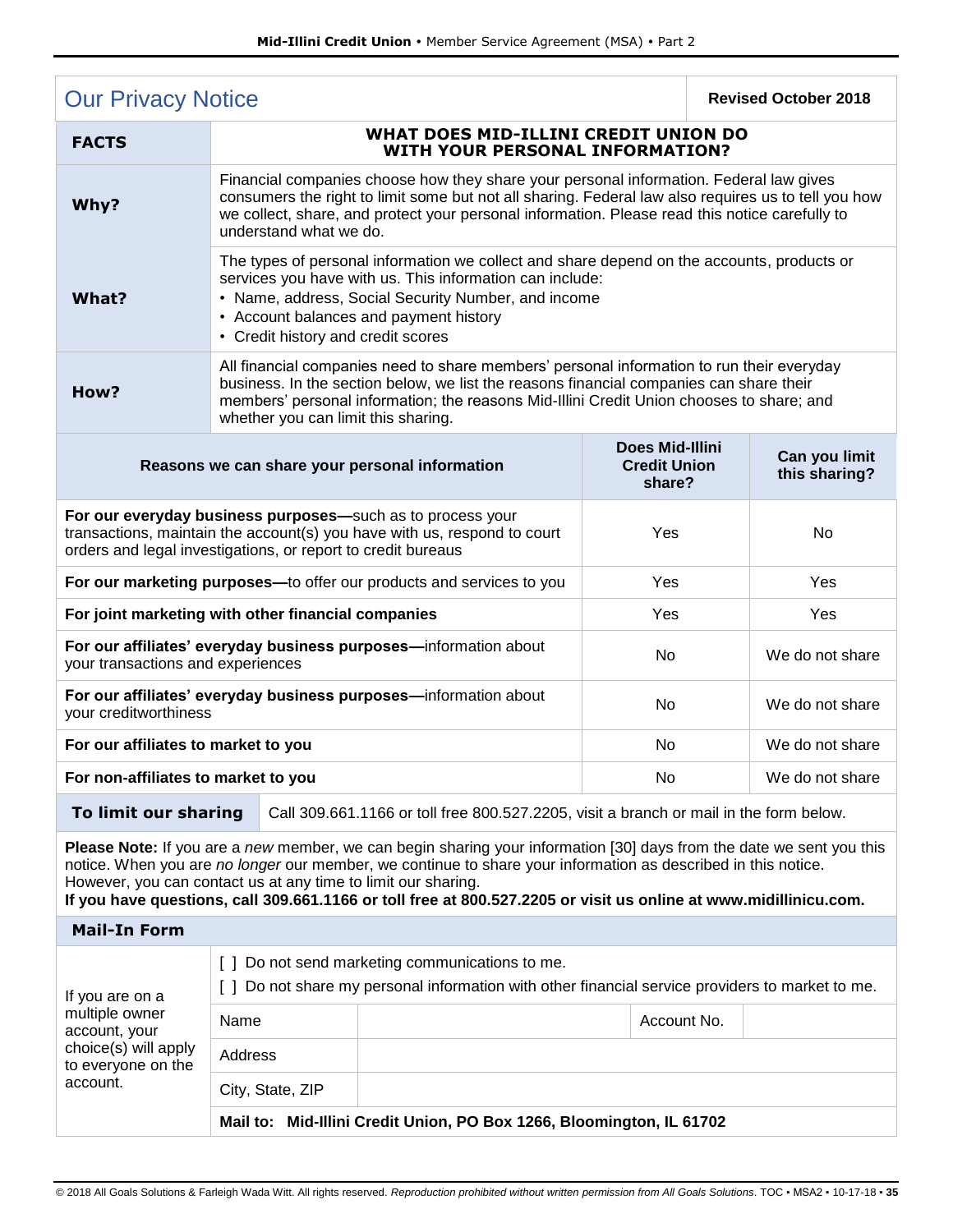| <b>Who We Are</b>                                                                        |                                                                                                                                                                                                                                                                                                                                                                                                        |  |  |  |  |
|------------------------------------------------------------------------------------------|--------------------------------------------------------------------------------------------------------------------------------------------------------------------------------------------------------------------------------------------------------------------------------------------------------------------------------------------------------------------------------------------------------|--|--|--|--|
| Who is providing this notice?                                                            | Mid-Illini Credit Union.                                                                                                                                                                                                                                                                                                                                                                               |  |  |  |  |
| <b>What We Do</b>                                                                        |                                                                                                                                                                                                                                                                                                                                                                                                        |  |  |  |  |
| How does Mid-Illini Credit<br>Union protect my personal<br>information?                  | To protect your personal information from unauthorized access and use, we use<br>security measures that comply with federal law. These measures include computer<br>safeguards, secured files and buildings, procedural safeguards and safe record<br>storage. We will continue to review and modify our security controls in the future to<br>deal with changes in products, services and technology. |  |  |  |  |
| How does Mid-Illini Credit<br>Union collect my personal<br>information?                  | We collect your personal information, for example, when you<br>• open an account<br>• apply for a loan<br>• use your credit or debit card<br>• pay your bills<br>• make deposits to or withdrawals from the accounts you have with us<br>We also collect your personal information from others, including credit bureaus or<br>other companies.                                                        |  |  |  |  |
| Why can't I limit all sharing?                                                           | Federal law only gives you the right to limit:<br>• sharing for affiliates' everyday business purposes-information about your<br>creditworthiness<br>• affiliates from using your information to market to you<br>• sharing for non-affiliates to market to you<br>State laws and individual companies may give you additional rights to limit sharing.                                                |  |  |  |  |
| What happens when I limit<br>sharing for an account I hold<br>jointly with someone else? | Your choices will apply to everyone on the account you have with us                                                                                                                                                                                                                                                                                                                                    |  |  |  |  |
| <b>Definitions</b>                                                                       |                                                                                                                                                                                                                                                                                                                                                                                                        |  |  |  |  |
| <b>Affiliates</b>                                                                        | Companies related by common ownership or control.<br>They can be financial and nonfinancial companies.<br>• Mid-Illini Credit Union has no affiliates.                                                                                                                                                                                                                                                 |  |  |  |  |
| <b>Non-affiliates</b>                                                                    | Companies not related by common ownership or control.<br>They can be financial and nonfinancial companies.<br>• Mid-Illini Credit Union does not share with non-affiliates so that they can<br>market to you.                                                                                                                                                                                          |  |  |  |  |
| Joint marketing                                                                          | A formal agreement between non-affiliated financial companies that together market<br>financial products or services to you. Our marketing partners include:<br>• Investment companies<br>• Insurance companies<br>• Other financial service providers                                                                                                                                                 |  |  |  |  |